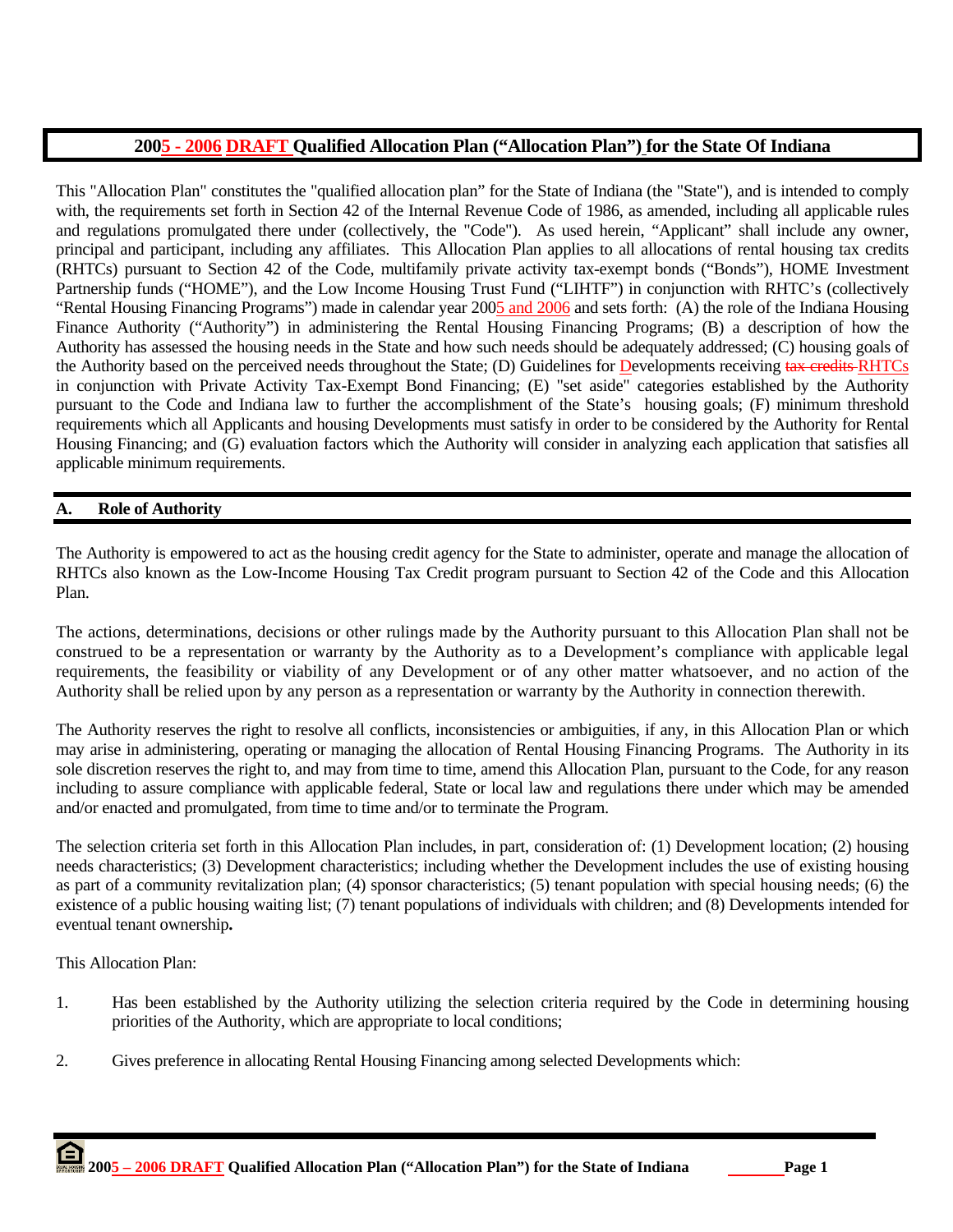- a. Serve the lowest income tenants and will set-aside units for tenants at or below 30% of the area median income rent levels, and provide documentation that it has the financial and supportive capacity, in the opinion of the Authority, to make the Development financially viable for the compliance period;
- b. Are obligated to serve qualified tenants for the longest period;
- c. Minimize displacement of existing tenants;
- d. Are located in qualified census tracts ("QCTs") and/or difficult development areas ("DDAs") (as designated by the Secretary of the Department of Housing and Urban Development ("HUD")), and/or Areas of Chronic Economic Distress as designated by the State and approved by the Secretary of the Treasury and the Secretary of HUD (See Appendix F), and the development of which contributes to a concerted community revitalization plan;
- e. Substantially upgrades and preserves existing low income housing and is a part of a published community revitalization plan;
- f. Are obligated to serve tenant populations with special housing needs.
- g. Minimize negative impact on existing affordable housing units in an area.
- 3. Provides procedures that the Authority (or an agent or other private contractor of the Authority) will follow in monitoring for noncompliance with the provisions of the Code and in notifying the Internal Revenue Service of such noncompliance when the Authority becomes aware of and in monitoring for noncompliance with habitability standards through regular site visits.

### **B. Housing Needs Assessment**

The Authority has utilized various sources of information available to it in assessing the State's low-income rental housing needs. The Authority has identified three principal demographic areas in the State: (1) "Large City Areas"-consisting of cities which are the State's largest populated cities; (2) "Small City Areas"-consisting of cities with a population of  $\frac{10,000}{15,000}$  or more, but not one of the largest populated cities in the State; and (3) "Rural Areas"-consisting of all other areas. The Authority has determined that the following housing needs and conditions should be addressed in this Allocation Plan:

- 1. Rental housing conditions related to lack of essential facilities, overcrowding and disproportionate costs exist across the State, although needs in Large City Areas may exceed those in Small City and Rural Areas.
- 2. There is an inadequate supply of affordable housing units for single-parent families, low-income persons generally and for low-income elderly, and persons with disabilities and families needing three or more bedroom units.
- 3. A need exists to provide transitional and permanent housing for homeless families with children, the homeless mentally ill and other homeless groups while they receive training and support services necessary for independent living.

### **C. Housing Goals**

After considering the housing needs identified, the Authority has established certain housing priorities for the allocation of RHTCs to better enable the Authority to achieve its housing goals. In connection therewith, the Authority seeks to encourage and promote:

 **2005 – 2006 DRAFT Qualified Allocation Plan ("Allocation Plan") for the State of Indiana Page 2**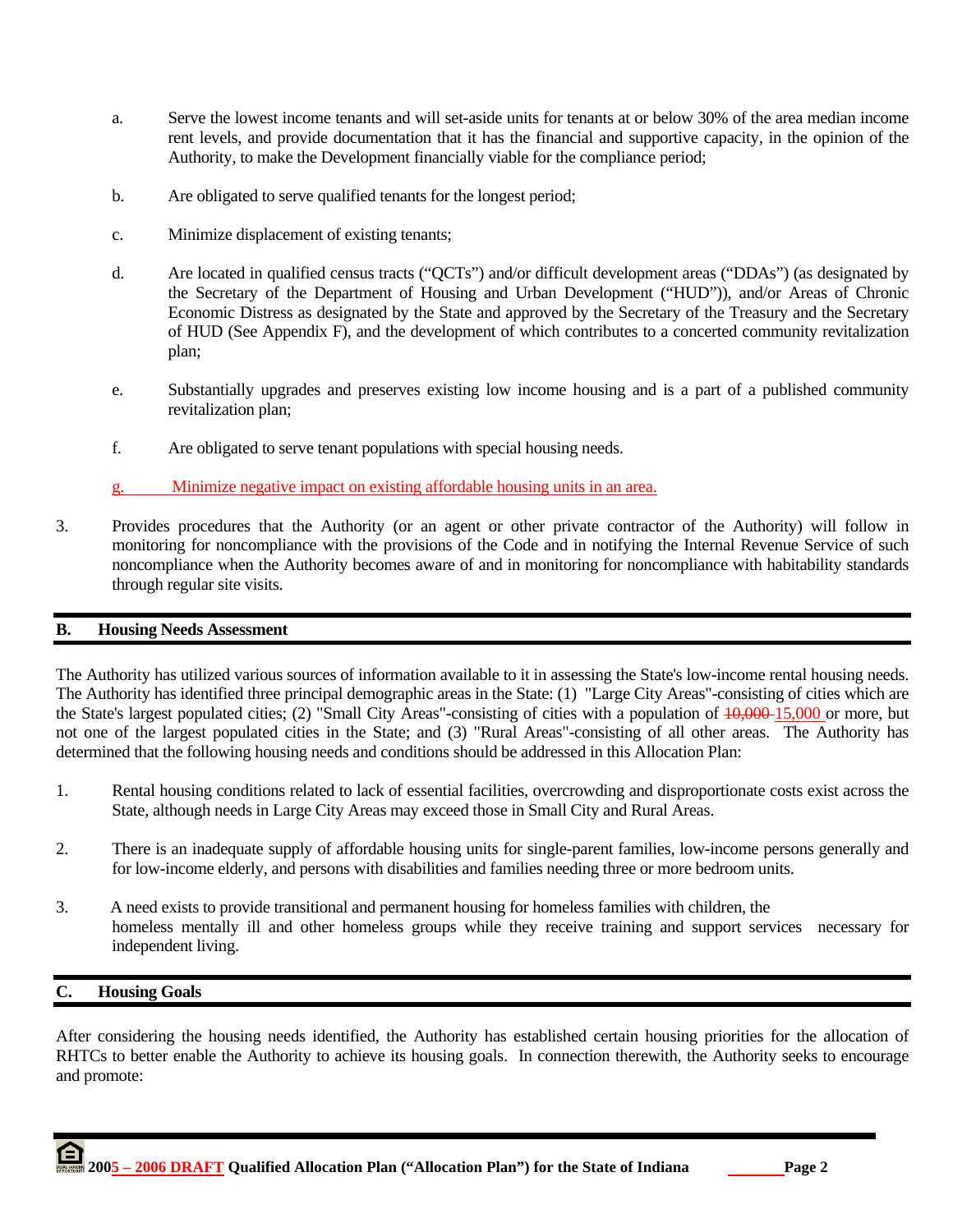- 1. Developments which will require an allocation of Rental Housing Financing for the acquisition (if applicable), development and/or rehabilitation of such Development to become a reality.
- 2. Developments which will be of quality design, feasible financially and otherwise, and viable as a qualified low-income housing Development throughout the compliance period.
- 3. Distribution of Rental Housing Financing among Large Cities, Small Cities and Rural Areas, while emphasizing those areas identified as having greater housing needs.
- 4. Rehabilitation which substantially upgrades and preserves existing low-income housing and is part of a published community revitalization plan.
- 5. Developments, which meet special needs in a community or area such as transitional housing or permanent supportive housing for the homeless, larger families, or specially equipped Developments for the elderly and disabled including mixed income.
- 6. Developments, which provide housing for the lowest income households for the longest period of time possible and provide **optional** supportive services.

# **D. Private Activity Tax-Exempt Bond Financing**

Pursuant to the Code, Developments that do not receive a direct allocation from the Authority because such Developments qualify for the four (4%) percent RHTCs pursuant to the Code, must satisfy and comply with all requirements for an allocation under this Allocation Plan and the Code. See Schedule D - Private Activity Tax-Exempt Bond Requirements.

# **[Note: A Development that has applied for and/or received an allocation of tax-exempt bond authority will not be eligible for an allocation of nine (9%) percent RHTCs for said Development.]**

### **E. Set Aside Categories**

The Authority believes it can best achieve its housing goals by establishing set aside categories based on: (i) development by qualified not-for-profit organizations; (ii) special housing needs, (iii) Development location, (iv) Preservation and (v) Developments which serve the lowest income. More than one (1) set aside category may be addressed by a Development, depending upon the location, characteristics and whether the owner is a qualified not-for-profit organization. However, a Development may only compete in one (1) Development Location set aside. **(Note: There are no set aside categories for Bond financed Developments.)**

The set aside categories, their respective requirements and amount of the annual RHTCs allocated to each are as follows:

### **1. Qualified Not-for-profit**

 a. 10% of available annual RHTCs will be set aside for Developments in which the "qualified not-for-profit organization" owns 100% of the general partner interest, -receives at a least 50% of the developer fee (if any developer fee is deferred, the for profit developer's deferral must be equal to the not-for-profit developer's deferral), and materially participates in its operations, as such terms are defined in and pursuant to Section 42 of the Code and this Allocation Plan. [Note: 100% general partner ownership interest is only required for consideration in this set-aside and does not preclude joint ventures in any other set-aside].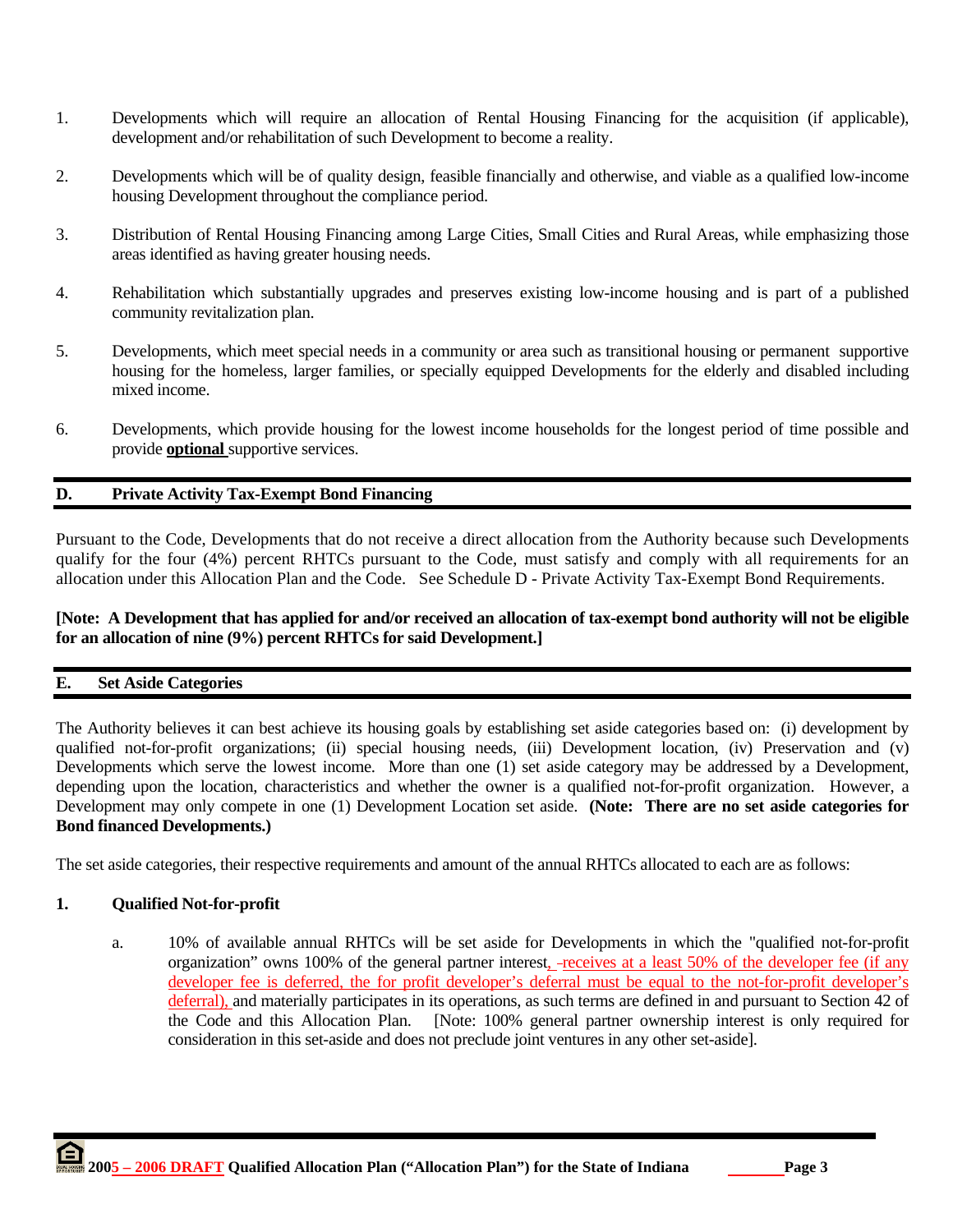# Qualified Not-for-profit Organization Requirements

A not-for-profit organization shall not constitute a "qualified not-for-profit organization" if the not-forprofit organization is affiliated with or is controlled by a for profit organization. To constitute a qualified not-for-profit organization, throughout the compliance period: (i) one of the not-for-profit organization's exempt purposes must include the fostering of low-income housing, (ii) the not-for-profit organization must own 100% of the general partner interest in the Development, (iii) the not-for-profit organization must materially participate (as defined in Section 469(h) of the Code) in the development and operation of the Development, (iv) the not-for-profit organization must comply with all other Sections of the Code applicable to not-for-profit organizations, and (v) has no part of its net earnings inuring to the benefit of any member, founder, contributor, or individual. The not-for-profit must have been in existence at least one year, with affordable housing as one of its primary goals.

**Required Documentation:** At the time of application, Articles of Incorporation or its formation documents for the not-for-profit, IRS documentation of not-for-profit status (e.g.  $\S501(c)(3)$ ) and a complete signed original Not-for-Profit Questionnaire with required attachments (Form L) must be submitted by the Applicant and placed in tab B.

# **2. Special Housing Needs**

- a. 10% of available annual RHTCs will be set aside for units that provide residential housing for persons with a disability, pursuant to *Indiana Code ("IC") 5-20-1-4.5*, which defines disabled as "a person with a disability who, by reason of physical, mental, or emotional defect or infirmity, whether congenital or acquired by accident, injury, or disease, is totally or partially prevented from achieving the fullest attainable physical, social, economic, mental, and vocational participation in the normal process of living." The Authority shall allocate RHTCs under this section based on the proportionate number of set aside units of a qualified building that is used to provide residential housing for persons with disabilities.
- b. 105% of available annual RHTCs will be set aside for Developments specifically designed for use by elderly tenants. Elderly is defined, for the purpose of this Allocation Plan, as those persons 55 years of age or older on or before the date of initial occupancy. No less than eighty (80%) of the housing units shall be restricted for and solely occupied by at least one resident in each unit who is 55 years of age or older (Owners considering and/or receiving an allocation under this set aside should be familiar with the Housing For Older Persons Act (an amendment to the Fair Housing Act) and the Implementation of the Housing For Older Persons Act Final Rule.)

# **3. Development Location**

All Applications for RHTCs will compete in only one Development Location set aside defined below:

- a. 1520% of available annual RHTCs will be set aside for Developments located within a Large City. For purposes of this set aside Large City is defined as a city with a population of 75,00025,000 or more (See Appendix D). The Development must be located within one mile of the zoning jurisdiction and/or use city utility services (water and sewer).
- b. 1510% of available annual RHTCs will be set aside for Developments located within a Small City. For purposes of this set aside Small City is defined as a city with a population of  $15,000 - 74,99910,000 - 24,999$ (See Appendix E). The Development must be located within one mile of the zoning jurisdiction and/or use city utility services (water and sewer).
- c. 10% of available annual RHTCs will be set aside for Developments located in areas designated as "rural", with a population of 14,9999,999 or less, and/or for Developments utilizing Rural Development Funding.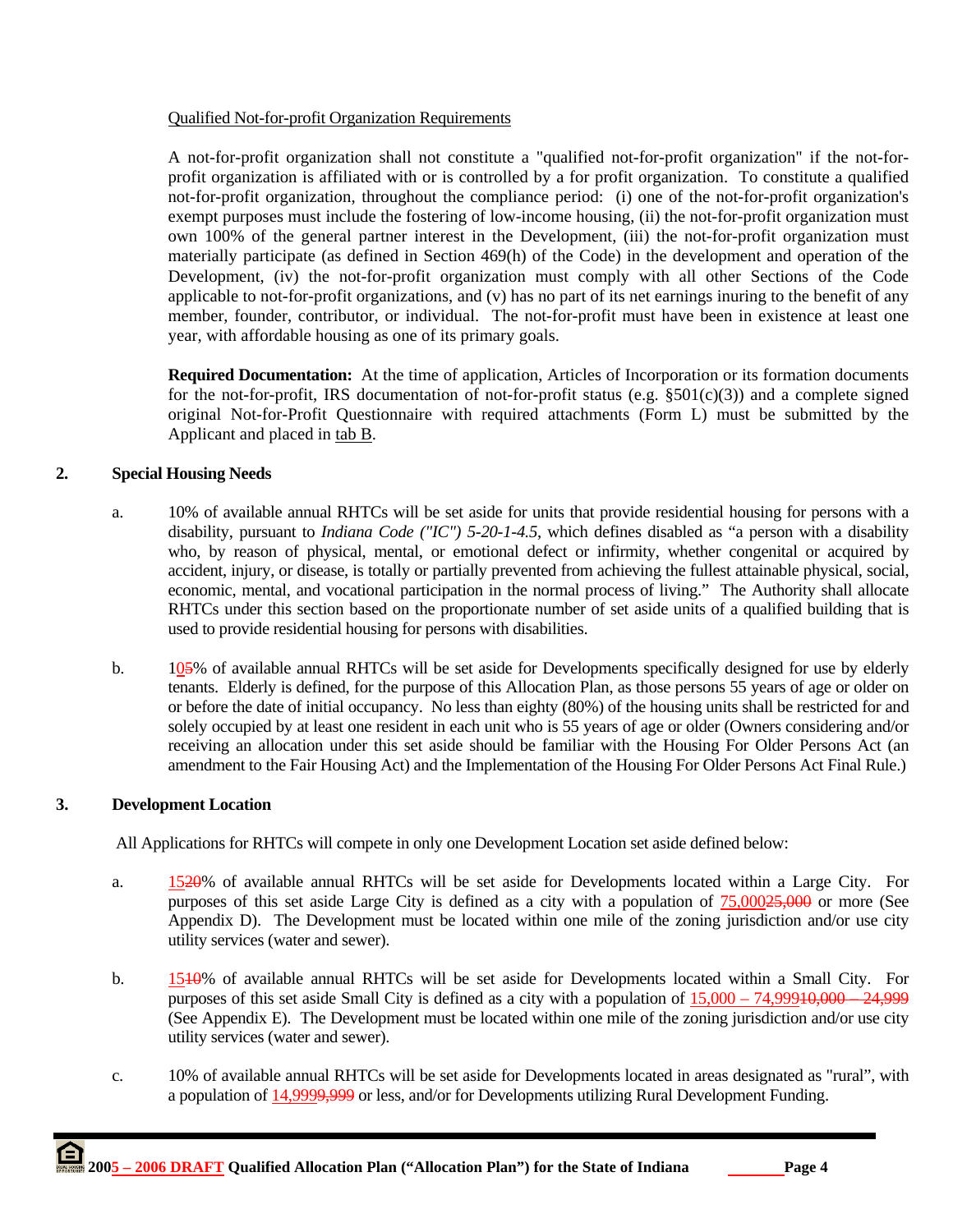If the Development is receiving Rural Development Funding, the owner must choose on the Application the one (1) Development Location set aside in which the Development must compete.

# **4. Preservation**

**a.** 150% of available annual RHTCs will be set aside for Developments which involve the substantial rehabilitation of an existing structure eurrently occupied low income housing Development (affordable or market rate housing, or otherwise)with a minimum 25% occupancy rate and/or a Development otherwise in danger of being lost as affordable housing, and/or the demolition and decentralization of housing units utilizing the same site.

### This includes:

- Developments being removed by a federal agency (i.e. HUD, Rural Development (RD));
- Rental Housing RHTC Developments with expired Compliance Periods;
- Developments utilizing HOPE VI funding;
- Developments which entail demolition and decentralization of units with replacement of units on the same site<sub>i</sub>; and
- re-use of an existing structure(s) for conversion into affordable housing where a minimum of 75% of the Development is converted to affordable housing and/or its common areas (100% of the existing structure must be part of the overall Development) and the conversion of existing market rate housing to affordable housing.

Rehabilitation hard costs must be in excess of \$10,000 per unit to be considered in this category. Otherwise, for Developments competing in all other set-asides, except Preservation, rehabilitation hard costs must be in excess of \$7,000.

#### **5. Lowest Income**

a. 5% of available annual RHTCs will be set aside for Developments, which restrict 30% or more of its units for tenants whose incomes are at or below 30% of the area median income. The Development must also charge no more than the 30% area median income rent for the set aside units.

The Authority intends to make every effort to satisfy the requirements of such set-aside categories in one (1) application and reservation cycle. If such set-aside categories are not completed through one (1) application and reservation cycle for the applicable year, the Authority may allocate any RHTCs remaining available for allocation without regard to these set aside categories, so long as such allocation is made in accordance with the Code and the applicable requirements of the law of the State and the goals of this Allocation Plan; notwithstanding the foregoing to the contrary, upon completion of the scheduled reservation cycle (i.e., at such time as all or substantially all RHTCs available for allocation in a calendar year have been allocated, other than *de minimus* amounts of RHTCs not reasonably susceptible to allocation to a Development) the Authority, in its discretion, may either hold another application and reservation cycle. If another application and reservation cycle will be held, the Authority will provide an announcement thereof. Provided, however, that: (i) the Authority shall hold if available the allocation to the set aside category for persons with a disability through October 31 of each calendar year and beginning November 1 of each such calendar year, any part of such allocation that remains unassigned shall be available for any other appropriate allocation; and (ii) the Authority may, in its sole discretion, elect in any reservation cycle not to allocate RHTCs to a Development that might otherwise qualify for an allocation of RHTCs set aside under Section E.1-5 above, if such Development scores ten (10) or more points less than any other Development which has received an allocation of RHTCs in such cycle without regard to such set aside categories.

Notwithstanding the point ranking system set forth in this Plan, the Authority reserves the right and shall have the power to allocate Rental Housing Financing to a Development irrespective of its point ranking, if such intended allocation is: (1) in compliance with Code Section 42; (2) in furtherance of the Housing Goals stated herein; and (3) determined to be in the interests of the citizens of the State of Indiana. Additionally, the Authority will provide a written explanation to the general public for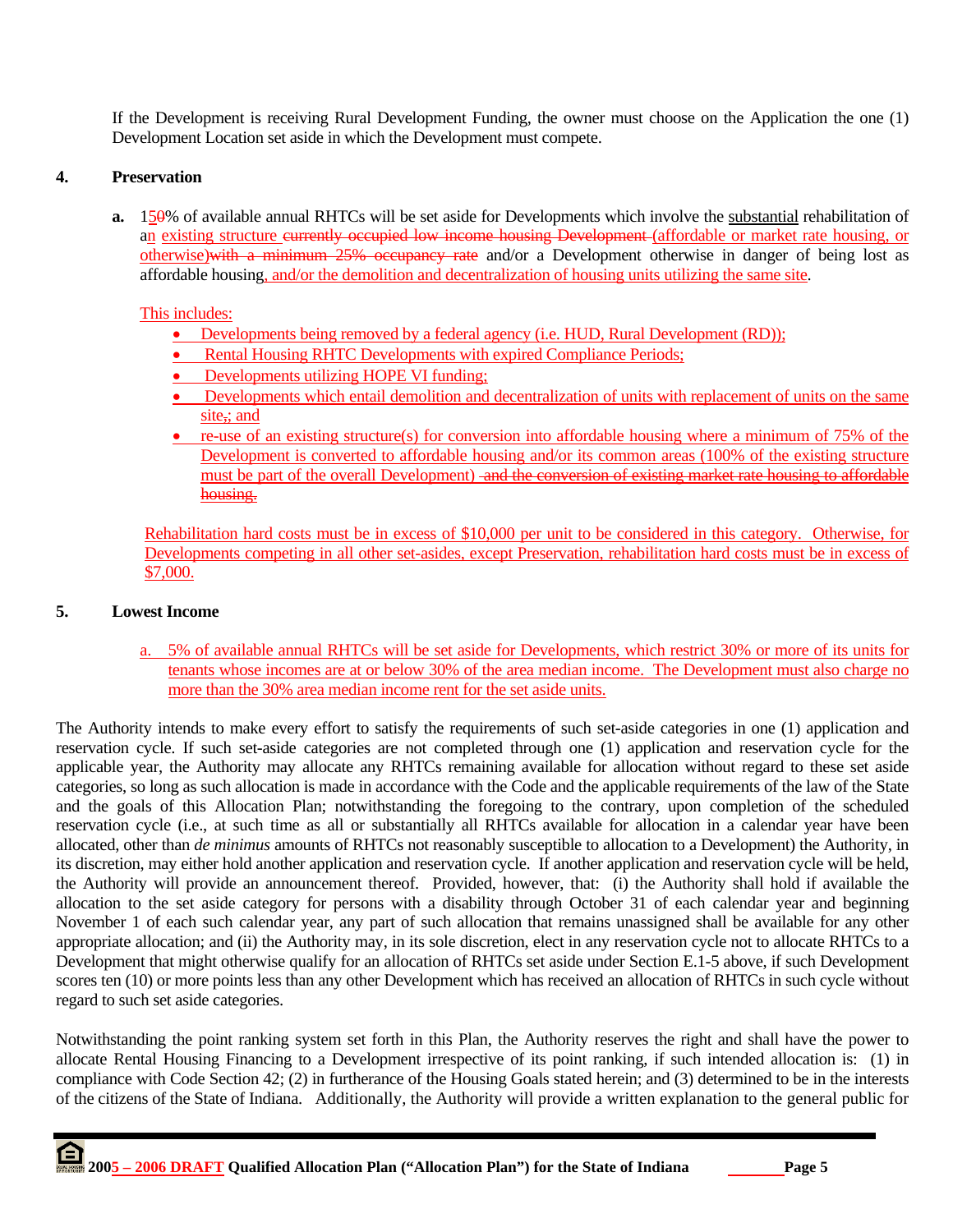any allocation of RHTCs, which is not made in accordance with the established goals, priorities and selection criteria in this Allocation Plan.

# **F. Threshold Requirements**

Each Development applying for an allocation of Rental Housing Financing shall satisfy the requirements of the Code, such additional requirements established by the Authority, the Program and those set forth in this Allocation Plan, and any additional requirements relating to the continued compliance of the Development after an allocation of Rental Housing Financing by the Authority. All material used in the Development must be new and of high quality, and all work must be performed in a good and workmanlike manner.

#### **1.** Federal Threshold Requirements

 Each Development shall satisfy all requirements of Section 42 of the Code and such additional provisions of the Code and other federal laws applicable to each Development throughout the required compliance period and/or other applicable period. These requirements include, without limitation:

a. Development Feasibility

 Amounts allocated pursuant to this Allocation Plan may not exceed an amount, which the Authority, in its sole discretion, determines is necessary for the financial feasibility of a Development and its viability as a qualified low-income housing Development throughout the Compliance Period. In making this determination, the Authority shall consider: (i) the sources and uses of funds and the total financing planned for the Development; (ii) any proceeds or receipts expected to be generated by reason of tax benefits; (iii) the percentage of the RHTCs used or to be used for Development costs other than the cost of intermediaries, unless such consideration would impede the process of developing in hard-to-develop areas; (iv) the reasonableness of the Ddevelopmental and operational costs of the Development; and (v) the Ddevelopmental and/or operational costs of the Development as compared to similar costs of other Applicants; (vi) such other factors it may consider applicable.

 The Authority may establish such criteria and assumptions it deems reasonable for the purposes of its determination, including, without limitation, criteria as to the reasonableness of fees and profits and assumptions as to projected occupancy, the amount of net syndication proceeds to be received, and increases in operating expenses and rental income. Any determination and/or allocation of Rental Housing Financing by the Authority shall not be construed to be a representation or warranty by the Authority as to the feasibility or viability of any Development.

 Pursuant to the Code, the foregoing determination shall be made at: (a) the time of application for the Rental Housing Financing; (b) the time of allocation of the RHTC equity amount; (c) anytime there is a material change to the application and/or Development; and (d) the date the building is placed in service or at time of final application (but prior to the issuance of IRS Form 8609).

**Required Documentation:** Third party documentation of sources, costs, and uses of funds that the Applicant may find necessary to include with the Application will be considered along with other such documentation the Authority may consider applicable. Additionally, if the Development is proposing commercial space the following proformas must be submitted: (i) a 15-year proforma showing only the commercial portion of the Development; (ii) a 15-year proforma showing only the housing portion of the Development; and (iii) a 15 year proforma showing the housing portion and the commercial portion of the Development combined. The Application (Form A) and any additional documentation regarding the financial feasibility of the Development must be placed in tab A.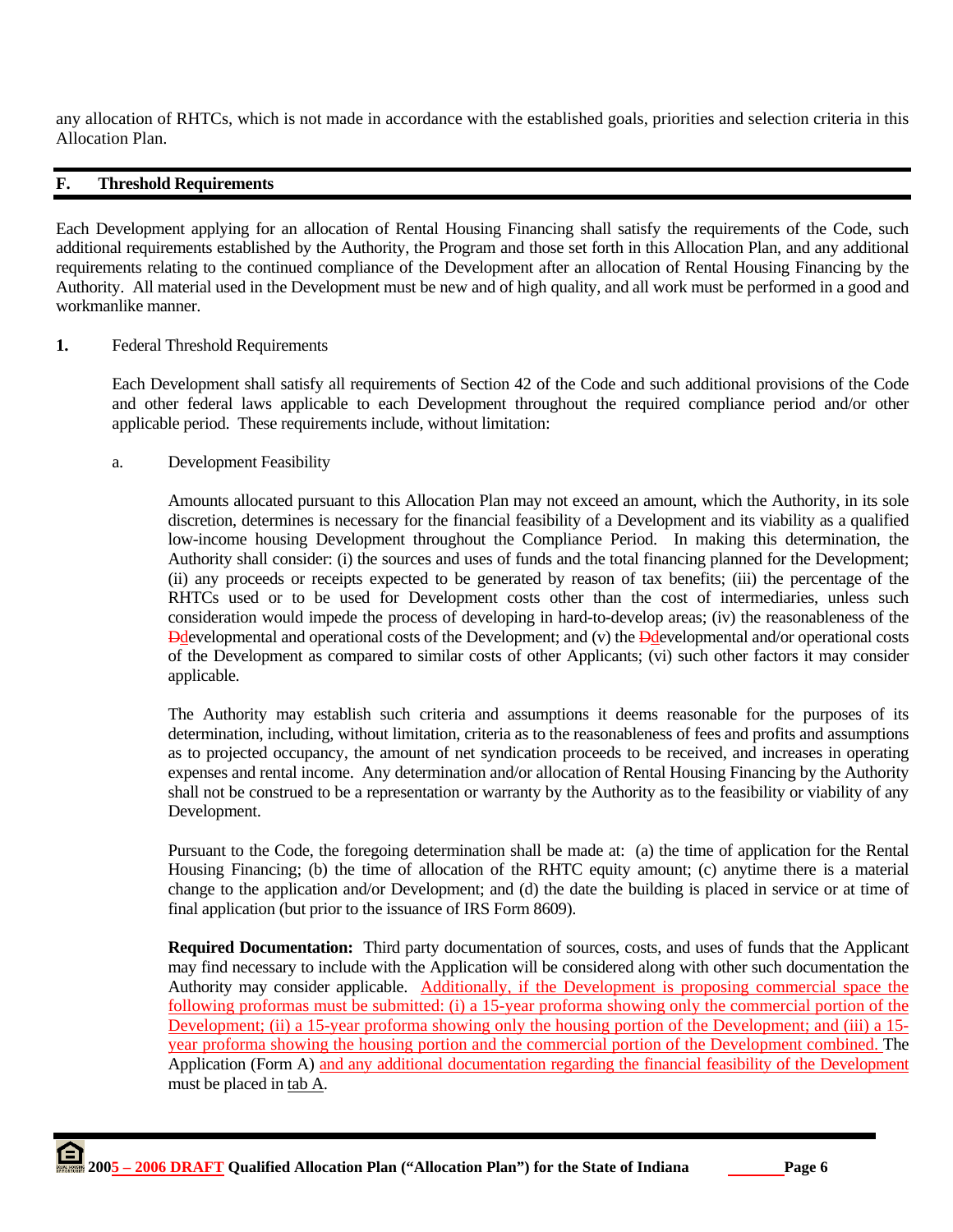#### b. Local Jurisdiction Notification

 No Development shall be entitled to apply for any Rental Housing Financing reservation or allocation until the highest elected official (or the equivalent) of the local jurisdiction is notified and provided with a reasonable opportunity to comment on the Development. The Authority will consider the response of such official in determining any RHTC allocation for the Development.

**Required Documentation: At least 60 days, but no more than 120 days, Pprior to application submittal, the** ApplicantDeveloper must submit -Form R (with the Applicant's portion completed) and any additional documentation they wish to provide **by certified mail or other service together with appropriate evidence of receipt**, of its intent to develop affordable housing to the highest local elected official in the community where the proposed Development will be located. Copies of such information, the returned receipt from the certified mail or other acknowledgement of receipt of the documentation by the highest local elected official, and any written response(s) from the local officials are a required part of the Rental Housing Finance Application and must be placed in tab C.

c. All not-for-profits competing in any set aside and having an ownership interest in the proposed Development must submit to IHFA at the time of application a resolution from its Board of Directors that includes language that the Board approves: 1) the application being made for specific Rental Housing Funding (i.e. private activity tax-exempt bonds, RHTC, HOME, Trust Fund,); 2) the amount of ownership interest the not-for-profit has in the venture; 3) the not-for-profit's specific liabilities in the Development.

**Required Documentation:** Resolution signed by the not-for-profit's Board of Directors must be placed in tab B. If the document is approved during a Board of Directors meeting, a quorum should pass and sign the resolution and such resolution shall be incorporated into the minutes of the meeting.

d. Market Study

See Schedule C - Market Study Requirements. The market study must be prepared at the developer's expense by a **disinterested** third party. Sufficient demand in the market area of the Development must exist and, based on reasonable predictions, will continue to exist during the term of the Compliance Period or other applicable period, for the number of units to be developed. IHFA reserves the right to contract out an additional market study at the expense of the Applicant for any Development it deems appropriate in its sole and absolute discretion.

**Required Documentation:** A comprehensive market study of the housing needs of low-income individuals in the area to be served by the Development, satisfactory to the Authority at the time the initial Application, must be performed and submitted to IHFA. The market study must be addressed directly to IHFA from the third party preparing the market study with a sworn statement from the person who prepared the study certifying to IHFA the accuracy of the data reported in the study. The study must be submitted to IHFA offices by the application deadline and must state the name of the Development, the Owner, Development City, and Development County on the front cover. The market study must be submitted in the format outlined in Schedule C. The market study must be no more than twelve (12) months old at the time of submission to IHFA. Studies more than six (6) months old must be updated. (If the study has no material changes the market study analyst may send an update letter with a copy of the original market study.) No study will be accepted over twelve (12) months old.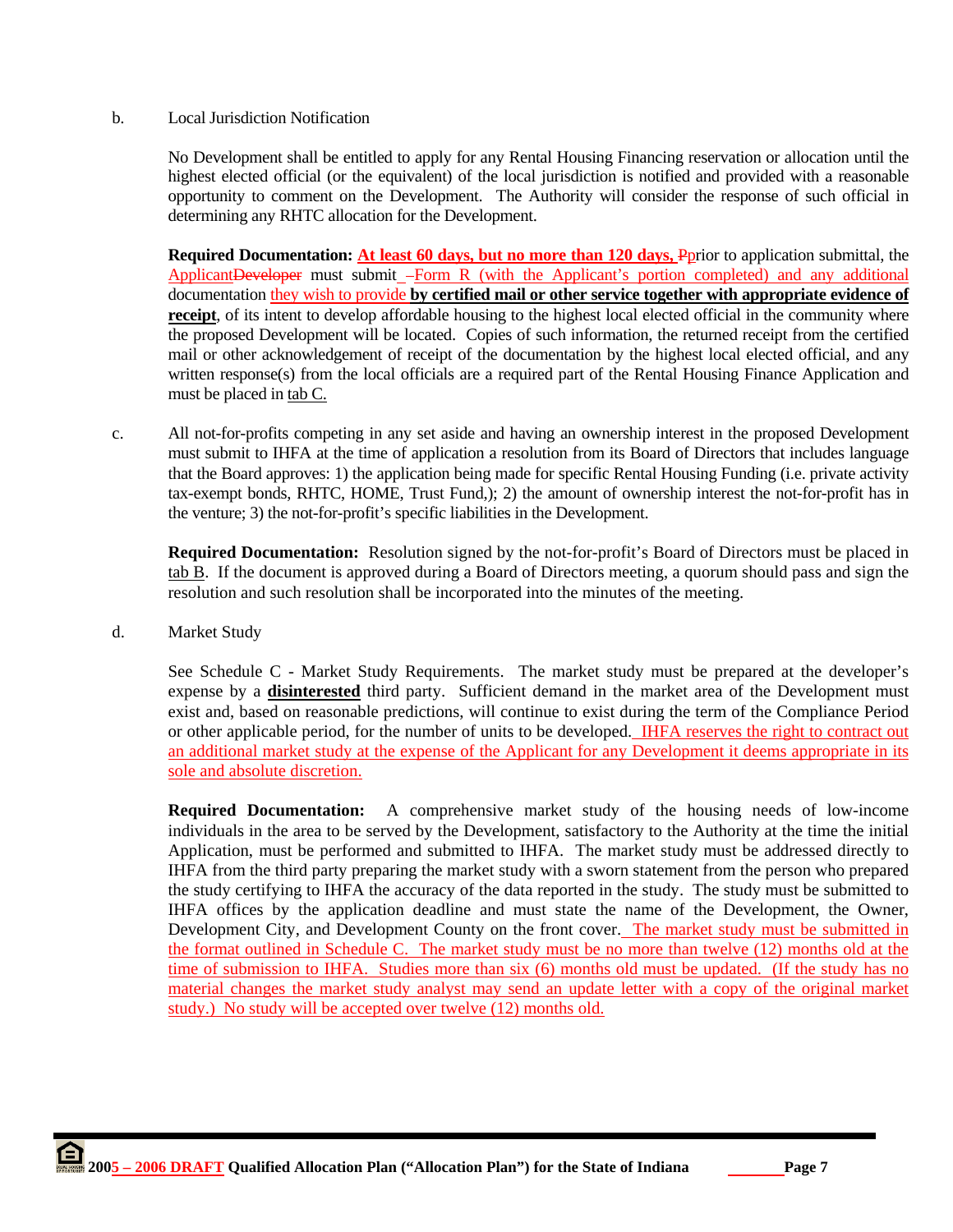# **2. Additional Threshold Requirements of the Authority**

All information submitted to the Authority pursuant to this Allocation Plan must be satisfactory to the Authority in its sole and absolute discretion. If the Authority requests additional information from an Applicant, such information must promptly be submitted within timeline(s) determined by the Authority. **Additionally, all documentation (e.g. certifications, letters, market studies, etc.) must be issued/dated within six months prior to the Application deadline date.**

For a Development to be evaluated for an allocation of RHTCs, each of the following requirements must also be satisfied:

- a. The Authority will not consider or review more than one Application for the same Development or for substantially the same or similar costs submitted by a related Applicant with respect to a particular reservation and application cycle. Submission of more than one Application shall cause the cancellation of any pending Application earlier awarded. Request for supplemental RHTCs will only be permitted after all available Developments have been funded. The Authority will notify the public if RHTCs are available for supplemental-. However, supplemental creditsRHTCs will only be considered for allocations made in the same year.
- b. The Authority will not consider or review an subsequent Application for a Development from an Applicant and/or a Developer that has received no more than  $\overline{$500,000}$  in annual RHTCS, including past and current Applications for RHTCs. that has previously received \$750,000 or more in annual tax credits, until the Applicant, Owner and/or Developer has successfully completed (i.e. issuance of IRS Form 8609) at least one (1) multi-family Development in Indiana. However, IHFA will permit an exception to this policy where the Public Housing Authority (PHA) and/or a wholly owned subsidiary of the PHA is the Applicant, Developer, Co-Developer, Owner or Co-Owner (general partner interest) and the Development is part of a revitalization plan with an approved HOPE VI grant.

**Required Documentation:** The Applicant, Owner, and Developer must submit a list of all RHTC Developments where they have participated with an ownership interest or been part of the Development team (including on a consulting basis). The list must include the following information: 1) Name of the Development; 2) City and state of Development; 3) number of units in each Development; 4) the amount of annual RHTC awarded to each Development; and 5) the role the Applicant played in each Development (e.g. developer, owner, consultant, etc.) Place in tab L.

- c. At the time an Applicant files an Application with the Authority, eligible development costs expended or incurred towards the Development and/or acquisition shall not exceed fifty percent (50%) of the total estimated eligible development costs, unless the Authority determines that:
	- 1) Rental Housing Financing is necessary for the Development to be completed; and
	- 2) The Development is located in either (a) a "qualified census tract" or (b) "difficult Development area", as designated by the U.S. Secretary of Housing and Urban Development ("HUD"). You may also view the information on HUD's website at: www.hud.gov; and
	- 3) Less than sixty-five percent (65%) of the estimated qualified eligible costs have been expended or incurred; and
	- 4) The Development will contribute to the accomplishment of the Authority's housing goals and priorities.

**Required Documentation:** Completed Application. See Form A. Place in tab A.

 d. The Development applicant/owner, developer, management agent and other members of the Development team as provided in the Rental Housing Finance Application must demonstrate sufficient financial, development and managerial capabilities to complete the Development and maintain them for the Compliance Period and other applicable period.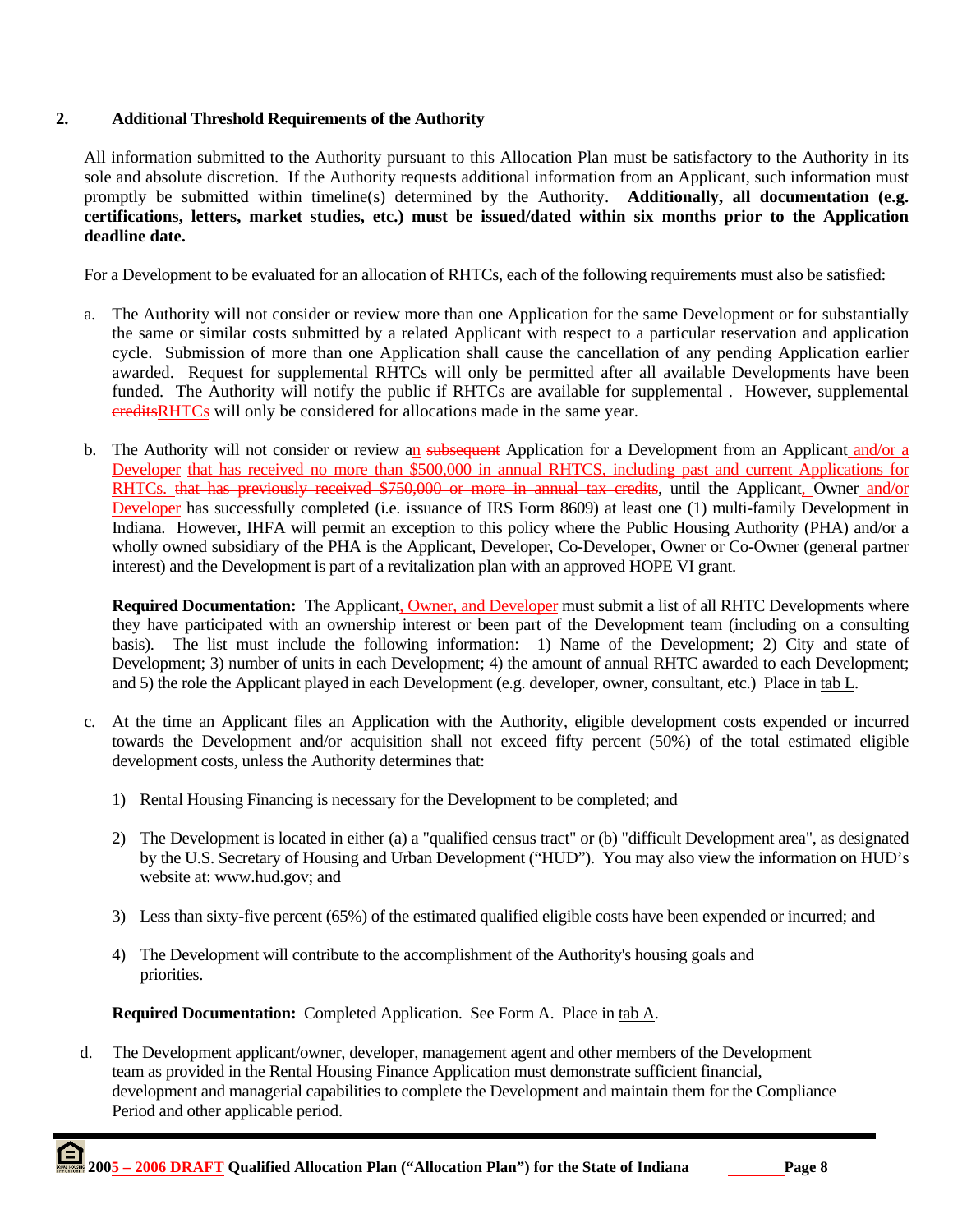**Required Documentation:** The Applicant must provide documentation to demonstrate sufficient financial, development and managerial capabilities. Examples of such dDocumentation must include: but are not limited to: 1) Financial statements; **ANDand** 2) Resumes showing adequate experience of **dDeveloper** and management company. This documentation must be placed in tab D. The Authority, in its discretion, may require audited financials and/or copies of tax returns. If needed, the Authority will request this information from the Applicant.

- e. The Development team must show their readiness to proceed as demonstrated by:
	- 1) The Authority's receipt of a completed "Application" in the form required by the Authority and within the time period established and set forth in this Allocation Plan. Each Application must be type written and accompanied by the appropriate application fee and all exhibits. Additionally, the Applicant must provide a Narrative Summary of the Development. See Schedule I for Application Package Submission Guidelines.

**Required Documentation:** The most current Application (See Form A) completed, Narrative Summary of the Development, and **a checka certified or cashier's check, or money order** made payable to IHFA for the appropriate Application Fee. The certified or cashier's check, or money order should be attached to the application and placed in tab A with the narrative summary. A fee of \$100 will be charged to the Applicant for any checks returned for insufficient funds or stopped payment, and will require subsequent payments made to IHFA by the entity to be in the form of a cashier's or certified check or money order.

2) Submitting satisfactory evidence of site control.

**Required Documentation:** The Applicant must submit documentation evidencing site control including verification of current ownership, examples of which include: 1) Purchase Agreement or Option that does not expire until after the reservation date for RHTCs with title insurance documentation (or attorney's opinion); 2) Warranty deed; 3) Long-term lease option (term of lease must be for a minimum term specified in the Declaration of Extended Rental Housing Commitment). When an Applicant intends to acquire a site and/or building through a government body, in the Authority's sole discretion exercised on a case-by-case basis, the Authority may accept the following documentation as sufficient evidence of site control: (i) duly adopted resolutions of the applicable commission designating the subject area; (ii) duly adopted resolutions of the applicable commission authorizing the acquisition of the land to comprise the Development; and (iii) a letter from the applicable governmental agency or development commission setting forth the acquisition schedule for such land on a time table consistent with the Applicant's readiness to proceed without undue risk of Rental Housing Financing being returned to or rescinded by the Authority. This documentation must be placed in tab E.

3) Development Site Information

**Required Documentation:** The Applicant must submit satisfactory: 1) schematics; 2) perimeter survey; 3) site plan (if flood plain and/or wetlands are located any where on the site, the site plan must show where the buildings, common areas, and any land improvements will be located in relation to the flood plain and/or wetlands – See Section F.2.f.7. of QAP as well); and 4) floor plans for units of the Development which, to the sole satisfaction of the Authority, show the Development is of quality design providing decent, safe and sanitary housing. The Authority reserves the right to perform (through its own representatives or its agents) site visits and evaluations of the Development to determine the satisfaction of these requirements. Place this documentation in tab F.

4) The Applicant must demonstrate an ability to obtain financing (i.e. syndication proceeds, grants, other funds available for the Development).

**Required Documentation: All sources of financing must be supported with documentation.** The following documentation must be submitted: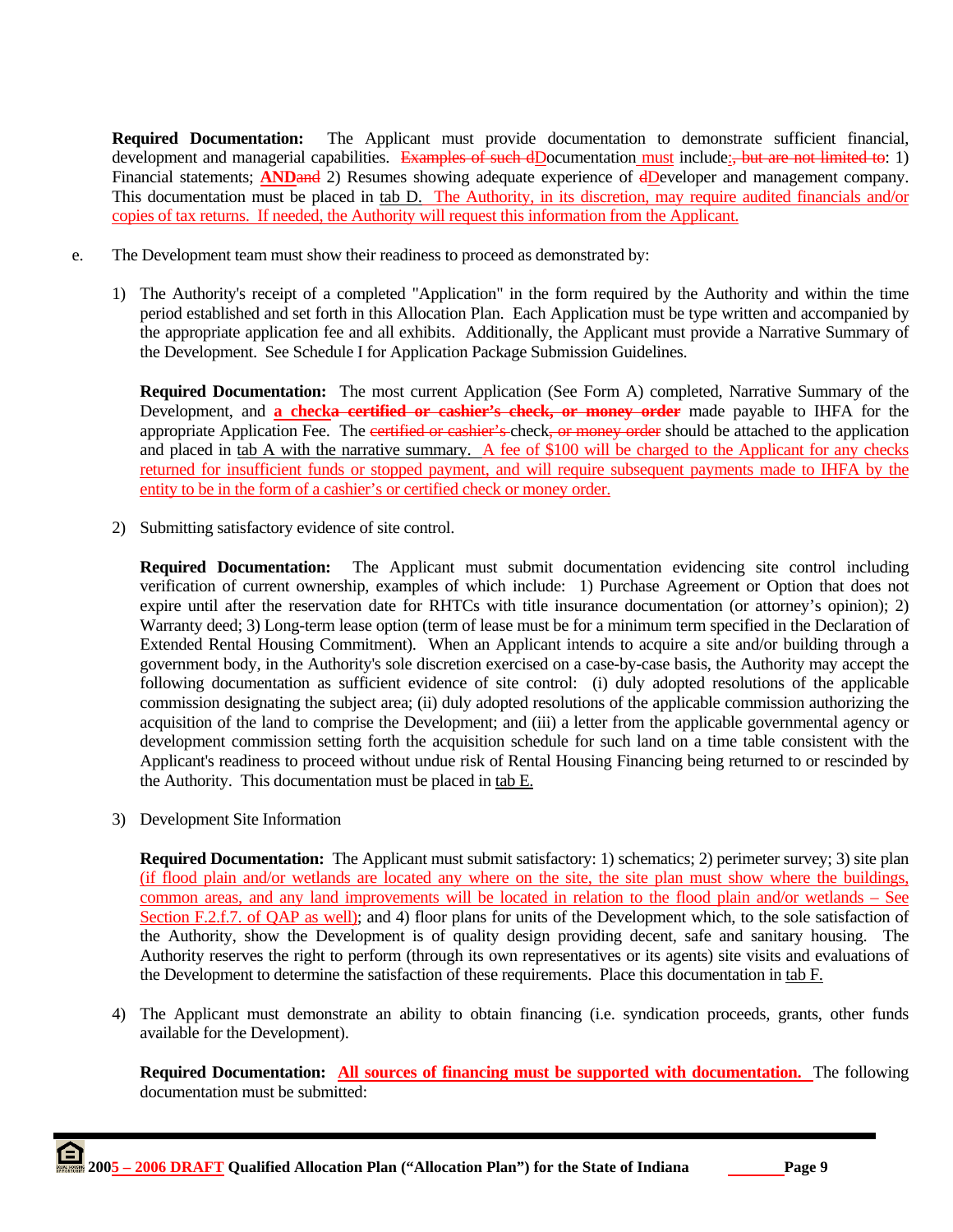- 1)  $\rightarrow$  Lender letter of interest submitted to the Applicant in support of the Applicant's application must contain a representation and acknowledgment from the lender that: (i) such lender has reviewed the same application submitted or to be submitted by the Applicant to the Authority in support of the Rental Housing Financing for the Development to which such letter of interest relates; (ii) lender expressly acknowledges that the Development will be subject specifically to the "40-60" or "20-50" set-aside, and extended use restriction elections made by the Applicant; (iii) the lender has reviewed the Minimum Underwriting Criteria set forth in this Allocation Plan; and (iv) any other special use restriction elections made by the Applicant, which give rise to additional points in this Allocation Plan; and (v) the terms of the loan including loan amount, interest rate, and term or the loan. Place in tab G; **AND**
- 2) 2) For financing not yet applied for (e.g. FHLB funds, ect.), the Applicant must submit evidence of their eligibility for the source of funding (e.g. a certification from the Applicant stating how the Development is eligible for the funding source). Place this documentation in tab G; **AND**
- **3)** 3) Equity letter of interest submitted by an Applicant in support of the Applicant's application must contain a representation and acknowledgment from the equity investor that: (i) such investor has reviewed the same application **and market study** submitted or to be submitted by the Applicant to the Authority in support of the Rental Housing Financing for the Development to which such letter of interest relates; (ii) such investor expressly acknowledges that the Development will be subject specifically to the "40-60" or "20-50" set-aside, and extended use restriction elections made by the Applicant; (iii) the investor has reviewed the Minimum Underwriting Criteria set forth in this Allocation Plan; and (iv) any other special use restriction elections made by the Applicant, which give rise to additional points in this Allocation Plan;- and (v) the estimated dollar amount of equity to be provided to the Development. Place in tab H.
- **4)** If any additional funding/financing of any kind has already been awarded for the Development, a copy of the award letter that includes the expiration date for the award must be submitted and placed in tab G.
- f. The Development team must provide documentation to the sole satisfaction of the Authority that shows:
	- 1) The location of the Development is in an area suitable for the proposed Development and is not now, nor is it likely in the future to become, subject to uses or determinations, which could adversely affect its operation, marketability or economic feasibility.

**Required Documentation:** The Applicant must provide letters from 1) the engineer; and/or 2) architect(s); **and** 3) the market analyst detailing the above information. Place this documentation in tab F.

2) There are or will be accessible on or before the estimated completion date of the Development, such public and private facilities (i.e. schools, churches, transportation, retail and service establishments, parks, recreational facilities and major public and private employers) which will adequately serve the proposed Development and which are necessary or desirable for use and enjoyment by the contemplated residents.

**Required Documentation:** The Applicant must provide a map of the site area that shows clearly where the public and private facilities are in relation to the **dD**evelopment. The map must be placed in tab I.

- 3) **Required Documentation:** Color Pphotographs of the site and existing structures shall be provided from all significant perspectives and show all significant nearby land uses. Photographs must be placed in tab I.
- 4) The real estate upon which the Development will be located is currently properly zoned to allow for its use as a multi-family housing Development.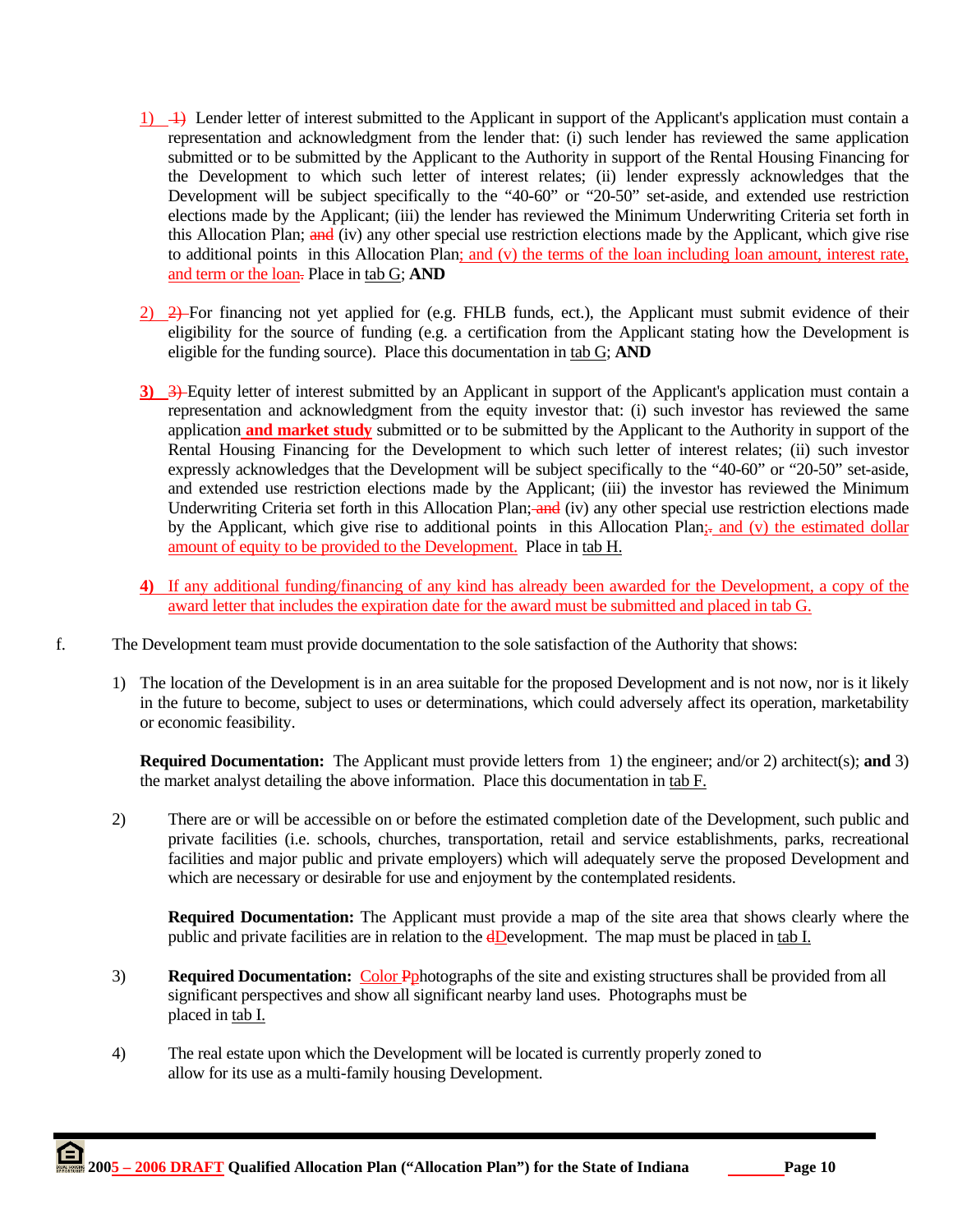**Required Documentation:** The Applicant must provide: 1) a letter from the appropriate authorized government official (e.g. zoning commission) that describes the Development location and certifies that the current zoning allows for construction and operation of the proposed Development without the need for additional variance; **AND** 2) a copy of all approved variances on the property, if any; **AND** 3) If a Planned Unit Development (PUD) a copy of the appropriate documentation (i.e. organization  $\&$  requirements). This documentation must be placed in tab J.

5) At the time of application, there will be access to water, sewer, electric and/or gas to the site with sufficient capacity to satisfy the requirements of the Development.

**Required Documentation:** The Development shall have received a letter (acceptable to the Authority) from the appropriate entity and **signed by the appropriate authorized representative** (i.e. each utility company) that utility facilities and capacities will be available to satisfy the needs of the Development. However, if the Development consists of rehabilitation of existing occupied housing and is proposing the same number of units or less, a current utility bill is sufficient documentation for this category. Place in tab K.

6) Compliance Monitoring and Evidence of Compliance with Other Program Requirements

 Every Applicant, Principal, affiliates and/or Development Team member (collectively, "Development Team") with any ownership interest in a rental housing Development which has received an allocation of RHTCs by the Authority since the inception of the RHTC program (January 1, 1987), must cooperate and comply with the Authority's compliance monitoring procedures. The Authority's monitoring procedures and requirements are set forth in the RHTC Compliance Manual, a copy of which is attached as Schedule A to this Allocation Plan and made a part hereof. If, in the sole discretion of the Authority, any Development Team member has materially failed to comply with the procedures and requirements of the Authority or any of its programs, the Code or any other governmental program, including, but not limited to, HUD and/or HUD funded programs: (i) the Authority may withhold or reduce, in whole or in part, Rental Housing Financing for which application is made, irrespective of whether the withheld or reduced funding relate to the Development to which the noncompliance relates as determined by the Authority in its sole discretion; and (ii) if the Applicant's noncompliance is chronic and/or egregious in nature, the Authority may refuse to accept for filing and/or otherwise refuse to consider all or any part of the Applicant's pending or future applications for funding until such time as the Authority decides otherwise.

All<sup>The</sup> Development team members with an ownership interest in any RHTC Development must satisfactorily demonstrate that all prior findings and assessments against all Applicants and its principals, participants and affiliates have been satisfied.

 Any Development found to be in violation of this Allocation Plan will be subject to a reduction or rescission in Rental Housing Financing, and all Development Team members may be subject to debarment from participating in all Authority programs for up to five (5) years.

**Required Documentation:** The following documentation must be submitted and placed in tab L:

 1) All of the Development Team members with an ownership interest in any affordable housing Development must disclose any non-compliance issue(s) and/or loan defaults with any state or federal affordable housing program (including private activity tax-exempt bonds) in which it has participated in or received funds including those issues that have been corrected since RHTC program inception. Failure to disclose may result in the loss of funding;

 2) Any principal of the General Partner interest or managing member (if an LLC) and Eeach member of the Development Team must submit a written affidavit accurately disclosing his/her complete interest in and affiliations with the proposed Development. Additionally, the Development Team must include in the affidavit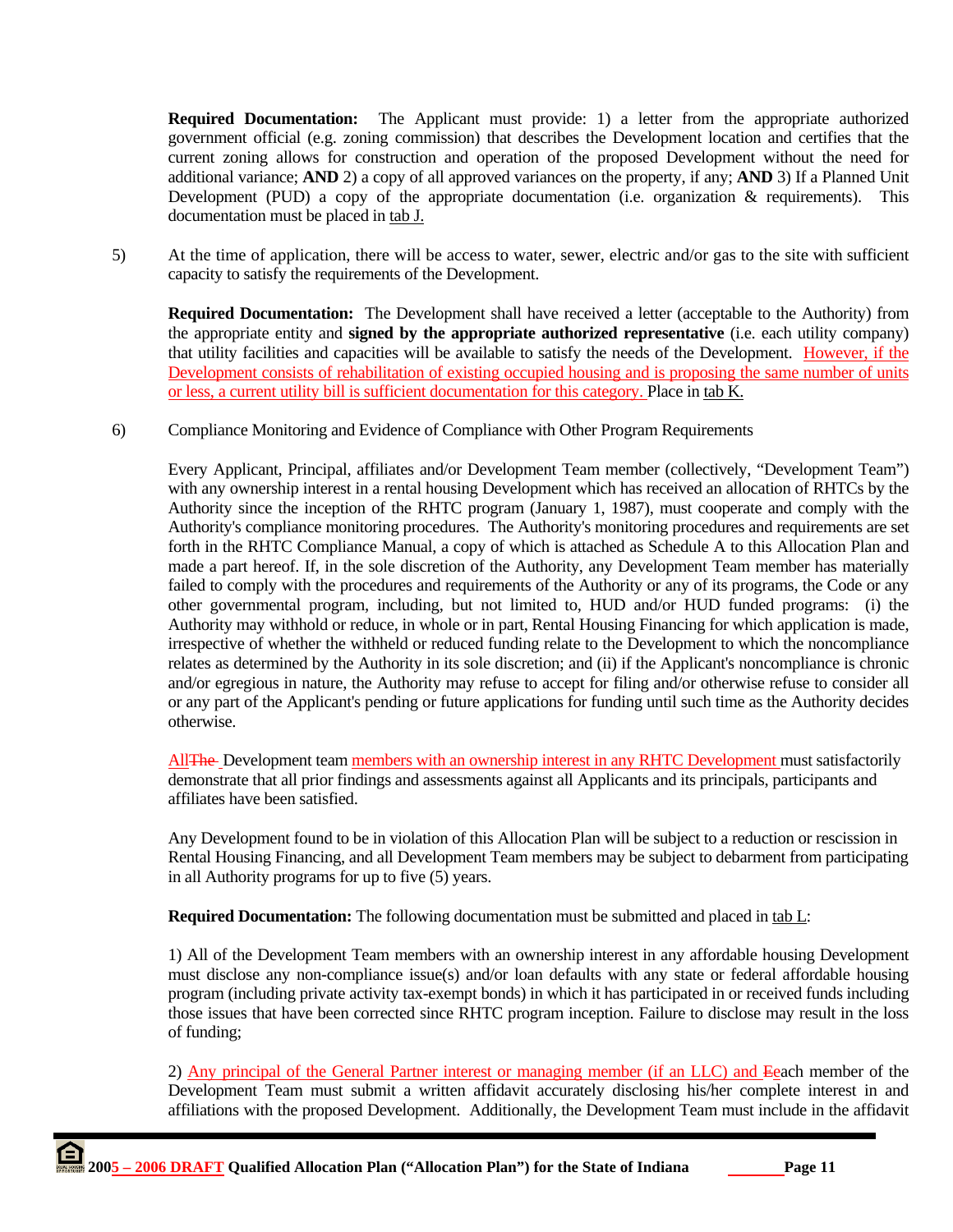all other RHTC funded Developments located in Indiana where they own(ed) an interest. A management company is required to be identified in the application and Tthe management company named in the initial application must add language to its affidavit certifying that: a) they have reviewed the application for Rental Housing Financing; and b) they can effectively manage the property according to the requirements of Section 42, the Qualified Allocation Plan, and the elections made by the owner/applicant in the application for Rental Housing Financing. If at any time during the Compliance Period the management company changes, the new management company must also sign a similar certification.

7) The characteristics of the site (e.g. size, topography, terrain, soil and sub-soil conditions, environmental, vegetation and drainage conditions) must be suitable for the construction, rehabilitation and operation of the proposed Development. No Development will be considered if any of the buildings are or will be located in a 100-year flood plain at the placed in service date or on a site which has unresolvable wetlands problems, or contains hazardous substances or the like that cannot be mitigated.

**100-year Flood Plains:** A Development in a 100-year flood plain at initial Application may be permitted if sufficient documentation is included in the Application to clearly establish that there will be no buildings located in the 100- year flood plain.

**Required Documentation:** Environmental Phase I completed by an experienced and credible disinterested third party hired by the Applicant. The Environmental Phase I must address wetlands and flood plains. A flood plain map must be included in the Environmental Phase I. Wetland Delineation and USGS maps are required to document the existence of wetlands areas on the site, and must be included in the Environmental Phase I. If there are no wetlands areas on the site, a wetlands delineation is not required but in all cases USGS maps must be included in the Environmental Phase I.

**100-year Flood Plains:** Applications that propose the placement of buildings in the 100-year flood plain must submit the following documentation:

- All areas of the 100-year flood plain must be documented by the FEMA map for the areas in which the site is located. The proposed site for development must be located on that map.
- The city or county in which the flood plain area is located must provide written approval from the appropriate authorized official of the reclassification of the property out of the floodplain area.
- A qualified Civil Engineer must document mitigation for impacts to existing floodplains planned for the Development. A resume for the Civil Engineer must be submitted with this documentation.
- A FEMA Conditional Letter of reclassification must be obtained for the property that shows that the property is eligible for reclassification out of the flood plain area.
- A financing plan and costs for the site work involved in the reclassification.

For all properties that receive an award of RHTCs and are located in a 100-year flood plain at the time of initial application, a final letter of reclassification from FEMA along with an elevation certification must be provided to IHFA at the completion of the Development.

If wetlands or hazardous substances exist on the site, the Applicant must submit: 1) evidence that the wetlands or hazardous substances can be mitigated; and 2) a plan, that includes financing, of how the Applicant anticipates to mitigate the wetlands or hazardous substances. Place in tab F.

g. **Required Documentation:** Applicant(s) proposing Developments consisting of five (5) or more units must complete and submit HUD Form  $K$  935.2 Affirmative Fair Housing Marketing Plan ("Plan") (See form K) at the time of initial application. Applicant must obtain approval from HUD and/or Rural Development (RD) within one (1) year after the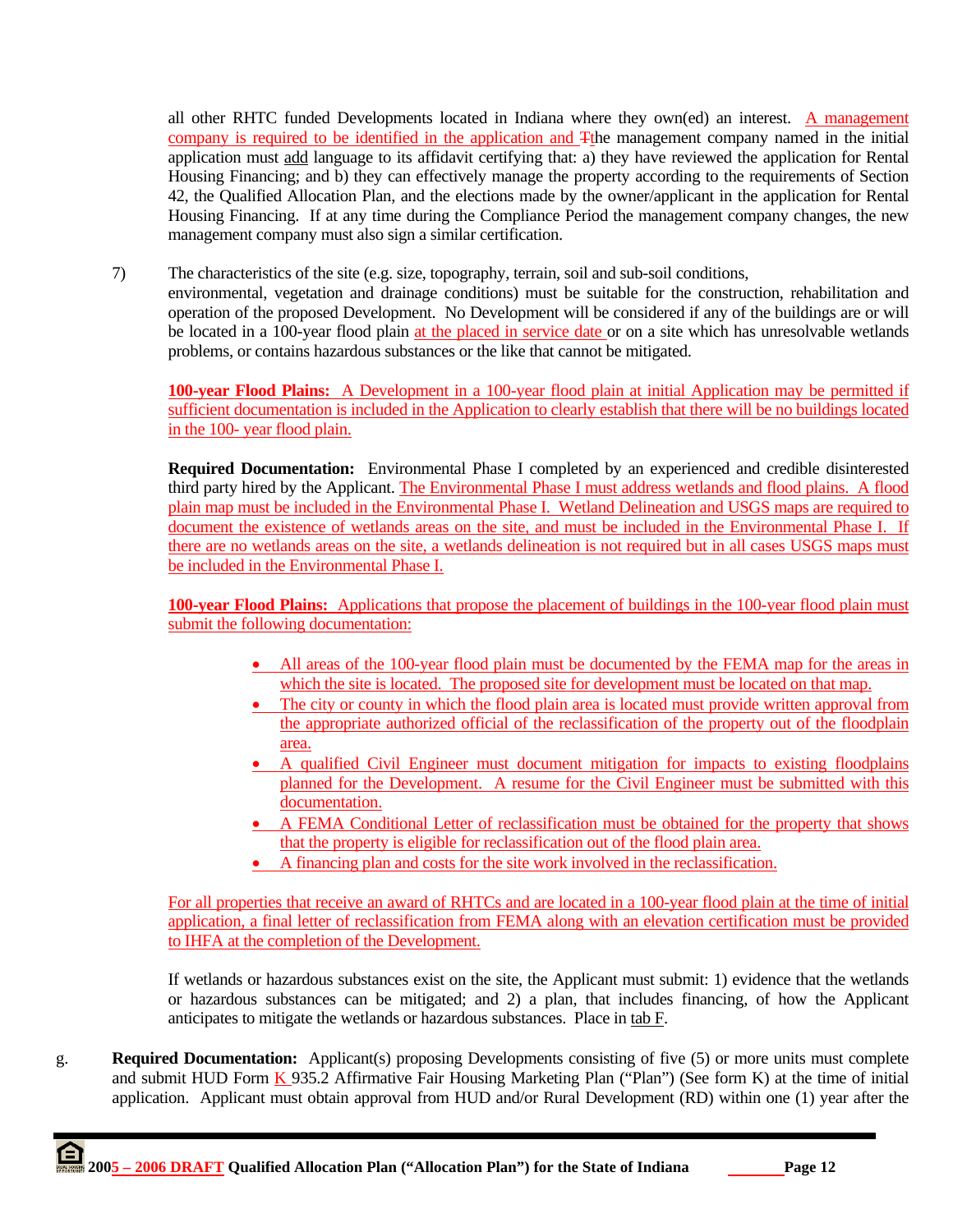Placed in Service date. A copy of the approved Plan must be submitted to the Authority within thirty (30) days of receipt. A copy of the **completed** form (See Form K) must be placed in tab N.

h. All applicable conditions and requirements of State and local laws, statutes, regulations, ordinances and other proper authorities in the State, including, without limitation, the requirements specified in the Application, the Indiana Handicapped Accessibility Code as amended, and such additional items which may be required by the Authority (collectively, "State Laws"), shall be satisfied.

Additionally, the Development has been designed to comply with the requirements of all applicable local, state and federal fair housing and disability-related laws. The Development design should consider at a minimum, the applicability of the local building codes, Federal Fair Housing Act, as amended the Americans with Disabilities Act, and the Rehabilitation Act of 1973, as amended. The Applicant and architect who has designed the Development will be required to submit an affidavit that certifies the Development complies with all applicable requirements.

**Required Documentation:** The Fair Housing Act Accessibility Checklist form must be completed, signed by the owner and the architect for the Development and notarized. See Form E. Place form in tab N.

i. Applicants who perform rehabilitation work on pre-1978 Developments (i.e. buildings) are required to comply with the Lead Based Paint Pre-Renovation Rule (Lead PRE) and the State of Indiana's Lead Based Paint Rules where applicable. (For more information visit www.epa.gov/lead or contact your local Environmental Protection Agency (EPA) Regional Office and www.ikecoalition.org for Indiana's rules.)

**Required Documentation:** The Applicant must certify that the Development will comply with these laws and rules. See Form J. Place certification in tab N.

j. Developments proposing commercial areas within the building or on the property utilizing Rental Housing Financing will be given consideration. Construction must be in compliance with plans and specifications that have been previously submitted and approved by the Authority. and which strictly follow the initial layout. Finally, all commercial restrictions approved by the Authority must be included in the Declaration of Extended Rental Housing Commitment ("DERHC").

**Required Documentation:** The Application must include the following additional information and documentation: (i) a detailed, square footage layout of the building and/or property identifying all residential and commercial areas; and (ii) a time-line for complete construction showing that all commercial areas will be complete prior to the residential areas being occupied. Place this documentation in tab F.

k. If any portion of the RHTCs are being used to acquire the Development, RHTCs and/or acquisition eligible basis will be calculated based on the lesser of the actual amount paid for the building or the appraised fair market value.

**Required Documentation:** The Applicant must submit the Development's fair market appraisal (completed by a qualified appraiser), which must be completed no earlier than (6) months from the Application deadline. See Schedule C– Market Study and Fair Market Appraisal Requirements. Place in tab O.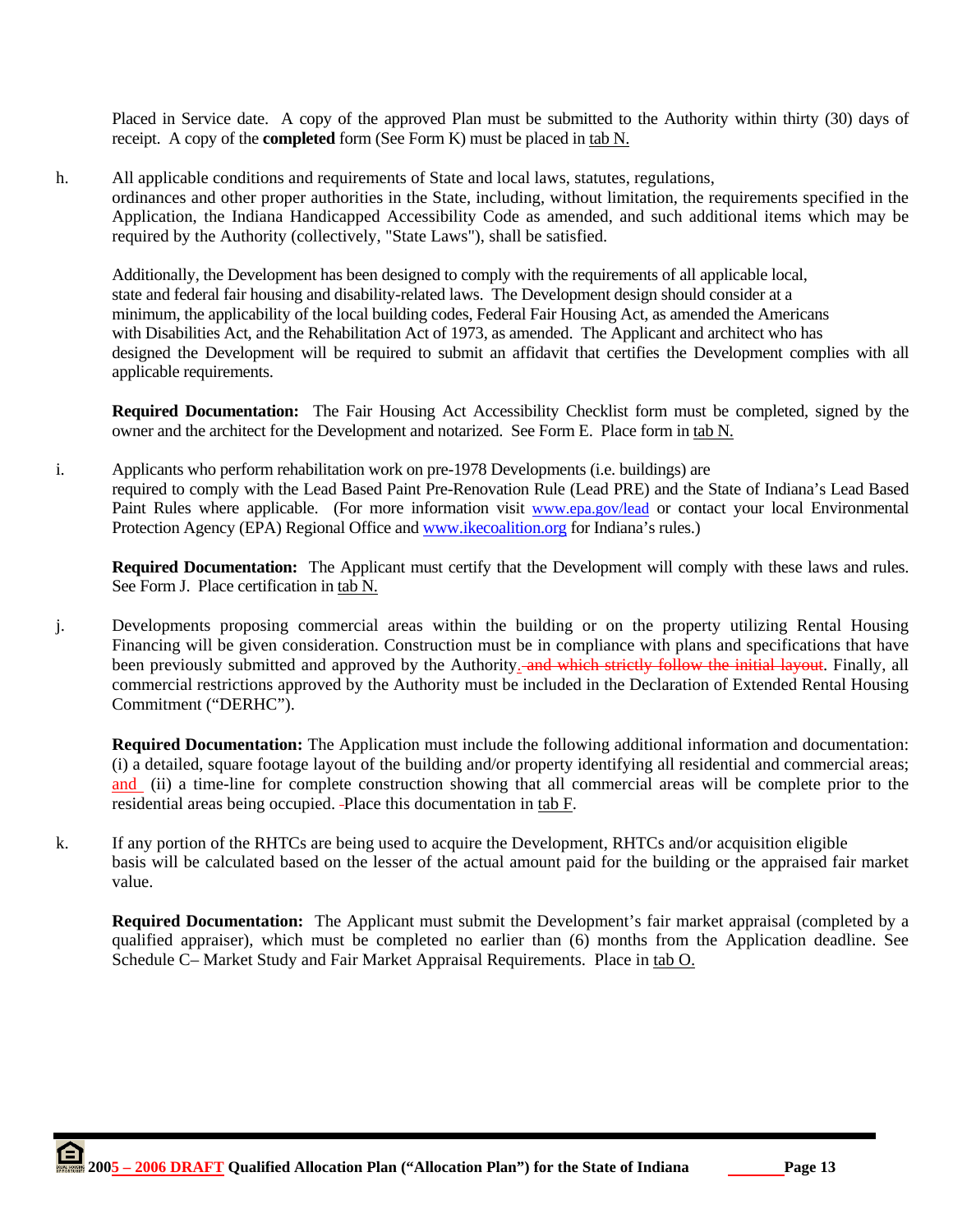l. For Developments proposing rehabilitation, the rehabilitation hard costs must be in excess of \$7,000 per unit. However, if the Development is competing in the Preservation set aside the rehabilitation hard costs must be in excess of \$10,000 per unit.

**Required Documentation:** All Applicants applying for rehabilitation Developments requesting Rental Housing Financing must submit with their Rental Housing Finance Application a capital needs assessment in the format required by the Authority. See Schedule H and Form C - Capital Needs Assessment. Place in tab O.

- m. Upon request, the Applicant shall provide a completed IRS Form 8821, Tax Information Authorization, for each owner/general partner. The form must be signed by an individual authorized to sign on behalf of the owner.
- n. Underwriting Guidelines

The following are underwriting guidelines for all Developments. However, all applicants should be aware that these are averages and the numbers submitted should reflect the nature and **true cost** of the Development proposed. **IHFA will consider any underwriting outside of these guidelines if supporting documentation is provided.** 

- 1) Total Operating Expenses IHFA will consider the reasonableness of operating expenses for each Development based on information submitted by the Applicant. See Required Documentation in this section.
- 2) Management Fee (including RHTC tax credit compliance consultant fee)  $-5-7%$  of "effective gross income" (gross income for all units less Vacancy Rate).

 1-50 units 7%, 51-100 units 6% 100+ units 5%

- 3) Vacancy Rate 56% 8%
- 4) Rental Income Growth 1-3%/year
- 5) Operating Reserves four  $(4)$  six  $(6)$  months (Operating Expenses plus debt service)
- 6) Replacement Reserves New Construction: \$250 \$300 Rehabilitation: \$300 \$350
- 7) Operating Expense Growth 2-4%/year
- 8) 8) Stabilized debt coverage ratio (stabilization usually occurs in year  $2)$  1.15 1.35 (should be maintained throughout the 15-year Compliance Period to be considered financially feasible.)

NOTE: Tax abatement may cause the debt coverage ratio to be higher than these guidelines.

9) Developments structured with no hard debt - minimum cash flow before deferred developer fee must be at least \$250300 per unit annually

NOTE: IHFA will require operating expense growth to be at least 1% higher than rental income growth.IHFA will require at least a 1% spread between operating expense growth and rental income growth.

**Required Documentation:** 1) Data supporting the operating expenses and replacement reserves stated in the proforma MUST be supported in the Development's Market Study (e.g. comparable Development information<sub>z</sub> historical data of the Development (for rehabilitation of existing housing only) IREM statistics)**;** 2) Documentation of estimated property taxes and insurance; **AND** 32) **If the underwriting is outside these guidelines the Applicant must provide a written a detailed explanation with third party documentation supporting the explanation (approval of underwriting**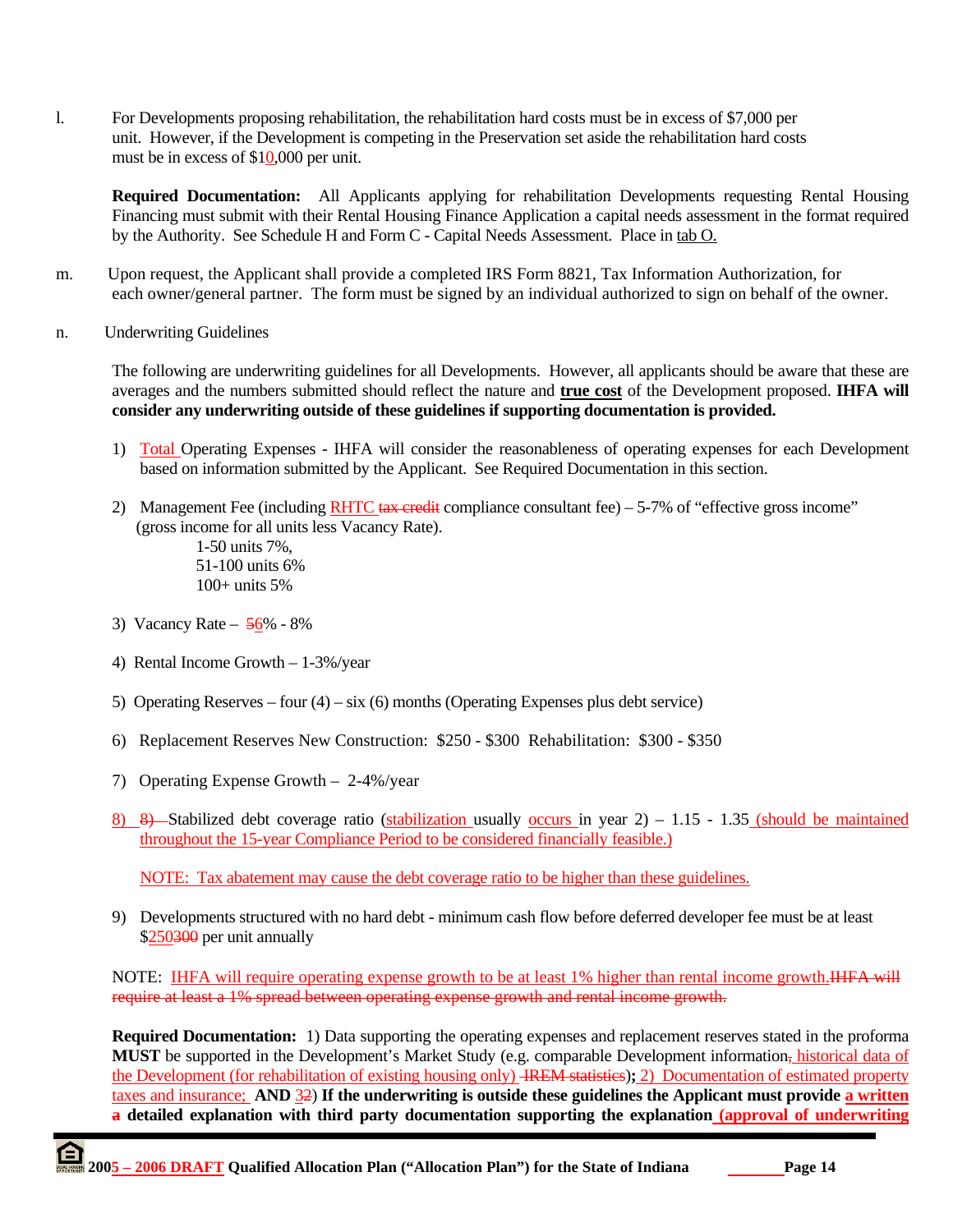**from other financing institutions/funding sources will not constitute acceptable supporting documentation)..** This documentation must be placed in tab A.

a. Grants/Federal Subsidies

Those Tax Credit-RHTC Developments that include "soft" loans (i.e. HOME or HOPE VI loaned to the Development with payments through available cash flow) must demonstrate a reasonable expectation (as determined by the Authority in its sole and absolute discretion) that the loan will be repaid at a date certain (usually eight (8) to fifteen (15) years). If the loan and any outstanding interest is not expected to be paid until the end of the Initial Compliance Period, there must be reasonable expectation that the fair market value of the Development will be sufficient at that time to pay the accrued interest and debt and that the net income of the Development will be sufficient to sustain a debt service.

**Required Documentation:** A written explanation from the Applicant will be required at the time of Application with regard to the treatment of such funds relating to  $(a+1)$  their inclusion or exclusion from eligible basis; ANDand/or (b2) if loaned into the Development, the reasonableness that the loan will be repaid by a date certain (usually by the end of the Initial Compliance Period); AND (c) if loaned into the Development, the terms of the loan including amount, interest rate, and term of the loan. Place in tab G.

#### b. IHFA has established the following credit per unit maximums: **Increase equals approximate average rate of inflation over past 12 months.**

|                   |                                          | Developments located in QCTs only   |  |  |
|-------------------|------------------------------------------|-------------------------------------|--|--|
| Number of Units   | Max. Annual <i>CreditsRHTCs</i> per Unit | Max. Annual <i>CreditsRHTCs</i> per |  |  |
| Unit              |                                          |                                     |  |  |
| $1-35$ units $=$  | \$8180 000                               | $$10,635$ $$10,400$                 |  |  |
| $36 - 60$ units = | \$7670 7500                              | \$9970 \$9750                       |  |  |
| $61 - 80$ units = | $$7160\,000$                             | \$9305 \$9100                       |  |  |
| Over 80 units     | \$6645 6500                              | \$8640 \$8450                       |  |  |

IHFA, in its sole discretion, will only consider Tax CreditsRHTCs per unit in excess of these amounts if: 1) the Applicant has provided clear and convincing documentation for why the Development needs the additional Credit; 2) the Applicant has exhausted all other sources of financing; **and** 3) the Applicant provides third-party documentation of all efforts taken to obtain other financing (e.g. letters from lenders/funding sources stating funding is not available for the Development). This documentation, if provided, must be placed in tab A.

NOTE: If an Application will be requesting Tax CreditsRHTCs per unit in excess of these amounts, the Developer is strongly encouraged to meet with IHFA Tax Credit Allocation staff before making the request.

### **3. User Eligibility and Limitations**

#### a. Applicant and Development Limitations

 During any calendar year, the amount of RHTCs, which may be reserved for allocation (including any transfers of RHTCs during the applicable calendar year) to any person (including principles in organizations), entity, Owner, Developer or Applicant, may not exceed \$1,500,000**.** Provided, however no Development shall receive more than \$750,000 of RHTCs in any calendar year. Such limitation shall be subject to review and modification by the Authority. [Excluding Developments financed with Bonds and 4% RHTCs.]

 If the Authority determines that in its sole and absolute discretion it is in the interest of the State to allocate additional RHTCs to such person, entity or Development, then the Authority may waive such limitation.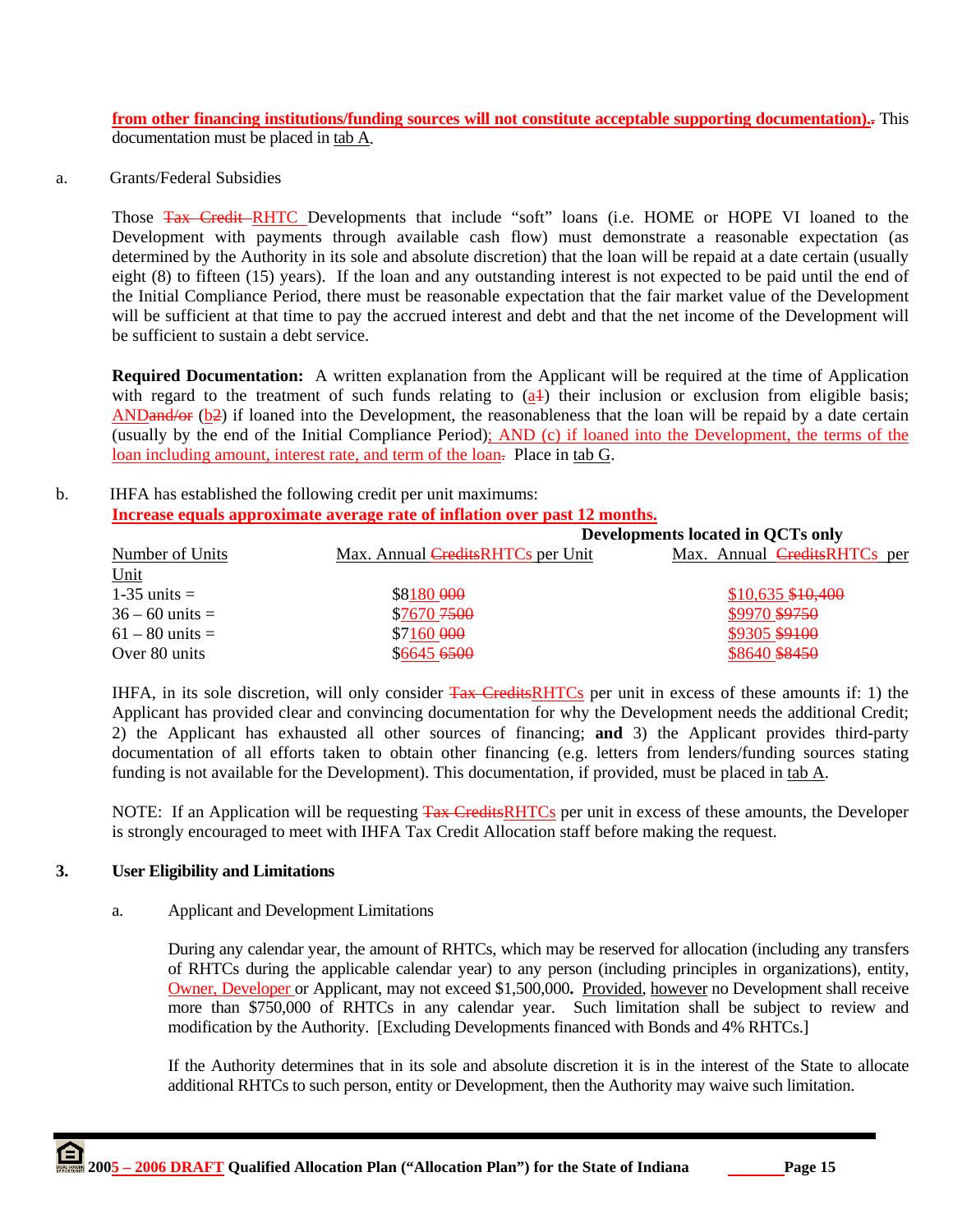#### b. Developer Fee Limitations

| No of units in      | <b>New Construction</b>                                                                                                                                                | <b>Rehabilitation*</b>                                                                                                                                               | <b>New Construction</b>                                                                                                                                              | <b>Rehabilitation*</b>                                                                                                                                                 |
|---------------------|------------------------------------------------------------------------------------------------------------------------------------------------------------------------|----------------------------------------------------------------------------------------------------------------------------------------------------------------------|----------------------------------------------------------------------------------------------------------------------------------------------------------------------|------------------------------------------------------------------------------------------------------------------------------------------------------------------------|
| <b>Development</b>  | <b>9% RHTCs</b>                                                                                                                                                        | 9% RHTCs                                                                                                                                                             | 4% RHTCs**                                                                                                                                                           | 4% RHTCs**                                                                                                                                                             |
| 35 Units<br>or less | 20% of Total Development<br>Costs (excluding the developer fee,<br>developer overhead, consultant fees,<br>$&$ the cost of the land), but not<br>to exceed \$1,000,000 | 20% of Total Development<br>Costs (excluding the developer fee,<br>developer overhead, consultant fees,<br>& the cost of the land), but not<br>to exceed \$1,200,000 | 20% of Total Development<br>Costs (excluding the developer fee,<br>developer overhead, consultant fees,<br>& the cost of the land), but not<br>to exceed \$2,000,000 | 20% of Total Development<br>Costs (excluding the developer fee,<br>developer overhead, consultant fees,<br>$&$ the cost of the land), but not<br>to exceed \$2,500,000 |
| Over 35 Units       | 15% of Total Development                                                                                                                                               | 15% of Total Development                                                                                                                                             | 15% of Total Development                                                                                                                                             | 15% of Total Development                                                                                                                                               |
|                     | Costs (excluding the developer fee,                                                                                                                                    | Costs (excluding the developer fee,                                                                                                                                  | Costs (excluding the developer fee,                                                                                                                                  | <b>Costs</b> (excluding the developer fee.                                                                                                                             |
|                     | developer overhead, consultant fees,                                                                                                                                   | developer overhead, consultant fees,                                                                                                                                 | developer overhead, consultant fees,                                                                                                                                 | developer overhead, consultant fees,                                                                                                                                   |
|                     | & the cost of the land) but not                                                                                                                                        | & the cost of the land) but not                                                                                                                                      | & the cost of the land) but not                                                                                                                                      | $&$ the cost of the land) but not                                                                                                                                      |
|                     | to exceed \$1,200,000                                                                                                                                                  | to exceed \$1,500,000                                                                                                                                                | to exceed \$2,000,000                                                                                                                                                | to exceed \$2,500,000                                                                                                                                                  |

\*At least 50% of the Development's units must be rehabilitation of an existing building. \*\*4% RHTCs associated with Developments financed with multi-family bond volume

The Authority will monitor both hard and soft costs of the Development compared to Developments of similar size and location and in its sole discretion reduce the total Developer Fee, which may reduce the amount of any RHTC allocation.

When determining the amount of Credit necessary to make a Development financially feasible, the Authority will include the deferred Developer Fee as a source of funding.

To be included in RHTC basis, deferred Developer Fee must be due and payable at a date certain. Fees may be paid as a cash flow loan if it can be demonstrated that the fee can and will be paid in a reasonable amount of time (generally considered to be eight (8) to fifteen (15) years). If fees are permanently contributed to the Development, they must be paid to the developer and then contributed to the Development if the fees are to be included in RHTC basis.

Additionally, at the time of initial Application, no more than 60% of the developer fee may be deferred for 9% RHTC Developments and no more than 80% of the developer fee may be deferred for bond volume 4% RHTC Developments. However, the Authority may, on a case by case basis with convincing documentation acceptable to the Authority and for the financial feasibility of the Development allow a larger percentage of the developer fee to be deferred.

**Required Documentation:** Applicant must include a statement describing the terms of the deferred repayment obligation to the Development including any interest rate charged and the source of repayment with the application. Nonprofit organizations shall include a resolution from the Board of Directors allowing such a deferred payment and interest obligation to the Development. The Authority will require a Deferred Development Fee Agreement, satisfactory to the Authority in its sole discretion evidencing the principal amount and terms of interest and repayment of any deferred repayment obligation be submitted at the time of final cost certification. Place this documentation in tab G.

c. Contractor Fee Limitations

Contractor fees ("Contractor Fees") shall also be limited, for purposes of determining the RHTC amount to be allocated, based on the amount of total costs incurred toward the construction or rehabilitation of the Development, excluding Developer and Contractor Fees. The Contractor Fee limitations are as follows:

| <b>Contractor Fees</b> | <b>Contractor Fee % Limitation</b> |
|------------------------|------------------------------------|
| General Requirements   | 6% of Total Development Costs      |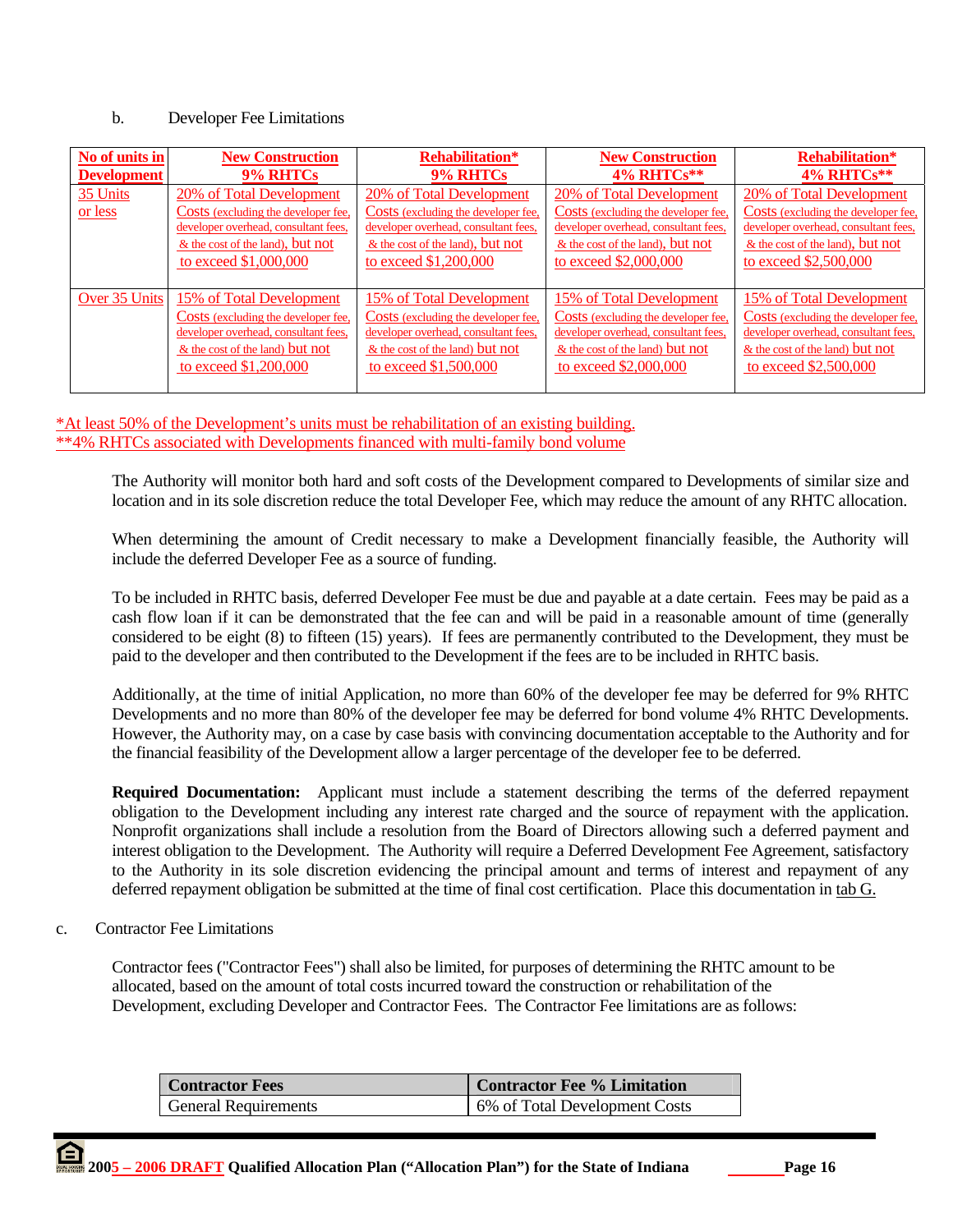| General Overhead | 2% of Total Development Costs   |
|------------------|---------------------------------|
| Builder's Profit | 6% of Total Development Costs   |
| <b>Total</b>     | 14 % of Total Development Costs |

The Authority will permit savings in a particular Contractor Fee line item to offset overruns in other Contractor Fee line items; provided, however, that in any event the total Contractor Fees shall not exceed 14%.

No increase will be permitted higher than the above stated limitations.

### **4. Rental Housing Financing Returned by Applicant**

If Authority funding (i.e. RHTC, HOME, Low-Income Housing Trust Fund, multifamily private activity tax-exempt bonds, ) previously reserved and/or allocated to a Development is returned to or rescinded by the Authority, ten (10) points will be deducted by the Authority from the total points otherwise scored on the next application submitted by the Applicant (or its principals) that meets Threshold Requirements. However, if the funding is returned within 90 days of the approval date, no points will be deducted from the Applicant's next application.

The Authority, in its sole and absolute discretion, shall have the right to grant a waiver from the foregoing points deduction for factors determined by the Authority to be outside of the developer's control. No such waiver will be granted unless on or before October 1 the Applicant furnishes the Authority with a written request for such waiver at the time the CreditsRHTCs are returned and/or rescinded specifying therein with specificity satisfactory to the Authority the reasons thereof. All requests for return of fees paid to the Authority for said Development will be denied.

# **5. Receipt of Rental Housing Financing**

Applicant(s) receiving Rental Housing Financing must satisfy at time of final application all scoring criteria they received points for unless otherwise approved by the Authority in writing.

### **G. Evaluation Factors**

The Authority has developed six (6) categories of criteria, based on the needs assessment conducted and the housing goals established by the Authority. If an Application satisfies all applicable requirements, then it will be evaluated and scored based on: (1) Rents Charged by the Development being 25 possible points; (2) the constituency served by the Development (i.e. special needs population) being 10 possible points; (3) Development characteristics being 35– possible points; (4) financing being 6 possible points; (5) market being 12 possible points; and (6) other being 12 possible points. Consequently, there are 100 possible points. Applicants seeking an RHTC allocation under Indiana's RHTC cap must score a total of forty (40) or more points under this Allocation Plan. Additionally, Applicants seeking Private Activity Tax Exempt Bonds, either in conjunction with 4% RHTCs or alone, must score a total of thirty (30) points or more. The Authority reserves the right not to allocate funding to a Development that scores ten (10) or more points less than the nearest Development receiving Rental Housing Financing. A written explanation will be made available to the general public for any funding of a housing credit dollar amount, which is not made in accordance with established priorities and selection criteria in this Allocation Plan.

### **1. Rents Charged**

All Developments must meet the minimum set-aside requirement for Section 42 with election of the "40-60" or the "20- 50" set-aside. In addition, the Authority will award points to those Developments that will target lower rents as follows:

a. Lower Rents Charged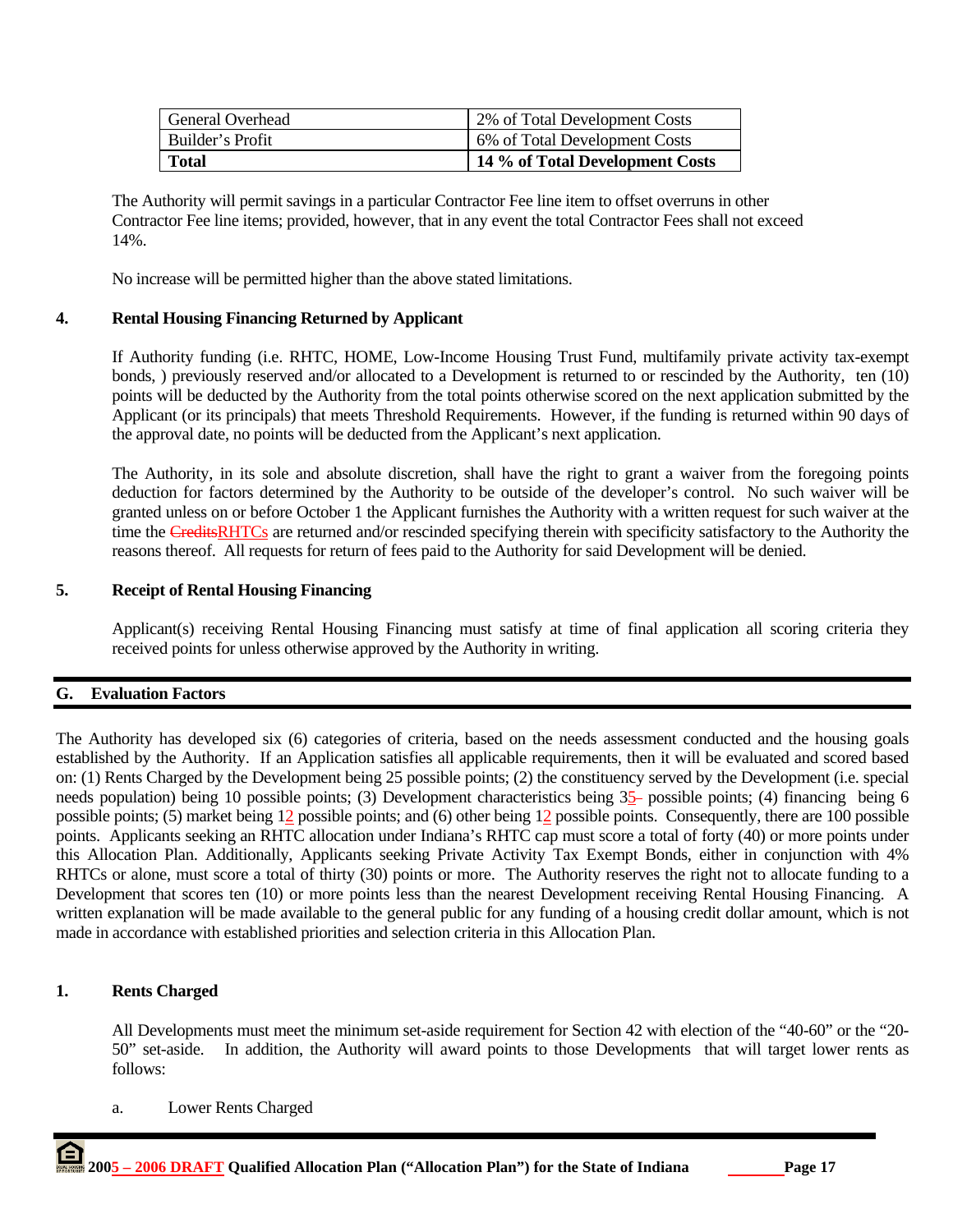If the Development intends to charge rents lower than the maximum allowable for the area median income (AMI) required by Section 42 of the Code and maintain rents for units at a level not to exceed the maximums as published in Appendix B and C, points will be awarded as follows:

| Percent of total units where rent is charged at or below the 30% AMI rent                                      | Points                        |
|----------------------------------------------------------------------------------------------------------------|-------------------------------|
| 5-10%                                                                                                          | 2                             |
| $11\% - +$                                                                                                     | 5                             |
| <b>Maximum Number of Points</b>                                                                                | 5                             |
| Percent of total units where rent is charged at or below the 40% AMI rent<br>15-20%<br>$21% +$                 | Points<br>$\overline{2}$<br>5 |
| <b>Maximum Number of Points</b>                                                                                | 5                             |
|                                                                                                                |                               |
| Percent of total units where rent is charged at or below the 50% AMI rent<br>20-30%<br>31%-50%<br>51\% or more | Points<br>2<br>5<br>10        |

 Applicants will not be permitted to utilize the unit's set-aside at one AMI rent to also be awarded points for another AMI rent category unless all units are designated at one set-aside or additional units are set aside that exceed the maximum scoring requirement.  $\ddot{\textbf{a}}$ .  $\ddot{\textbf{e}}$ , i.e. If all units are designated at 30% AMI rent, maximum points in the 30%, 40%, and 50% AMI categories will be awarded. If all units are designated at 40% AMI rent, maximum points in the 40% and 50% AMI rent categories will be awarded. Additionally, if a 100 unit project sets aside 32 units (32%) at 30% AMI and 68 units (68%) at 50% AMI rent. The Development would score all points for 30% AMI rent, 40% AMI rent and 50% AMI rent since 11% of its units are 30% AMI rent and an additional 21% of its units were below the 40% AMI rent and over 51% of its units (68%) are at the 50% rent.)

### b. Market Rate Units

If the Development provides for a mixture of market-rate units (market rate units are those units that will not be reserved for Qualified Low Income Tenants) then points will be awarded in accordance as follows:

| <b>Maximum Number of Points</b> |        |
|---------------------------------|--------|
| $11\% +$                        |        |
| $5-10%$                         |        |
| Percent of Market-Rate Units    | Points |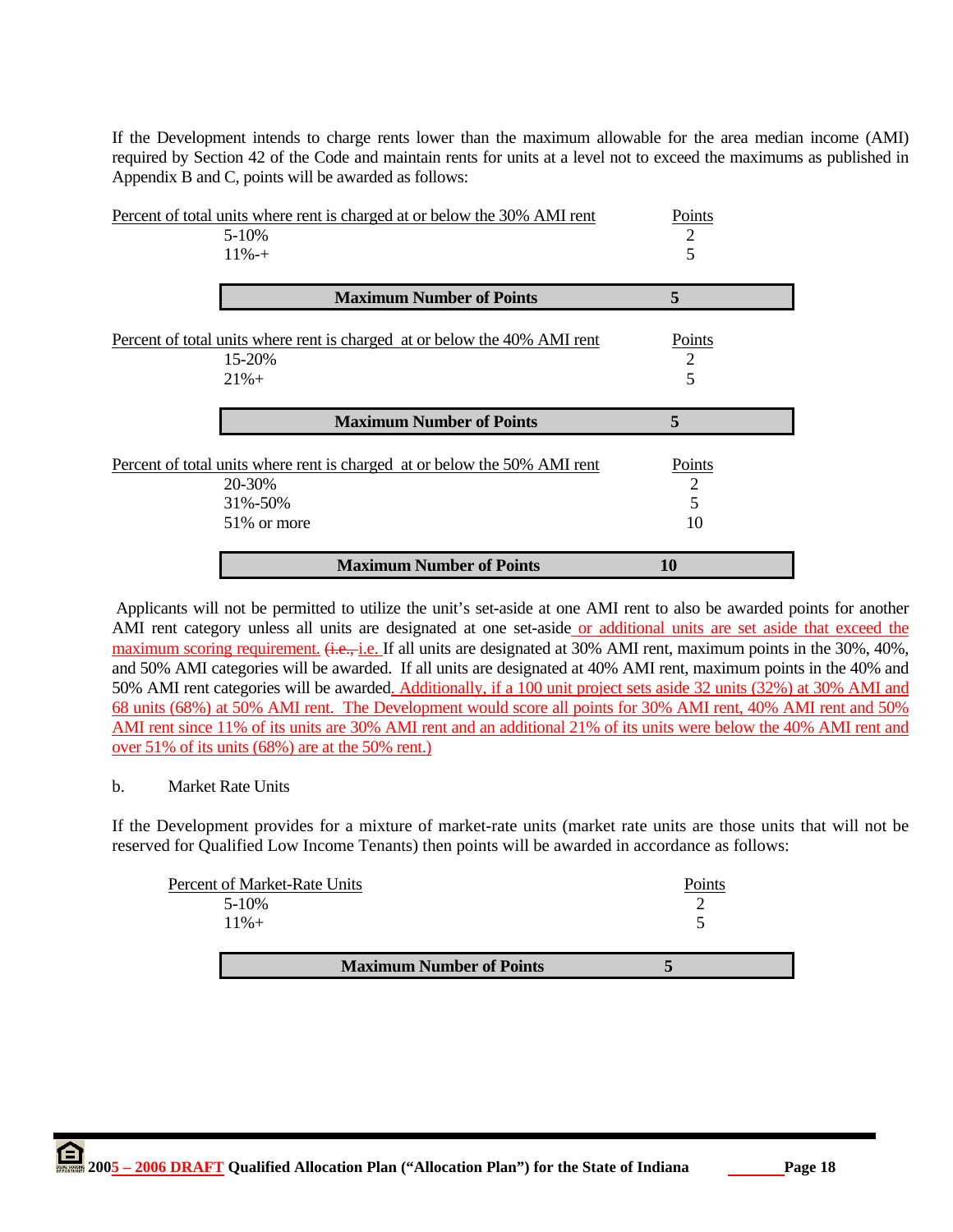# **2. Constituency Served**

#### a. Homeless Population

For purposes of this category "Homeless" is defined as an individual or family that, but for this housing, lacks a fixed, regular, and adequate nighttime residence; or an individual or family that has a primary nighttime residence that is: 1) a supervised publicly or privately operated shelter designed to provide temporary living accommodations (including welfare hotels, congregate shelters, and transitional housing for the mentally ill; 2) an institution that provides a temporary residence for individuals intended to be institutionalized; or 3) a public or private place not designed for, or ordinarily used as, a regular sleeping accommodation for human beings. This term does not include any individual imprisoned or otherwise detained by an appropriate governmental authority under an Act of Congress or State law.

Applicant has committed in writing to "set aside" a percentage of total units in the Development as permanent supportive housing for the homeless.<sup>1</sup> In some cases, supportive services may be needed to sustain permanence. **AND/OR** 

Applicant has committed in writing to "set aside" a percentage of total units in the Development as transitional housing for the homeless. Transitional housing is defined as housing which has the purpose of facilitating the movement of homeless individuals or families to independent living within a reasonable amount of time (usually 24 months).

Points will be awarded based on one (1) point for each percentage set aside up to a maximum of 5 points.

NOTE: Section 42 requires that a building not used primarily for the homeless must have a minimum six (6) month lease term.

**Required Documentation:** 1) the resume of the organization providing the supportive services (resume must demonstrate ability to provide services to the homeless population); **AND** 

2) The Applicant and a qualified organization that provides and has the capacity to carry out services for the homeless must enter into an agreement (**signed by all parties)** acceptable to the Authority in its sole discretion whereby the Applicant agrees to: a) set aside a number of units for permanent supportive housing or transitional housing for the homeless; and b) notify the qualified organization when vacancies of the set aside units occur at the Development. The qualified organization must agree to: a) refer qualified households to the Development; and b) notify households of the vacancies of the set aside units at the Development.

Place this documentation in tab R.

**Maximum Number of Points 5**

b. Persons with Disabilities

 $\overline{a}$ 

Applicant has committed in writing to "set-aside" a percentage of the total units in the Development to qualified tenants who meet the State definition of disabled as provided in IC 5-20-1-4.5 and must equip each unit to meet a particular person's disability need at no cost to the tenant. Points will be awarded based on 1 point for each percentage set-aside up to a maximum of 5 points.

<sup>&</sup>lt;sup>1</sup> The term "set aside" shall mean and require that units designated as "set aside" for a specific population may be used only for the identified population and for no other. If  $\mathbf{F}$  qualified tenants in the designated population are not available, the unit(s) must remain vacant. The Authority will not consider waiving or modifying any set-aside request until units have been placed in service and have been vacant even though reasonable marketing efforts have been made for a minimum of eighteen months.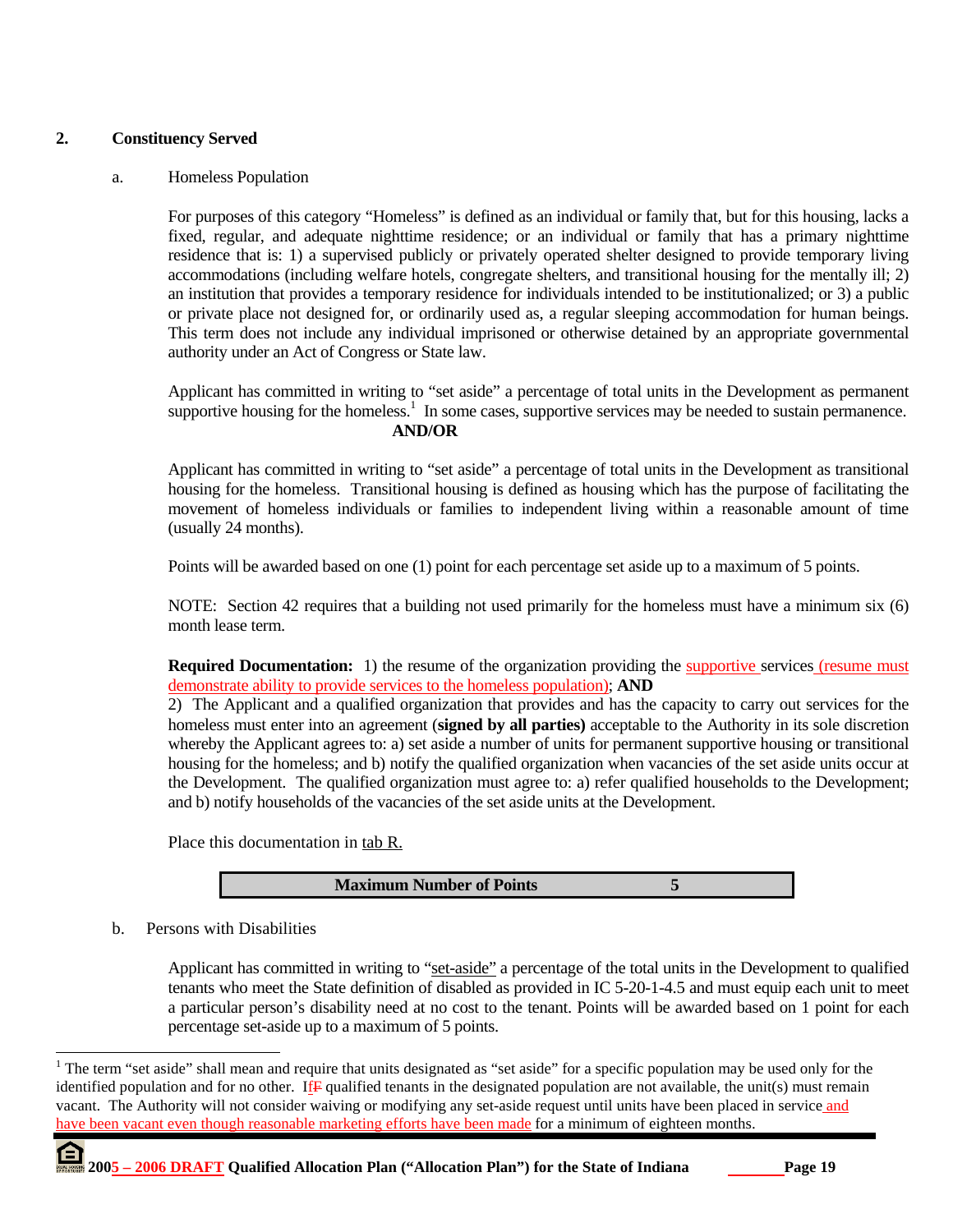**Required Documentation:** 1) the resume of the organization providing the services for persons with disabilities (resume must demonstrate ability to provide appropriate services to persons with disabilities); **AND**  2) The Applicant and a qualified organization that provides and has the capacity to carry out services for persons with disabilities must enter into an agreement (**signed by all parties)** acceptable to the Authority in its sole discretion whereby the owner agrees to: a) set aside a number of units for persons with disabilities; and b) notify the qualified organization when vacancies of the set aside units occur at the Development. The qualified organization must agree to: a) refer qualified households to the Development; and b) notify households of the vacancies of the set aside units at the Development.

Place this documentation in tab R

**Maximum Number of Points 5** 

**The Authority encourages owners to disperse all low-income units evenly among buildings and units in a mixed income, multi-building Development.** 

#### **3. Development Characteristics**

- a. Unit Types
	- 1) A Development that has 30% or more of the RHTC units with two (2) bedrooms will receive 2 points.

**Or** 

A Development that has 45% or more of the RHTC units with two (2) bedrooms will receive 4 points.

**Maximum Number of Points 4** 

2) A Development that has 15% or more of the RHTC units with three (3) bedrooms will receive 2 points.

**Or** 

A Development that has 25% or more of the RHTC units with three (3) bedrooms will receive 4 points.

**Maximum Number of Points 4**

3) A Development that has 5% or more of the RHTC units with four (4) bedrooms will receive 2 points.

**Or** 

A Development that has 10% or more of the RHTC units with four (4) bedrooms will receive 45 points.

**Maximum Number of Points 45**

### **[Elderly Developments will not receive points for three (3) or four (4) bedroom units.]**

4) A Development consisting entirely of Single-Family homes and/or duplexes will receive 3 points.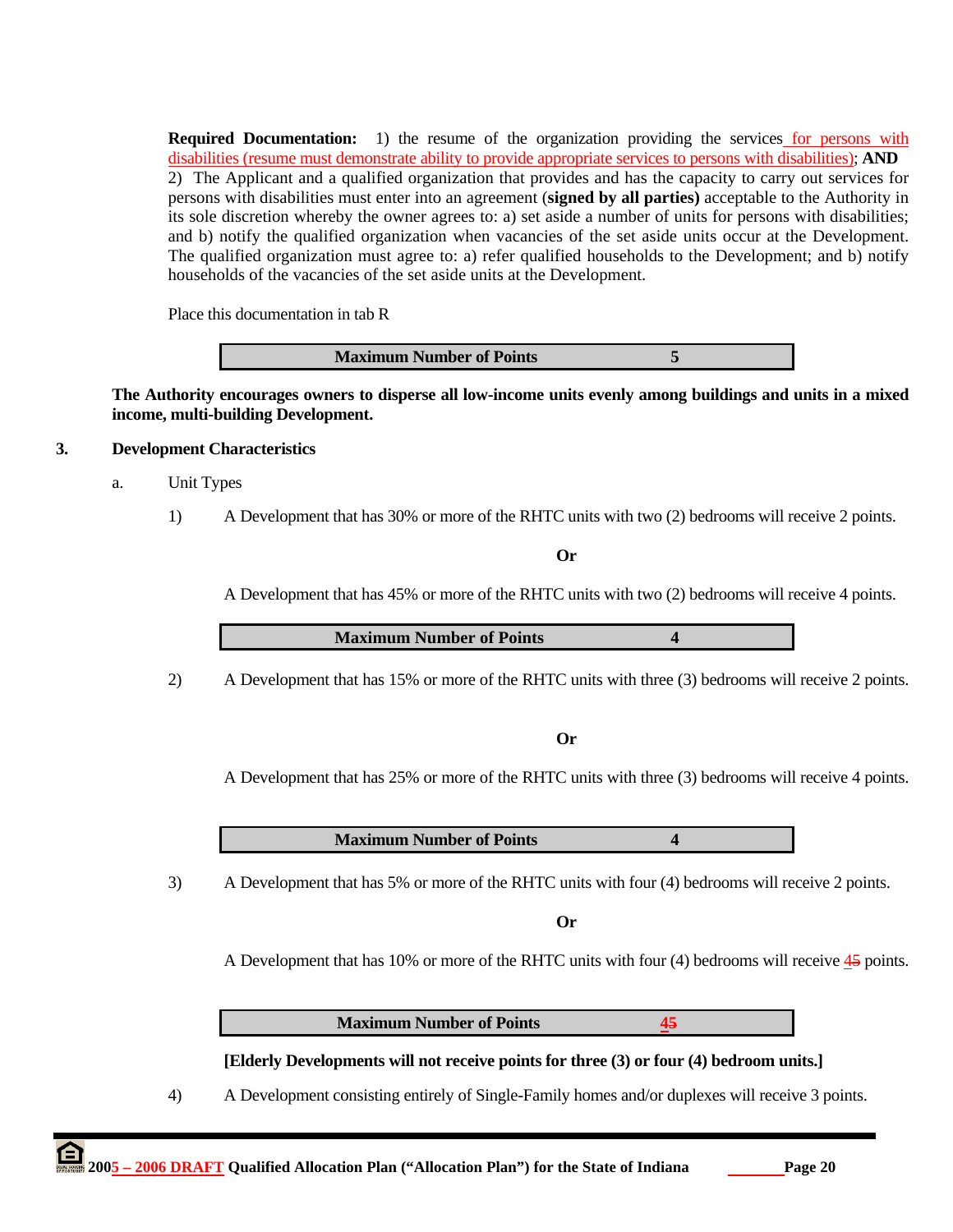|  | <b>Maximum Number of Points</b> |  |
|--|---------------------------------|--|
|--|---------------------------------|--|

b. Development Design

Based on the Development schematics, as set forth in the site plan and a certification from the Architect certifying the existence of such amenities, the Authority will award one (1) point for every ten (10) amenities in the first column, one (1) point for every five (5) amenities in the second column, and one (1) point for every three (3) amenities in the third column up to a total of three (3) points. All amenities chosen by the Applicant should conform to the needs of the Development and its residents.

The Applicant may score more than one (1) point in a column, but no partial points will be awarded.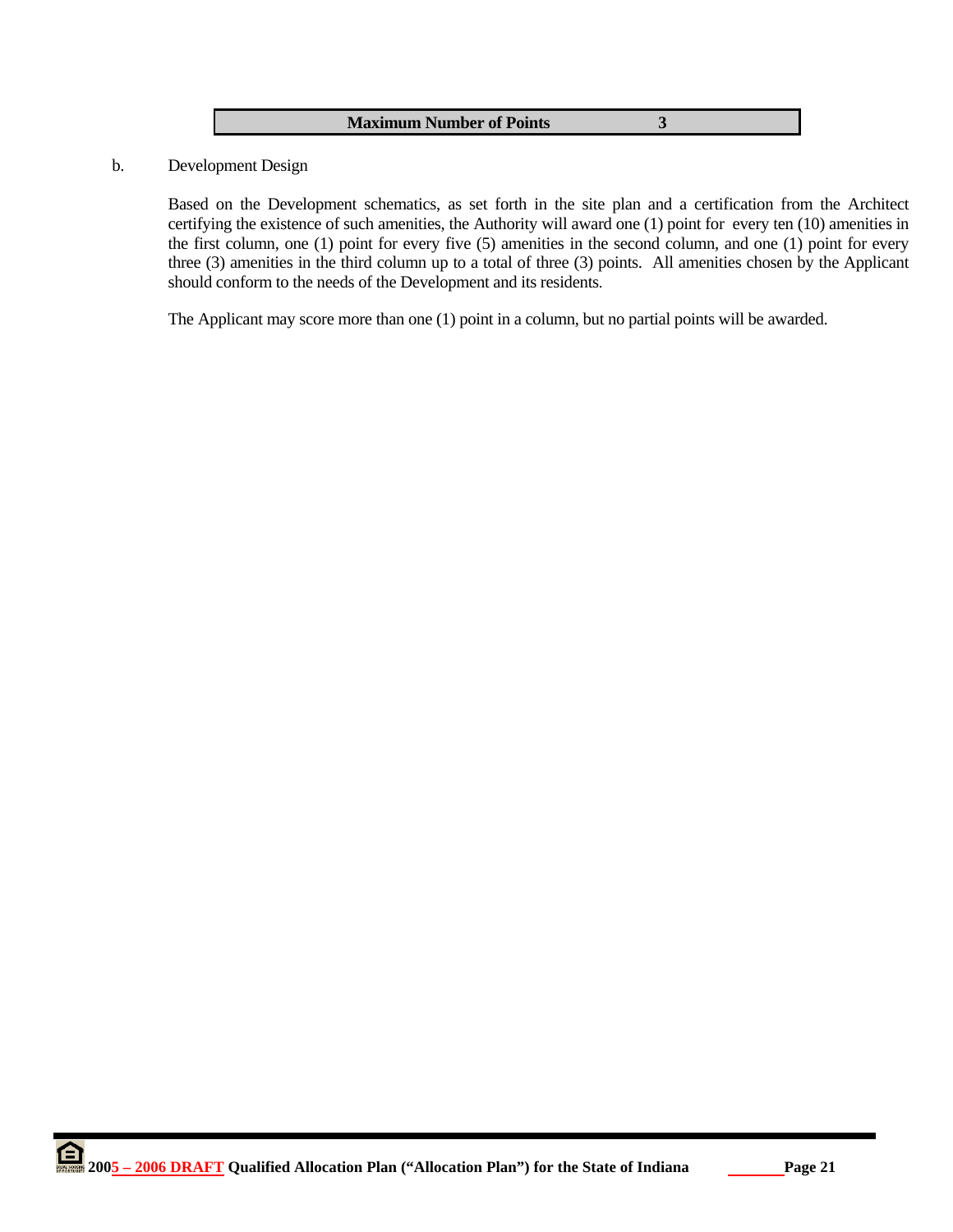| Column 1                                                              | Column <sub>2</sub>                                                                | Column 3                                                            |  |
|-----------------------------------------------------------------------|------------------------------------------------------------------------------------|---------------------------------------------------------------------|--|
| 1 point for every 10 amenities                                        | 1 point for every 5 amenities                                                      | 1 point for every 3 amenities                                       |  |
| Wall to wall carpeting in each unit<br>(living area)                  | Carport (one spot per unit)                                                        | Security Camera - all outside entrances                             |  |
| Playground (family only and must be of                                | Individual porch/patio/balcony                                                     | 50% or more brick or stone exterior                                 |  |
| reasonable size for the Development)                                  | for each unit                                                                      |                                                                     |  |
| Window Blinds or Curtains in each unit                                | <b>Steel Frame</b>                                                                 | Daycare On-Site                                                     |  |
| One parking spot per unit                                             | Washer/Dryer hook-up in each unit                                                  | Washer & Dryer (not coin operated) in each                          |  |
|                                                                       |                                                                                    | unit (may not mark<br>-Laundry Facilities in each building)         |  |
| Bike racks (1 per building)                                           | Emergency pull cords/call button                                                   | Fireplace in each unit                                              |  |
|                                                                       | in each unit (Elderly or Special Needs Only)                                       |                                                                     |  |
| Community Room (open to all residents)                                | Hot Tub/Jacuzzi (Open to all residents)                                            | $Pool - In ground$                                                  |  |
| Garbage Disposal in each unit                                         | <b>Computer Center</b> (with internet access<br>and printer open to all residents) | Alarm system for each unit                                          |  |
| Door Bell for each unit                                               | Walk-in Closets in each unit                                                       | Fenced in Tennis Court                                              |  |
| Peep hole on exterior door for each unit                              | Ceiling Fan in each unit                                                           | Beauty Salon/Barber shop On-site<br>(elderly or Special Needs only) |  |
| 10 units or less per acre                                             | Laundry Facilities in each building                                                | Whirlpool tub (1 in each unit)                                      |  |
| Cable hook-up in each unit                                            | External individual attached storage for<br>Each unit                              | Garage for each unit                                                |  |
| Garden area for all residents to use                                  | Intercom System for each building                                                  | In-door Racket Ball Court (open to all residents)                   |  |
| Multiple building designs                                             | Built in dishwasher in each unit                                                   | Emergency sprinkler system in each unit                             |  |
| Shuffle Board Court open to all residents                             | Restricted access to Property                                                      | Individual porch/patio/balcony for each unit<br>using Trex product. |  |
| Multiple floor plans per unit size                                    | Exercise Room with exercise<br>Equipment (Open to all residents)                   |                                                                     |  |
| Motion detector lights for each unit<br>(single-family/duplexes only) | Central Air in each unit                                                           |                                                                     |  |
| Manager on-site                                                       | Sauna (Open to all residents)                                                      |                                                                     |  |
| Community Television with cable                                       | Designated car wash facility with hose &<br>vacuum                                 |                                                                     |  |
| Designated Walking/Jogging Path                                       | 3-dimentional architectural shingles                                               |                                                                     |  |
| Basketball Court open to all residents                                | On-site recycling service free to residents                                        |                                                                     |  |
| Microwave in each unit                                                | Fire suppressers above all stoves                                                  |                                                                     |  |
| Carbon Monoxide detector in each unit                                 |                                                                                    |                                                                     |  |
| <b>Enclosed Bus Stop Shelter</b>                                      |                                                                                    |                                                                     |  |
| Hardwood Floors in each unit (living area)                            |                                                                                    |                                                                     |  |
| Access to high speed internet in each unit                            |                                                                                    |                                                                     |  |
| Gazebo                                                                |                                                                                    |                                                                     |  |
| Picnic Area with grill                                                |                                                                                    |                                                                     |  |
| <b>Sand Volleyball Court</b>                                          |                                                                                    |                                                                     |  |

Required Documentation: A certification (using specifically Form B) from the Architect and Applicant certifying the existence such amenities. Place in tab F.

**Maximum Number of Points** 3

c. Universal Design Features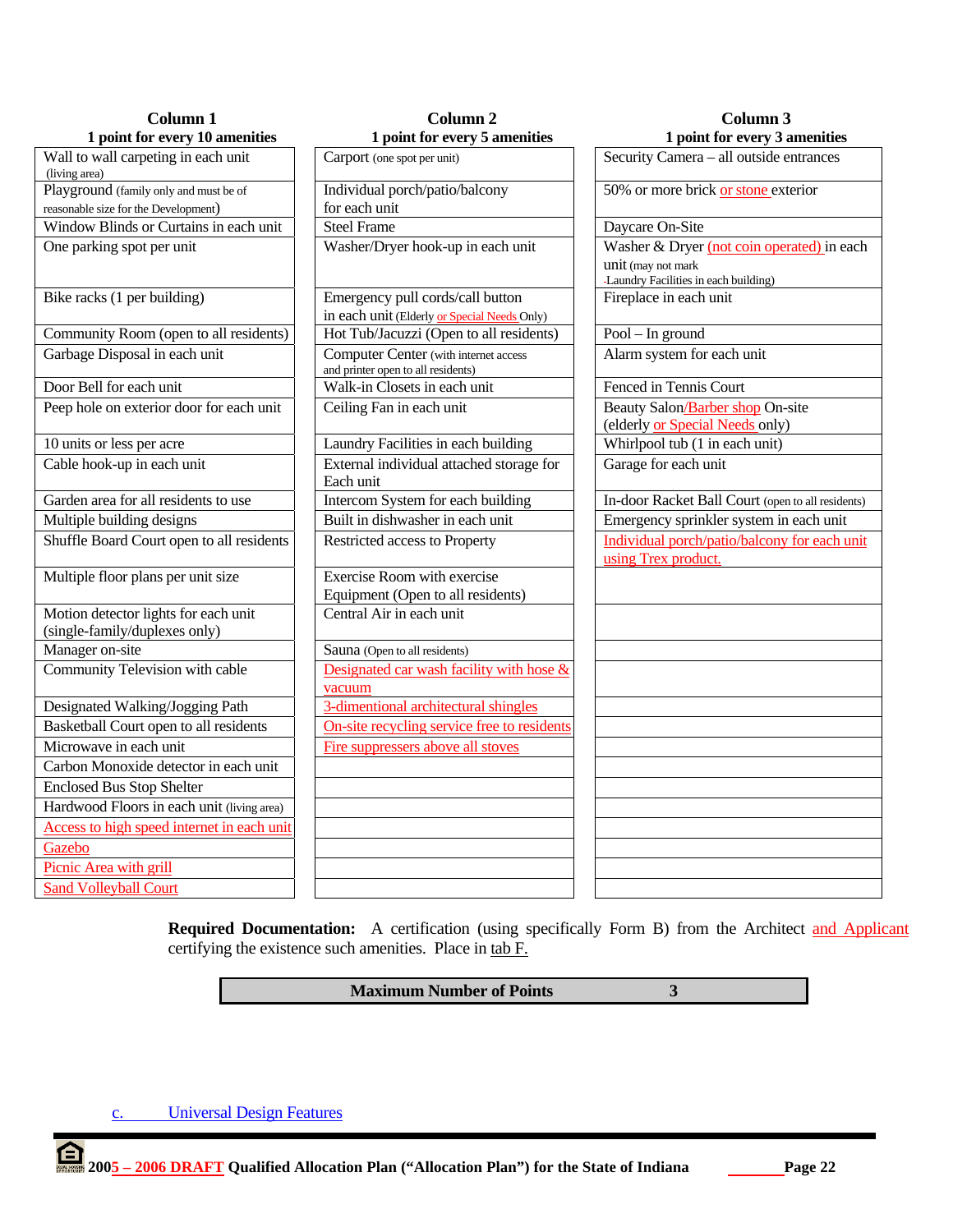Based on the Development schematics, as set forth in the site plan and a certification from the Architect certifying the existence of such amenities, the Authority will award one  $(1)$  point for -ten  $(10)$  universal design features at a Development. All universal design features chosen by the Applicant should conform to the needs of the Development and its residents.

| All hallways 42' or wider in each unit      | All wall reinforcements for                      | A front control operated range in       |
|---------------------------------------------|--------------------------------------------------|-----------------------------------------|
|                                             | handrails in each unit                           | 5% of units                             |
| All doorways 32" or wider in each unit      | All wall reinforcements for grab bars            | Audio and visual smoke detectors in     |
|                                             | in bath for each unit                            | each unit                               |
| All Electrical outlets raised 15" to 18"    | All light switches located 48" above             | Toggle, rocker, or touch sensitive      |
| above the finished floor in each unit       | the finished floor in each unit                  | control panels instead of switches in   |
|                                             |                                                  | each unit                               |
| Levers instead of door or faucet            | 30"x40" clear bathroom floor space               | Adjustable height or hand-held          |
| knobs on every door in each unit            | with a door that swings out in 5%                | showerhead with a flexible hose in all  |
|                                             | of the units                                     | units                                   |
| A fold down seat in the shower of 5%        | Roll-in shower with no curb in 5%                | Slide or bi-folding closet doors in all |
| of the units                                | Of the units                                     | units                                   |
|                                             |                                                  |                                         |
| The bathtub controls located off            | A removable base cabinet for                     | Built in accessible height microwave in |
| center toward the outside of the tub        | required knee space in kitchens and              | 5% of units                             |
| in each unit                                | baths in all bottom level units                  |                                         |
| All closet rods adjustable in every unit    | 30"x40" clear kitchen floor space in             | Will have an accessible route to        |
|                                             | 5% of the units                                  | each bottom level unit that includes no |
|                                             |                                                  | steps or abrupt level of change         |
| Front loading washer and dryer with         | <b>bathrooms</b><br>All<br>tops<br>in<br>counter |                                         |
| front controls, raised on platforms to      | kitchens adjustable in every unit                |                                         |
| reduce need to bend, stoop, or lean         |                                                  |                                         |
| over in each unit or all laundry facilities |                                                  |                                         |

**Required Documentation:** A certification (using specifically Form S) from the Architect and Applicant certifying the existence such amenities. Place in tab F.

**Maximum Number of Points** 1

# ed. Unit Size

As provided in the Rental Housing Finance Application the net square footage is defined for the purpose of this scoring criteria to be the total livable space within the interior walls of the unit (this excludes garages, balconies, exterior storage and Development common areas). Points will be awarded based on ALL of the proposed units that meet or exceed the minimum net square footage within a specific unit type.

| <b>Development</b> | Eff./0 BR units | <b>One BR units</b> | <b>Two BR units</b> | Three BR units units                                  | Four $+$ BR units    |
|--------------------|-----------------|---------------------|---------------------|-------------------------------------------------------|----------------------|
| <b>Type</b>        | minimum net sq. | minimum net sq.     | minimum net sq.     | minimum net sq.                                       | minimum net sq. ft.  |
|                    | ft.             | ft. (minimum 1 bath |                     | ft. (minimum 1 bath ft. (minimum $1\frac{1}{2}$ baths | (minimum 2 baths)    |
|                    |                 | required)           |                     | required for all new required for all new             | required for all new |
|                    |                 |                     | construction)       | construction)                                         | construction)        |
|                    |                 |                     |                     |                                                       | $\mathbf{f}$         |
| New Const.         | $375$ sq. ft.   | 675 sq. ft.         | $875$ sq. ft.       | $1075$ sq. ft.                                        | $1275$ sq. ft.       |
| *Adaptive          | 375 sq. ft.     | $675$ sq. ft.       | 875 sq. ft.         | $1075$ sq. ft.                                        | 1275 sq. ft.         |
| <b>Reuse</b>       |                 |                     |                     |                                                       |                      |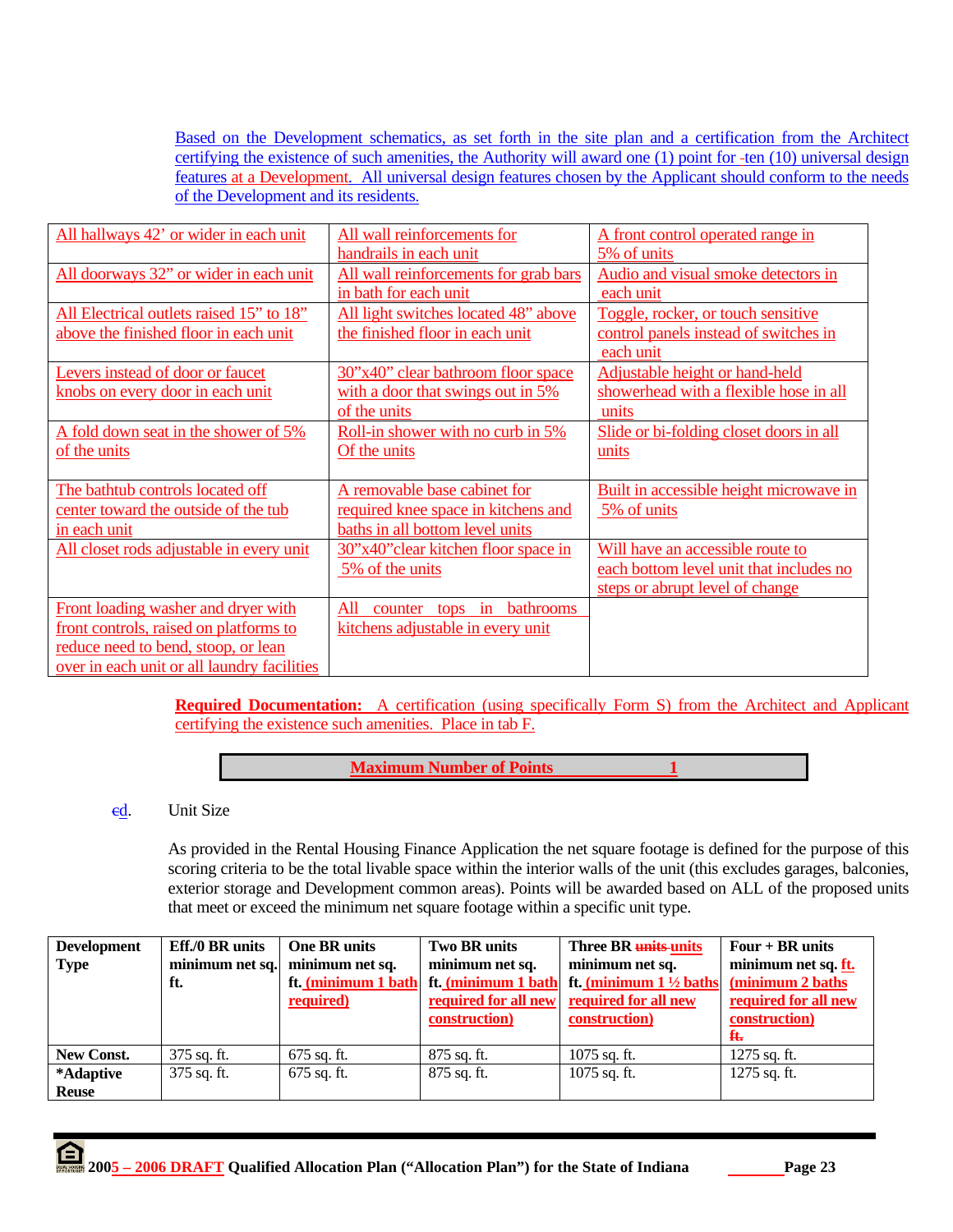| <b>Rehab/existing</b> | $350$ sq. ft. | 550 sq. ft. | $680$ sq. ft. | 900 sq. ft. | 1075 sq. ft. |
|-----------------------|---------------|-------------|---------------|-------------|--------------|
| housing               |               |             |               |             |              |
|                       | point         | point       | point         | point       | point        |

\*Adaptive Reuse is defined as a Development with building(s) that previously served a purpose other than housing.

**NOTE:** If all units meet or exceed the unit square footage minimums listed above, all 5 points in this category will be awarded.

**Required Documentation:** The architect and **Applicant** owner must certify to the square footage of all of the units. Form H with floor plans with exact total net square footages printed clearly areas required to receive these points. Place in tab F

#### de. Existing Structure

 Development converts a percentage of total square footage in a 100% vacant structure (s) into affordable rental housing. Points will be awarded based on the percentage of the Development that is converted to affordable housing and a percentage of its common area as follows:

| 25% of the total Development  |  |
|-------------------------------|--|
| 50% of the total Development  |  |
| 75% of the total Development  |  |
| 100% of the total Development |  |

If any space in the existing structure will be used for a purpose other than housing, the applicant must state what the intended use of the remainder of the vacant structure will be.

**Required Documentation:** The architect and owner must certify to the percentage of the Development that is vacant and is being converted to affordable housing and its common area. Form I is required to receive these points. Place in tab O.

| <b>Maximum Number of Points</b> |  |
|---------------------------------|--|
|                                 |  |

### f. Development is Historic in Nature

At least 50% of the total units must be located in eligible historic buildings in order for a Development to receive points in this category.

1) Developments that are listed on the National Register of Historic Places, the Indiana Register of Historic Sites and Structures, or have received local landmark designation through a local historic preservation commission through an ordinance will receive one (1) point (must provide evidence building is individually listed on the National Register of Historic Places, Indiana Register of Historic Sites and Structures , or has received local landmark designation through a local historic preservation commission through an ordinance).

**Required Documentation:** 1) A letter from the National Park Service verifying the building(s) are listed on the Register or verification of the listing through the National Park Service website at www.cr.nps.gov/nr/; or A letter from the Indiana Division of Historic Preservation and Archaeology or verification of the listing through the Indiana Department of National Resources website at www.in.gov/dnr/historic; or 3) A copy of the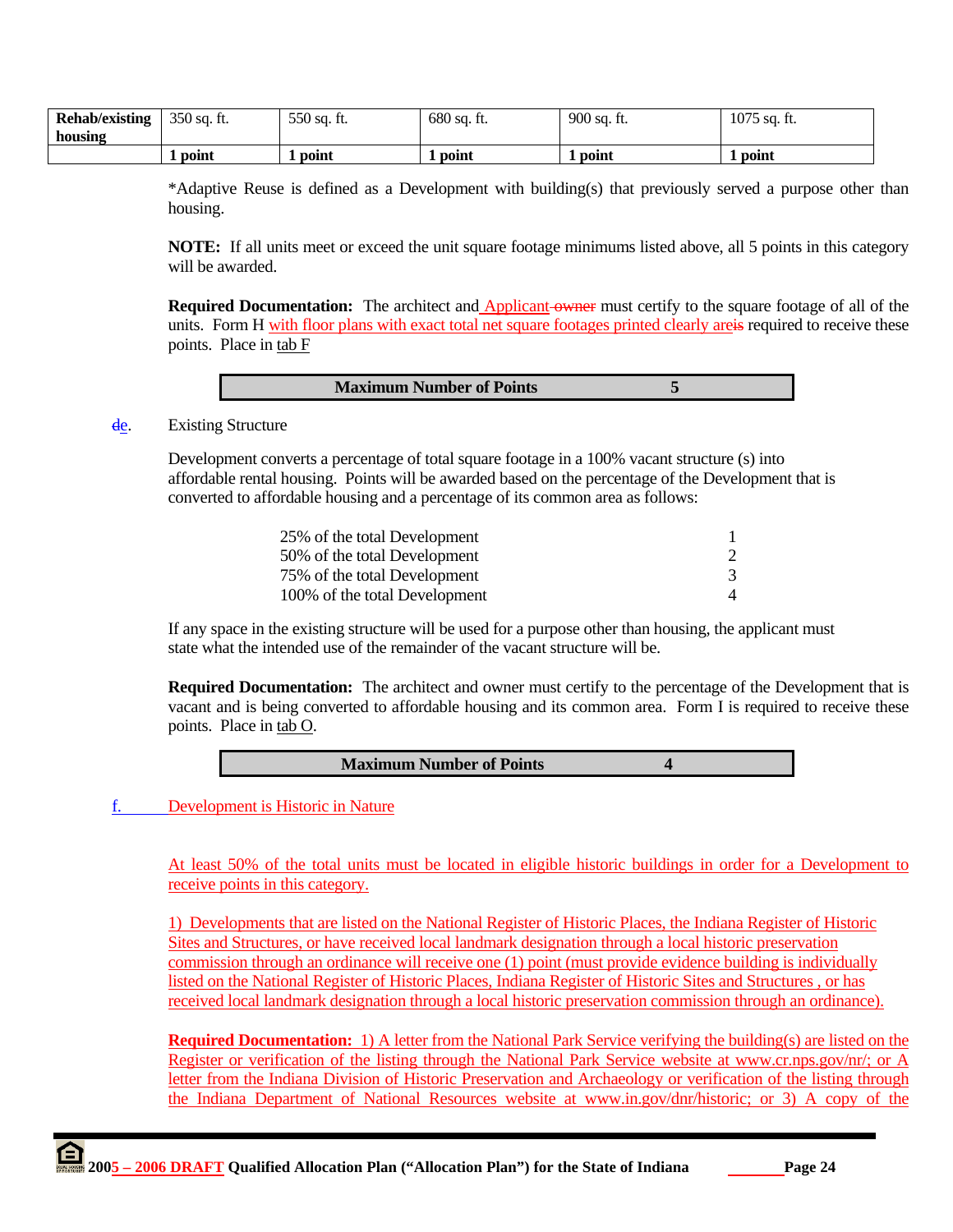ordinance passed by a local historic preservation commission with a listing of commission members. Place in tab U.

2) Developments that will utilize Historic Tax Credits (Federal or State) on the residential portion of the building(s) will receive two (2) points. Must provide evidence the building is individually listed in the National Register of Historic Places andor have submitted a Part 1 application and received a recommendation for approval by the Indiana Department of Natural Resources Division of Historic Preservation and Archaeology.

**Required Documentation:** Must include a copy of historic application and "approved" Part I. Place in tab U.

**Maximum Number of Points 2** 

### g.f. **Preservation of Existing Affordable Housing**

Points will be awarded for up to the maximum of three points in this category as follows:

1) Three (3) points will be awarded for an Application that proposes the preservation of an affordable housing project with Rental Housing Tax Credits that will/have expire(d) in the current year or earlier. IHFA will review the owner's past noncompliance, if any.

**Required Documentation:** A statement from the Applicant that provides the following information: a) All current Building Identification Numbers (BIN) for the Development; b) The name of the Development during the time it was a RHTC Development; and c) The address of all buildings in the Development. Place in tab U.

# **OR**

- 2) Up to three (3) points will be awarded for an Application that proposes the preservation of a previously HUD funded or USDA funded affordable non-public housing Development (such as project based Section 8 or RD 515 properties). Developments receiving a preservation priority designation from HUD or USDA will be awarded points as follows:
	- Developments receiving a designation of high priority 3 points
	- Developments receiving a designation of medium priority 2 points
	- Developments receiving a designation of low priority 1 point

**Required Documentation:** A letter from HUD or USDA that states the priority designations (high, medium, or low priority) for projects that are the subject of an Application pursuant to this Plan. Documentation from HUD or USDA of the Developments' preservation priority designation must be placed in tab U.

### **OR**

3) Three (3) points will be awarded to those Developments that are part of the Revitalization Plan for a HOPE VI grant that has been awarded by HUD.

**Required Documentation:** A copy of the Revitalization Plan and the award letter with the expiration date for the HOPE VI funds from HUD. Place in tab U.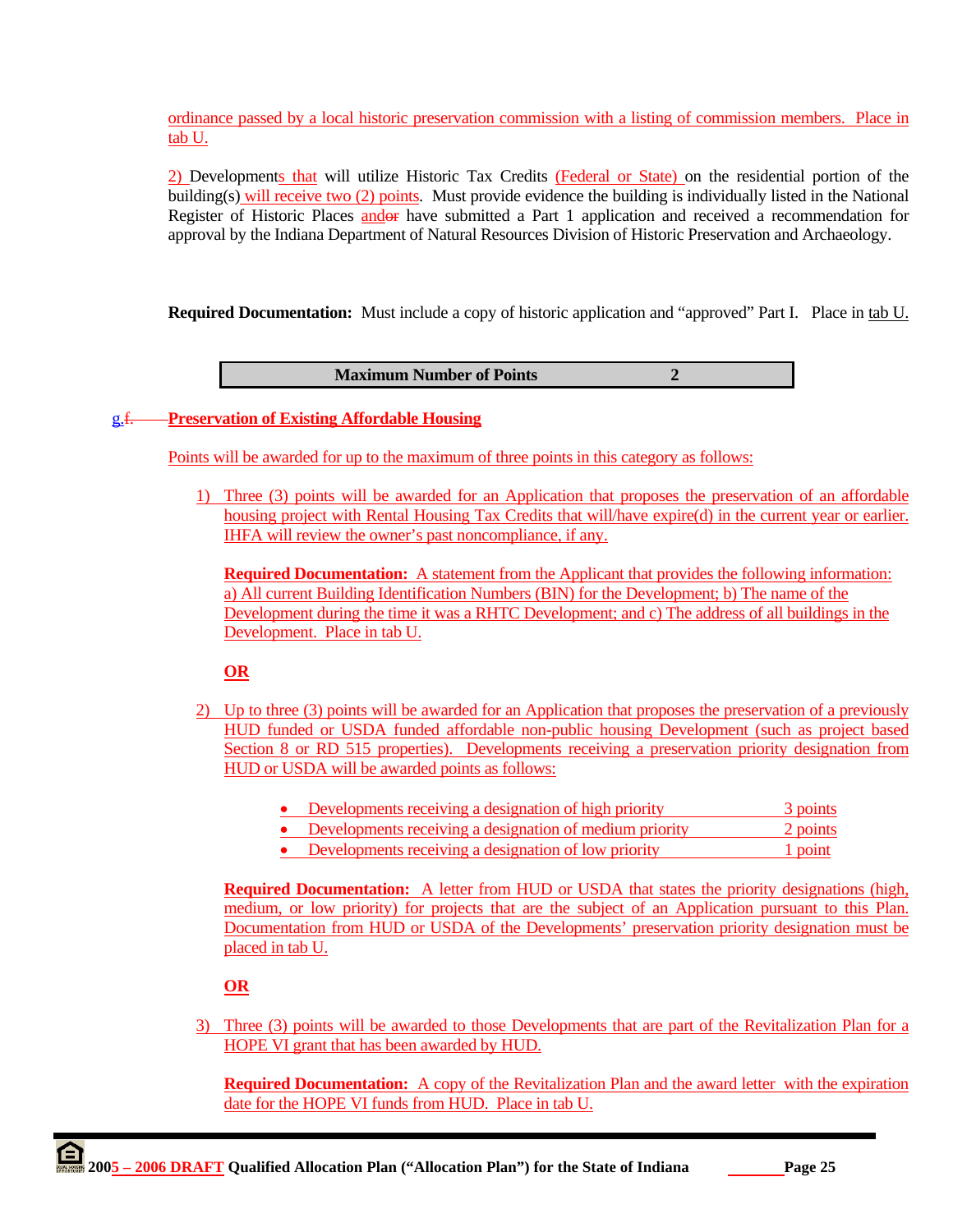#### **OR**

4) Two (2) points will be awarded for an Application that proposes the preservation of any other affordable housing Development.

**Required Documentation:** Third party documentation from the entity enforcing affordable housing requirements evidencing the rent and income restrictions applicable to such property including the term of such restrictions must be submitted and placed in tab U.

Development is a federally assisted low-income housing Development with at least 50% of its units

in danger of being removed or has been removed in the last three years prior to the application

deadline by a federal agency from the low-income housing market.

Such Developments must include, but are not limited to, as determined in the Authority's sole discretion, the following:

- (1) Preservation-eligible Developments under Title II Emergency Low Income Housing Preservation Act of 1987 ("ELIHPA") or Title VI Low Income Housing Preservation Act of 1990 ("LIHPRHA"),
- (2) Developments with Section 8 contracts expiring within the next 24 months, regardless of whether the Owner has given notice of its intent to allow such contracts to expire,
- (3) Developments with HUD-held mortgages,
- (4) Troubled Developments that have received assistance through the USDA Rural Development (RD) office.
- (5) Developments participating in the HUD Portfolio Reengineering Program. ; or
- (6) Development is part of the Revitalization Plan for a HOPE VI grant that has been
- awarded by the U.S. Department of Housing and Urban Development (HUD).

**Required Documentation:** Must include the following documentation as it pertains to the circumstances surrounding the Development: 1) If Rural Development, Applicants must provide a letter from the RD office that details the current situation for the project, and explains the need for housing RHTCs; and/or 2) If participating in HUD Portfolio Reengineering Program, Applicants must provide a letter of eligibility from HUD and be assigned a Participating Administrative Entity (PAE); and/or 3) If part of a HOPE VI Revitalization Plan, Applicants must provide the revitalization plan **and** the award letter for the HOPE VI funds; **AND** 4) All Developments must submit a letter from the federal agency that will no longer be assisting the Development, including an explanation stating why assistance is no longer available in order to receive points in this category. Place in tab U.

**Maximum Number of Points 3** 

Gh.. Energy Efficiency Requirements

A total of two (2) points will be awarded for Applications certifying the use of Energy Star rated materials and appliances as follows:

All HVAC and all windows and sliding glass doors for every unit must have the following: 1 Point

- Energy Star rated windows and sliding glass doors
- Energy Star rated furnace
- Energy Star rated air conditioner

If the Applicant agrees to equip all units with any three of the following appliances:1 Point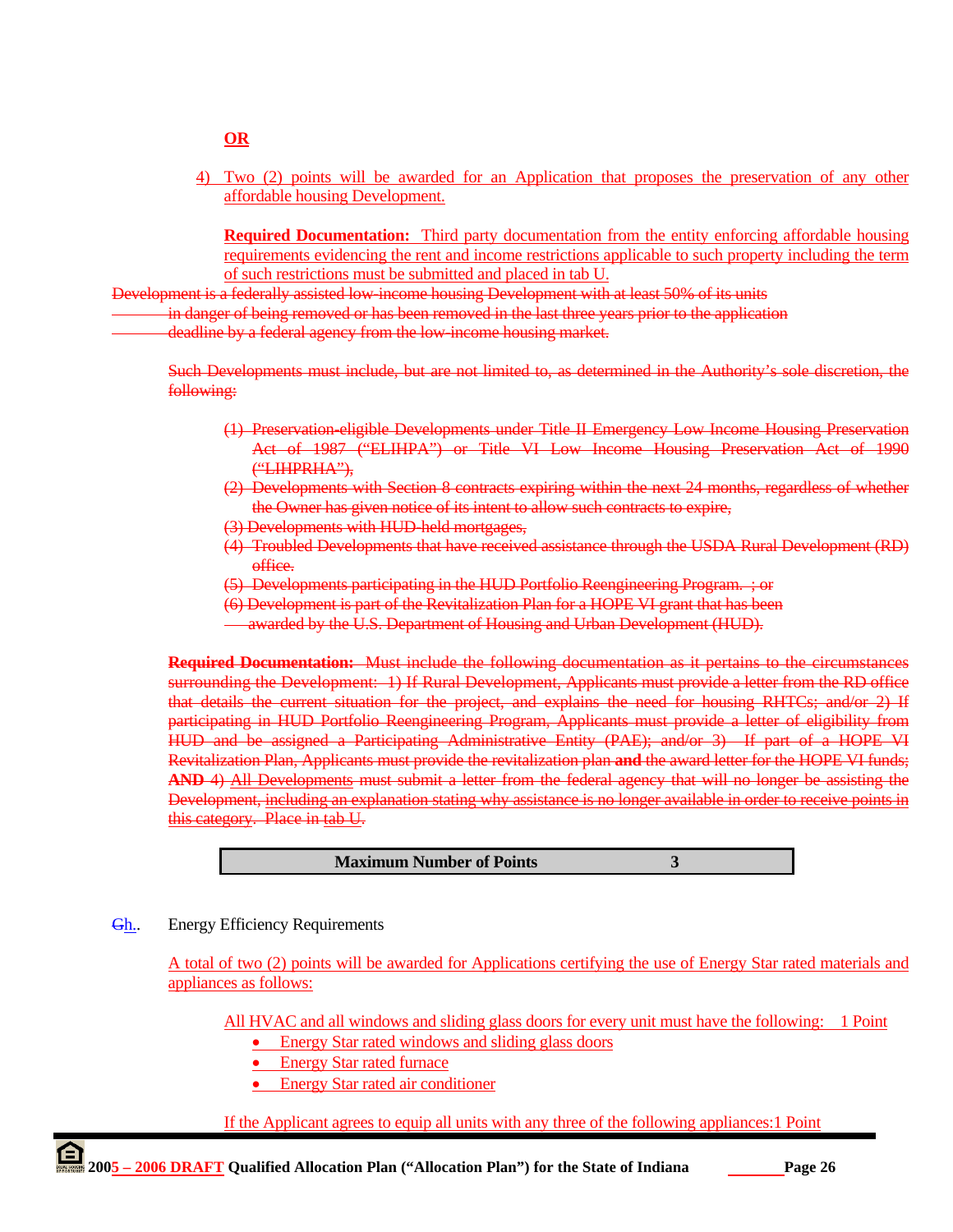- Energy Star rated refrigerators
- Energy Star rated dishwashers
- Energy Star qualified roof products (for all buildings)
- Energy Star rated ceiling fans
- Energy Star rated residential lighting fixtures throughout units and community space
- Energy Star rated clothes washer (must be in every unit)

**Required Documentation:** The Applicant must provide the information regarding the Energy Star rated items that will be used in the Development. This information must also be supported by documentation, which may be obtained at www.energystar.gov. Once the Development is completed, IHFA will inspect the items to ensure they are energy star rated. Form G is required with supporting documentation to receive these points. Place in tab F.

One (1) point will be awarded for Applicants certifying the use of Energy Star rated materials and appliances. Points will be awarded in this category based on 1 point for a minimum of 5 Energy Star rated items. Energy Star rated items include: heating system, cooling system, windows, insulation, stove, refrigerator, dish washer, washer & dryer, and/or 30-year warranty roofing system.

**Required Documentation:** The Applicant must provide the information regarding the Energy Star rated items that will be used in the Development. Once the Development is completed, IHFA will inspect the items to ensure they are energy star rated. Form G is required to receive these points. Place in tab F.

**Maximum Number of Points** 24

#### **4. Financing**

a. The Development has received written approval for monetary **local** government (town, city, or county) funding that specifically enhances and/or creates **significant** cost savings for the Development. Including but not limited to tax abatement, infrastructure, grants, land, building(s), etc. Must disclose amount of monetary funding to receive points. Points will be awarded based on amount of funding/cost savings as follows:

| 1. Up to 1% of $\frac{1}{2}$ otal $\frac{1}{2}$ evelopment Ceosts                      | 1 point  |
|----------------------------------------------------------------------------------------|----------|
| 2. Over 1%-3% of tTotal dDevelopment eCosts                                            | 2 points |
| 3. greater than 3% of $\frac{1}{2}$ otal $\frac{1}{2}$ development $\frac{1}{2}$ costs | 3 points |

 NOTE: For purposes of this category, local government funding (i.e. HOME, HOPE VI, etc.) that is **loaned** to a Development at the applicable federal interest rate will **NOT** be considered as enhancing or creating a significant cost savings for a Development and will not be considered when determining the amount of local government funding to receive points.

**Required Documentation:** A letter from the appropriate authorized official at the local government approving the monetary contribution. The letter must include: 1) the local unit of government has approved funding specifically for the proposed Development; and 2) the amount of monetary funding the local unit of government has approved (if tax abatement, the local unit of government must estimate the monetary amount). NOTE: An inducement resolution for bond volume will NOT be sufficient documentation to receive points. Place in tab C.



b. The Applicant will utilize sources other than RHTCs as part of the overall financing structure. Points will be awarded based on the ratio of the 10 year amount of ereditsRHTCs requested as follows:

1) 10 year amount of requested Credit is greater than 701% - 80% of Total Development Costs 1 point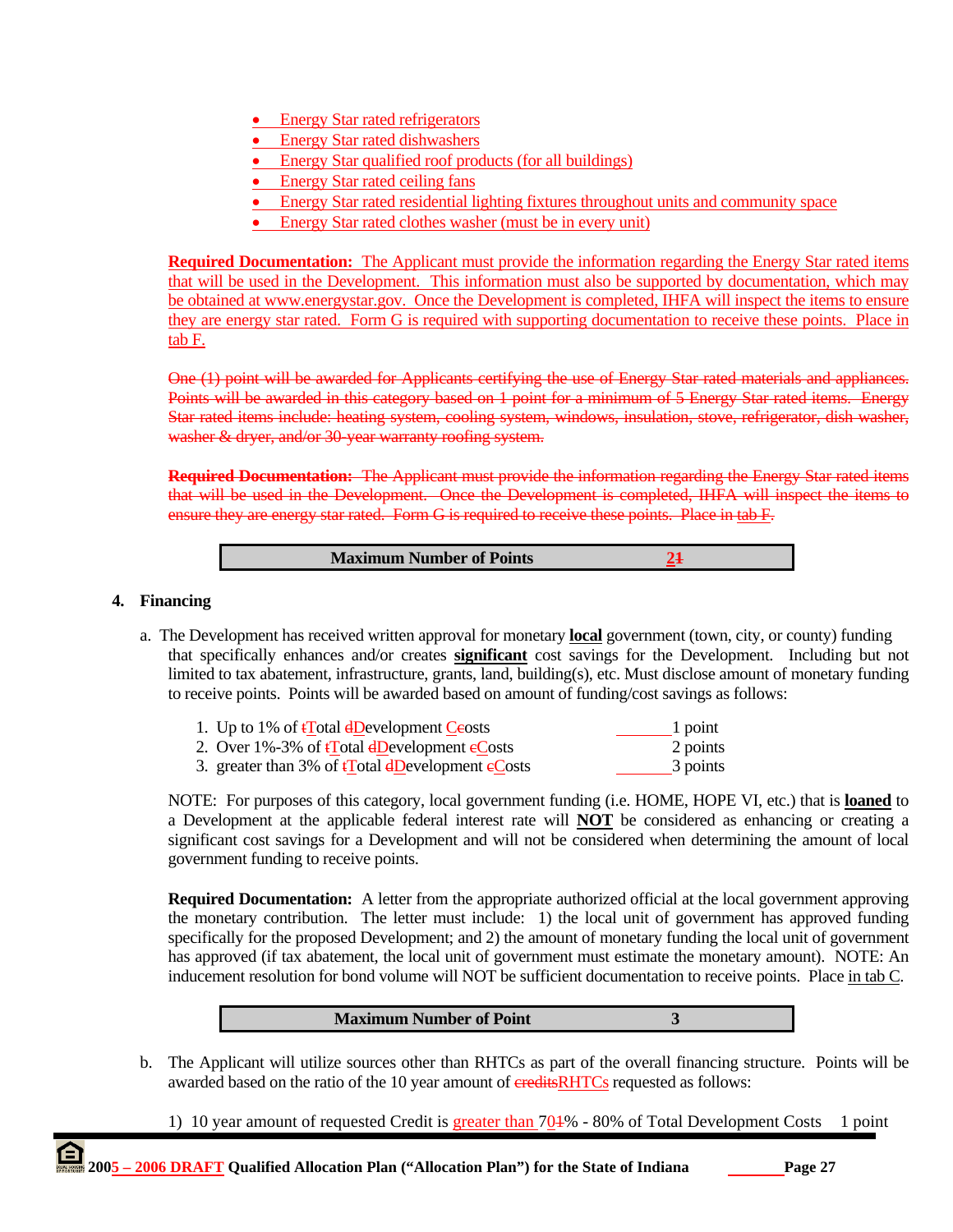2) 10 year amount of requested Credit is greater than -604% - 70% of Total Development Costs 2 points

3) 10 year amount of requested Credit is less than or equal to 60% of Total Development Costs 3 points

NOTE: If at final application, the Development does not qualify for these points, IHFA will reduce the RHTCs associated with the Development.

**Maximum Number of Point 3** 

# **5. Market**

a. "Difficult to Develop Area"

Development is located in a "qualified census tract" of a metropolitan statistical area or a "difficult development area" as designated by the Secretary of HUD for the RHTC program, or an Area of Chronic Economic Distress as designated by the State and approved by the Secretary of the Treasury and the Secretary of HUD. (See Appendix F).

**Required Documentation:** To receive points, the Applicant must provide census tract map. Place in tab I.

**Maximum Number of Points 3** 

b. Local Housing Needs

 The total number of RHTC and/or Bond units (including those that have received funding, are under construction, and are placed in service) is between a half percent (1/2 %) and one and a half percent (1½ %) of the Town/City population (2000 Census Data) and does not exceed 1350200 units will receive 1.5 points.

**OR**

The total number of RHTC and/or Bond units (including those that have received funding, are under construction, and are placed in service) is less than a half percent (1/2 %) of the Town/City population (2000 Census Data) and does not exceed 800700 units will receive 3 points

If the Development is located in an unincorporated area, the Applicant should utilize the population figures for the township in which the Development is located.

**Required Documentation:** The owner must certify to the amount of RHTC and bond units in the city/town. Form F and a listing of all of the tax credit RHTC and bond Developments with number of units in each in the city/town attached to the completed form is required to receive these points. (A listing of the units is available on IHFA's website at www.indianahousing.org.). Additionally, population figures from the 2000 Census may be found for all cities/towns and townships at www.stats.indiana.edu. Place in tab C.



c. Subsidized Housing Waiting List

Applicant executes and provides to the Authority a written agreement **signed by all parties** (the Applicant and the appropriate official for the local or regional public housing representative) with the local or regional public housing representative agreeing to give priority to households on waiting lists for subsidized or public housing.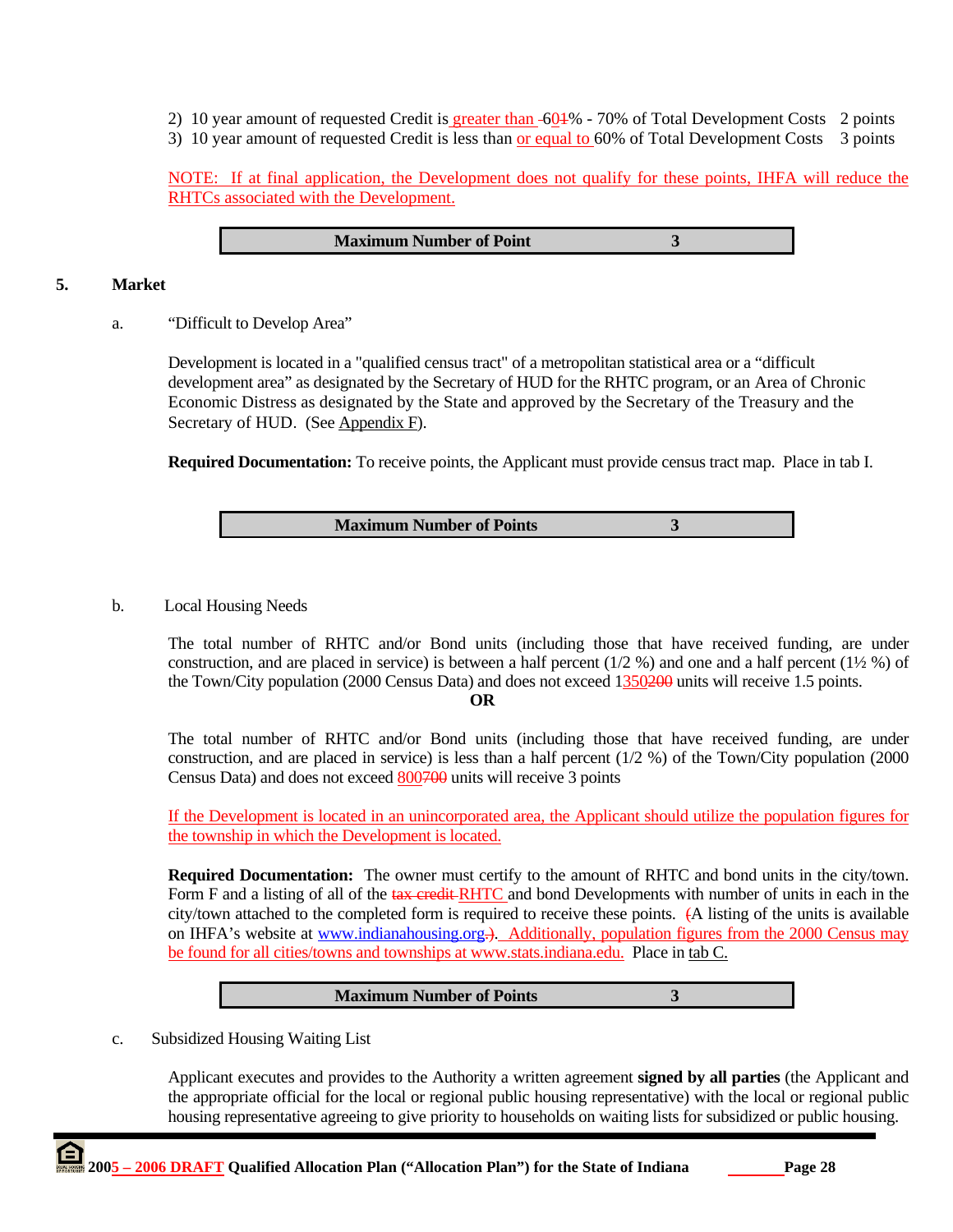**Required Documentation:** The Applicant and local or regional public housing representative must enter into an agreement whereby the owner agrees to: 1) give priority to households on waiting lists for subsidized or public housing; and 2) notify the local or regional public housing representative when vacancies occur at the Development.

The local or regional public housing representative must agree to: 1) refer qualified households to the Development; and 2) notify households on the waiting list of vacancies and the priority given to such households at the Development.

Place in tab R.

**Maximum Number of Points 2** 

# d. Economic Development

Points will be awarded to Developments that specifically contribute to the economic need of a community, furthering the community's economic goals, and/or are part of a larger economic development plan.

**Required Documentation:** A letter from the highest local elected official that states specifically: 1) the community's economic goals and needs; and 2) how the proposed Development will contribute to the economic need of the community and further the community's economic goals. If the Development is part of a larger economic development plan, a copy of the community's economic development plan must be submitted with the letter. An inducement resolution for bond volume will NOT be sufficient to receive points in this category. Place in tab W.

**Maximum Number of Points 2**

e. Community Revitalization Rehabilitation Preservation

 The Development's rehabilitation will support community preservation. The Development must be at least 75% rehabilitation, a HOPE VI transaction, or a scattered site **infill** housing that conforms to the existing neighborhood.

 **Required Documentation:** 1) A letter from the highest local elected official which specifically: a) describes the Development and the plans for its preservation b) defines the neighborhood or area; c) describes intended uses; and d) states the Development's rehabilitation compatibility to the area, and materially benefits the neighborhood or area; **AND** 2) A certification from the architect detailing how the Development will conform to the surrounding neighborhood; and 3) If a HOPE VI transaction, a copy of the approval letter from HUD for the HOPE VI funds must be included. Place in tab U.



f. Lease Purchase

Development that will offer homeownership opportunities to qualified tenants after initial 15-year compliance period (Please see IRS Rev. Ruling 95-49 and of Schedule A, attached). This option is not available for elderly Developments.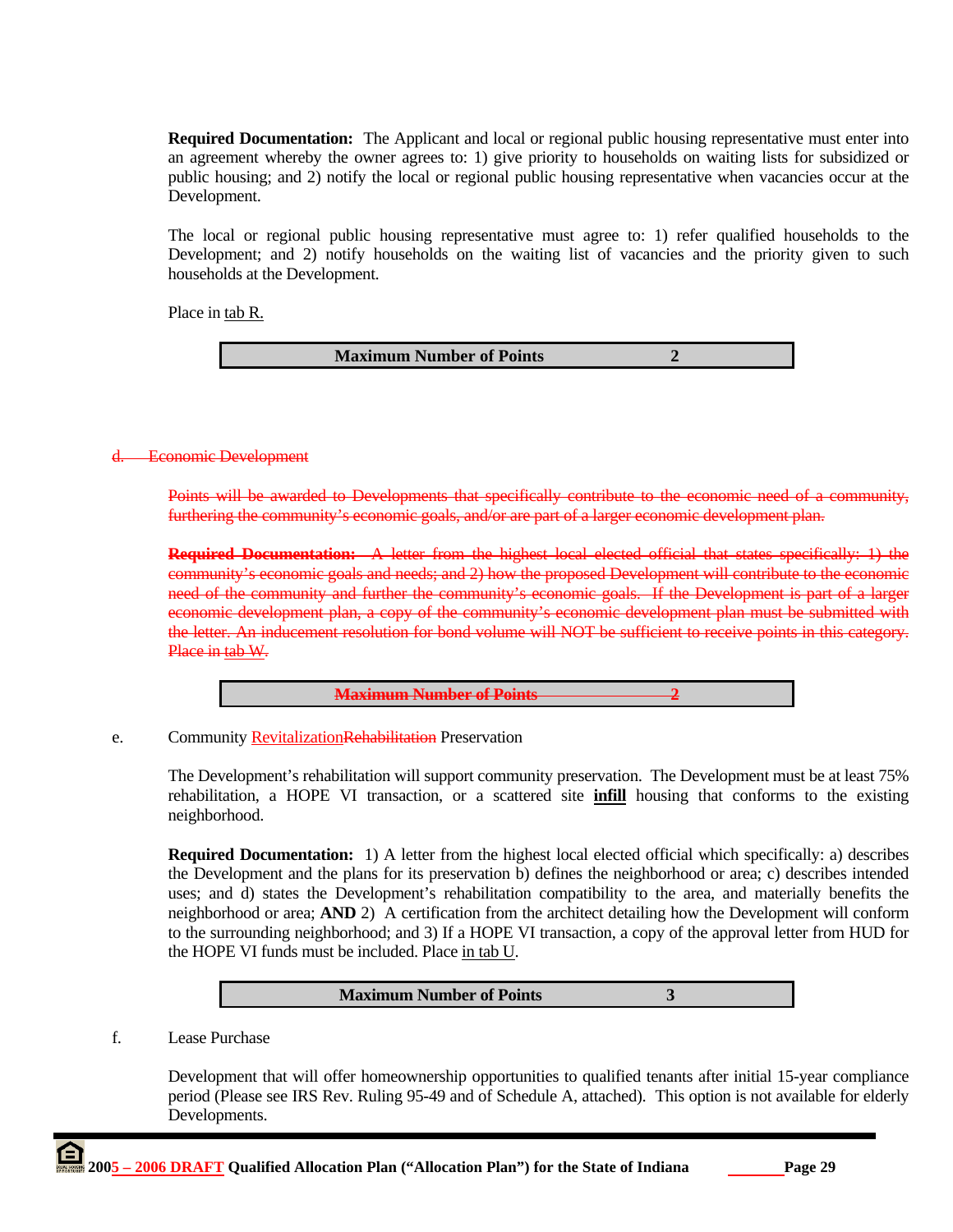**Required Documentation:** The following must all be placed in tab S: 1) A detailed outline of the leasepurchase program; and 2) the lease-purchase agreement, **signed and agreed to by all parties,** with the organization that will implement the lease-purchase program.

| <b>Maximum Number of Points</b> |
|---------------------------------|
|---------------------------------|

# **6. Other**

a. Points will be awarded to Developments that contribute to the housing and revitalization needs of a community and/or further the community's housing goals. Points will be awarded as follows:

• Form R completed and signed by highest local elected official marked as a moderate priority 1 Points

**Required Documentation:** Form R fully completed and signed by the highest local elected official showing the Development as a moderate priority for the local unit of government.

• Form R completed and signed by the highest local elected official marked as a high priority 2 Points

**Required Documentation:** Form R fully completed and signed by the highest local elected official showing the Development as a high priority for the local unit of government.

**Maximum Number of Points** 2

a.b. Minority Business Enterprise (MBE) Participation and Women Business Enterprise (WBE) Participation

Minority Business Enterprise and Women Business Enterprise, including D/MBE (Disadvantaged Minority Business Enterprise), and (Disadvantaged Woman Business Enterprise) and DMWBE (Disadvantaged Minority Woman Business Enterprise), means as an individual, partnership, corporation, or joint venture of any kind that is owned and controlled by one or more persons who are: (a) United States Citizens and (b) Members of a racial minority group or female in gender as evidenced by certification from the Indiana Department of Administration, Office of Minority Development. (The Authority understands that this Department does not issue certifications for housing. However, the certification from this Department is acceptable.) "Owned and controlled" means having for: (i) owners and developers: (a) ownership of at least 51% of the enterprise (stock of a corporation; interest in a limited liability company; or general partner of a limited partnership); (b) control over the management and active in the day to day operation of the business; (c) an interest in the capital, assets and profits and losses of the business proportional to the percentage of ownership; and, (d) materially participates in the Development or management of the Development; or (ii) contractors and management entities: (a) ownership of at least 51% of the enterprise (stock of a corporation; interest in a limited liability company; or general partner of a limited partnership); (b) control over the management and active in the day to day operation of the business; and, (c) an interest in the capital, assets and profits and losses of the business proportional to the percentage of ownership. Points will be awarded with one (1) point per certification submitted. Points will be awarded as follows:

| 1)             | Owner (controlling interest in general partner) | 1 point |
|----------------|-------------------------------------------------|---------|
| 2)             | Developer                                       | 1 point |
| 3)             | Management Entity (Minimum 2 year Contract)*    | 1 point |
| $\overline{4}$ | Contractor                                      | 1 point |
|                |                                                 |         |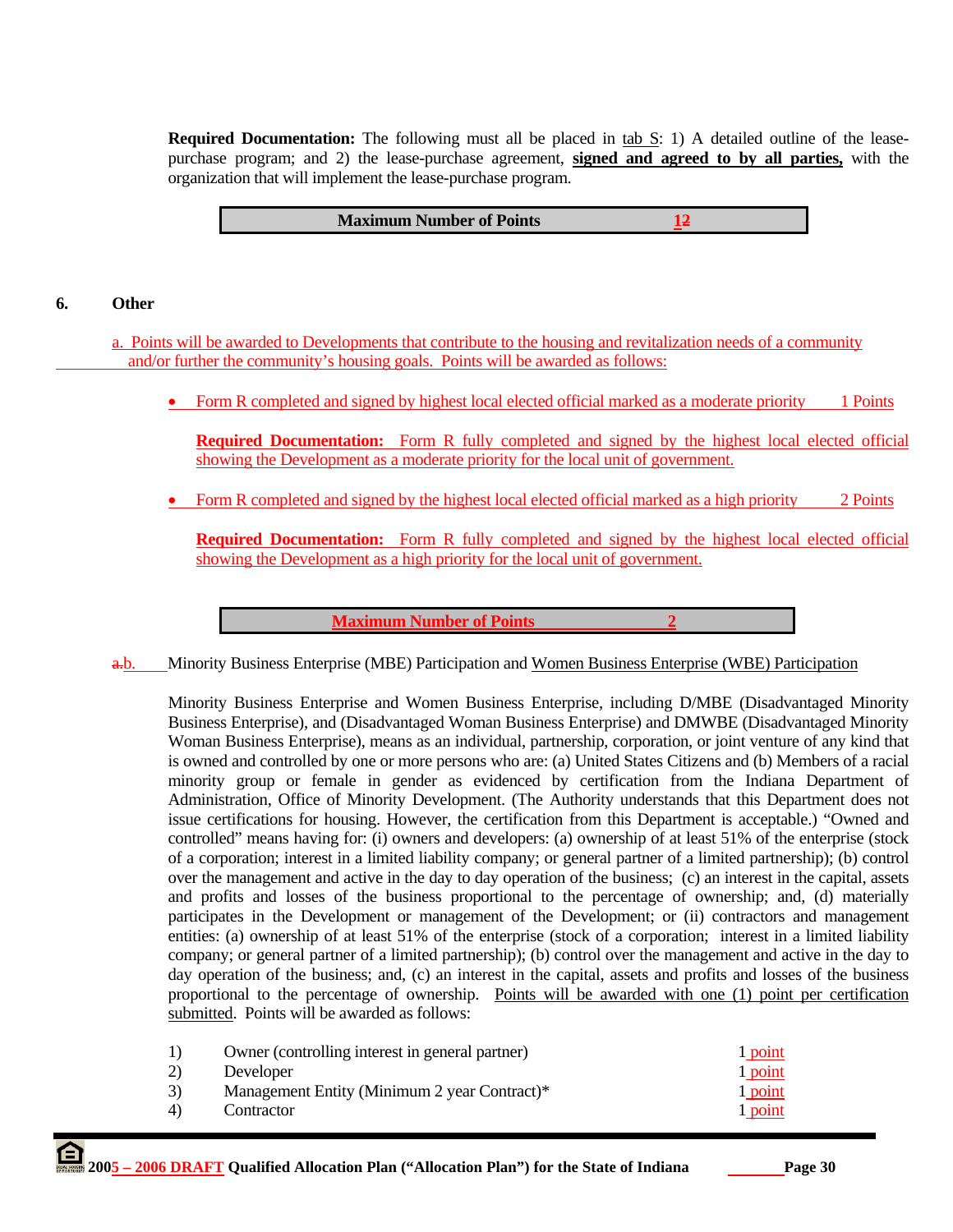### 5) Subcontractor  $\frac{1}{2}$  point

\*Management Entity must have control over all management activities for the Development. The management agent listed on the application must be used by the owner of the Development for at least two years after Development's completion unless the agent is guilty of material non-performance of duties. Upon notification to the Authority, a substitution of management agent prior to the 2 year period may be permitted in the sole discretion of the Authority.

**Required Documentation:** The following must be placed in tab T: 1) All applicable Development, management and contractor agreements (complete with fee structure) and the names and addresses of all owners, principals and their respective affiliation; and 2) A copy of the entity's certification from the Indiana Department of Administration.

| <b>Maximum Number of Points</b> |  |
|---------------------------------|--|
|---------------------------------|--|

#### b. Unique Features or Circumstances

The Development has unique features that- contribute to the Development of affordable housing in the community where the Development is located. This may would include the unit and common area amenities, financial structure, community support, location, services offered to all residents. In order for a feature to be considered unique, it most be a feature that is outside of those listed in any other point scoring category. Points are awarded relative to other Developments being scored during each Application cycle and are awarded in IHFA's sole and absolute discretion (may be awarded ½ point increments).

**Required Documentation:** The Applicant must provide a detailed description of all unique aspects (outside of those already receiving points in other point scoring categories) of the physical Development (i.e. design, amenities, services, -\_etc.), the ownership/partnership -structure, financing structure, community support, etc. The document must include the name of the Development and the Applicant's signature. Place in tab P.

|--|

c. Services

Services should be tailored to the needs of the targeted clients and preference will be given to those Applicants offering the services on-site and at no cost to tenants. Consideration will also be given to Applicants that provide a majority of services off-site due to special circumstances. To receive points, services must be specific to the Development and give special consideration to the residents of the Development.

1) Applicants proposing **moderate** services with firm commitments for 3 years **effective at the placed in service date** (defined scope of services proposed, signed commitments by all parties, with some evidence of coordination, and a financing plan) will receive 1 point. **or**

2) Applicant proposes **exceptional** (e.g. multiple services and service providers, services on-site, longer commitments, at no cost to the tenants) services with firm commitments for 3 or more years **effective at the placed in service date** (wider scope of services proposed, signed commitments by all parties, with some evidence of coordination, and a financing plan), will receive 2 points.

**Required Documentation:** Written agreements with qualified organizations evidencing types of **optional**  services to be provided to the residents of the Development (e.g. on-site day care service, credit counseling, learning centers, access to computer hardware and software *training*, transportation, health screening, meal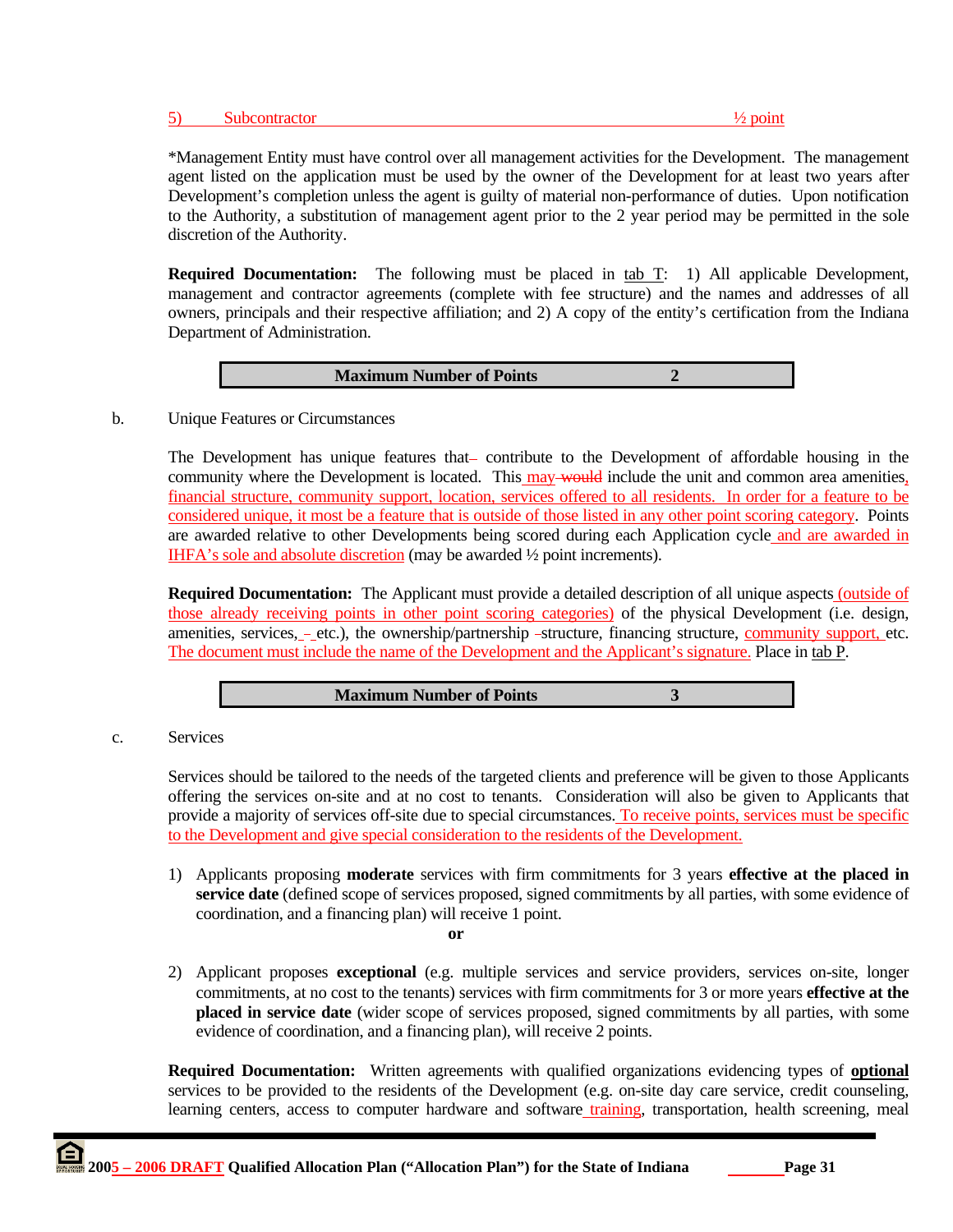service, etc.). To receive points, the agreement must be **signed by all parties** and include: 1) the term of the agreement; 2) the defined scope of service; 3) cost, if any, to the tenants; 4) frequency of service; and 5) financing plan. Place in tab Q.

| <b>Maximum Number of Points</b> |  |
|---------------------------------|--|
|---------------------------------|--|

3) Technical Correction Period

During the funding round and after IHFA's review of Threshold for each Application, IHFA will award three (3) points to those Developments that pass Threshold without any technical errors or incomplete information.

However, Applications that do not pass Threshold because of technical errors or incomplete information will be provided an opportunity to submit additional information through the following process, although those Applicants will not receive points in this category:

- IHFA will contact the Applicant with the items where the Application failed Threshold review;
- The Applicant will be allowed no more than 14 calendar days to provide additional information to IHFA for the Application to pass Threshold;
- Information may be faxed to IHFA, but an original must be mailed as well within the 14 day correction period;
- Once information has been received, IHFA will NOT respond with the status of the application or the additional information other than to verify its receipt;
- Clarification of documentation that has already been provided in the Application will still be eligible for points in this category as long as no additional documentation is required for the Application to pass Threshold, in the Authority's sole discretion;
- Applications that do not pass Threshold because of Market Study issues or point scoring, will not be eligible to utilize the Technical Correction Period. Any documentation that is provided during the technical correction period that is also applicable to a related scoring item will be reviewed only for threshold correction and will not be utilized during the scoring review process for the Application;
- No Applicant will be allowed to submit additional documentation during the Technical Correction Period to score points in any point scoring category;
- IHFA, in its sole discretion, will determine if the additional documentation submitted during the Technical Correction Period is adequate for the Application for pass Threshold. After the 14 calendar day correction period, no additional documentation will be requested or accepted from the Applicant.
- The Correction Period will apply to those Applications utilizing HOME and Trust Fund as well.

**Maximum Number of Points 3** 

**H. Miscellaneous** 

1. For 2005 - 2006, the Authority will make all reasonable attempts to reserve all of its Rental Housing Tax Credits will be reserved in one (1) scheduled Application and Reservation cycle, if practical, each year. However, an additional round may be held if RHTCs become available and the Authority, in its sole and absolute discretion, believes it is necessary. Dates for the rounds and tentative clean-up rounds are as follows: The eyele is tentatively scheduled as follows: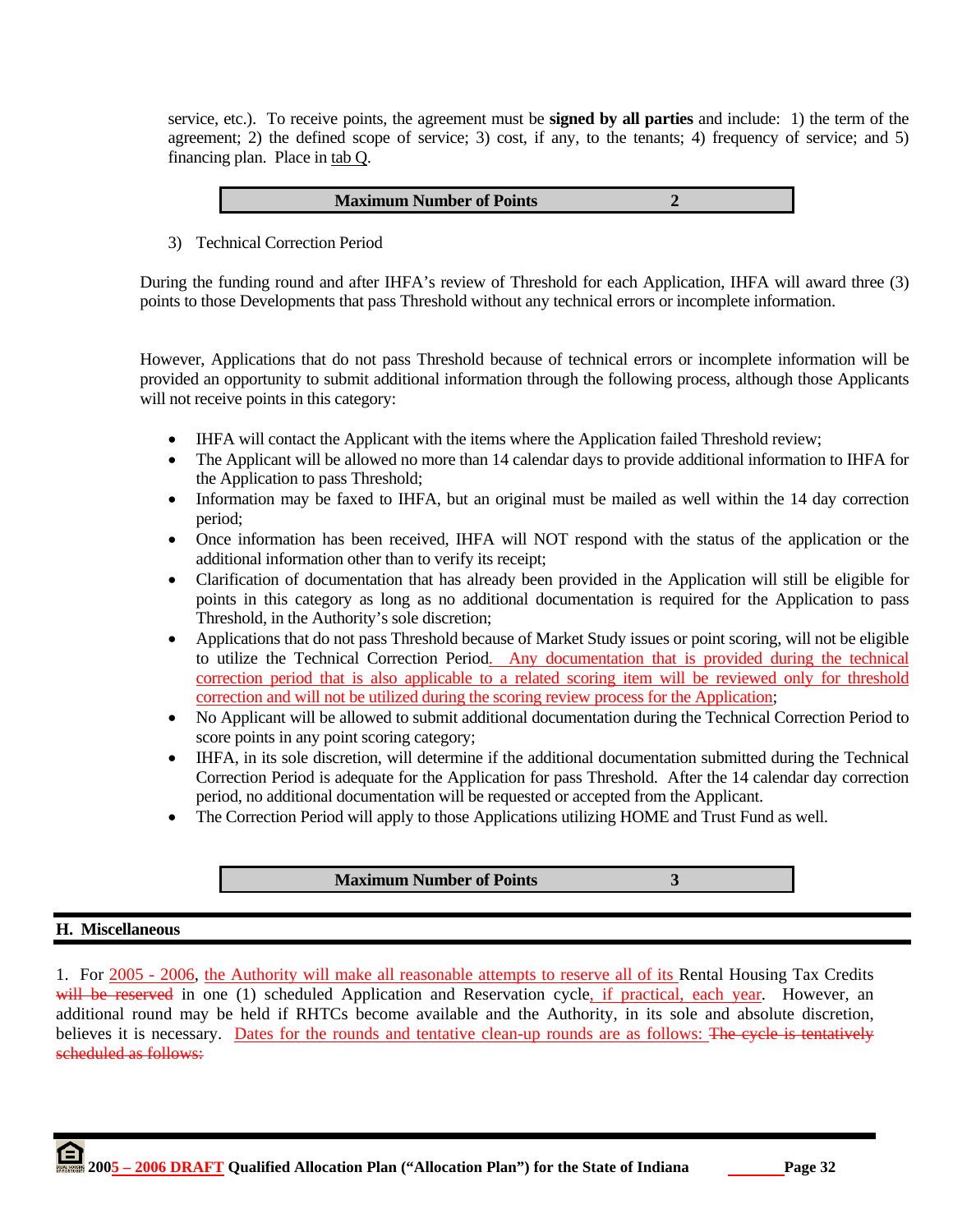# **Rental Housing Tax Credits**

| <b>Application Deadline Date</b> | <b>Reservation Date</b>                        |  |
|----------------------------------|------------------------------------------------|--|
| February 11, 2005——              | May, 26, 2005 <del>June 17, 2004</del>         |  |
| <b>February 10, 2006</b>         | May 25, 2006                                   |  |
|                                  | <b>Clean-up Round (if RHTCs are available)</b> |  |

| <b>Application Deadline Date</b> | <b>Reservation Date</b> |
|----------------------------------|-------------------------|
| <b>August 12, 2005</b>           | November 17, 2005       |
| <b>August 11, 2006</b>           | November 16, 2006       |

Note: The actual reservation date will correspond to the respective monthly meeting date of the Board of Directors of the Authority.

Applications for RHTCs must be received and date stamped by the Authority no later than 5:00 p.m. local time on or before the Application deadline date noted above. **Applications received after such time and incomplete Applications will not be considered.** 

**The Authority will not provide verbal reports of the current status of a Development during the review process.** 

### **Private Activity Bonds**

The Authority will hold open rounds for bond volume. Applications must be submitted by the first business day of each month from January 3, 2005 through July 1, 2005 or until no volume is available to award in 2005, and January 3, 2006 through July 2, 2006 or until no volume is available to award in 2006. Awards will be made at the scheduled Board of Directors meeting of the next month (i.e. an Application submitted by March 1, 2005, will be presented to the Board at the April Board of Director's meeting if recommended for funding. Likewise, an application submitted on March 15, 2005, will not be presented until the May Board of Director's meeting.)

**The Authority will not provide verbal reports of the current status of a Development during the review process.** 

2. Fees

### **All fees paid to IHFA must be by cashier or certified check, or money order. No exceptions.**

**All fees should be made payable to IHFA.** A fee of \$100 will be charged to the Applicant and/or Developer for any checks returned for insufficient funds or stopped payment and will require subsequent payments made to IHFA by the entity or individual to be in the form of a cashier's or certified check or money order.

a. All Applicants must submit a non-refundable Application fee with each Application as a condition of having the Development considered. Application fees for 2005 - 2006 are as follows: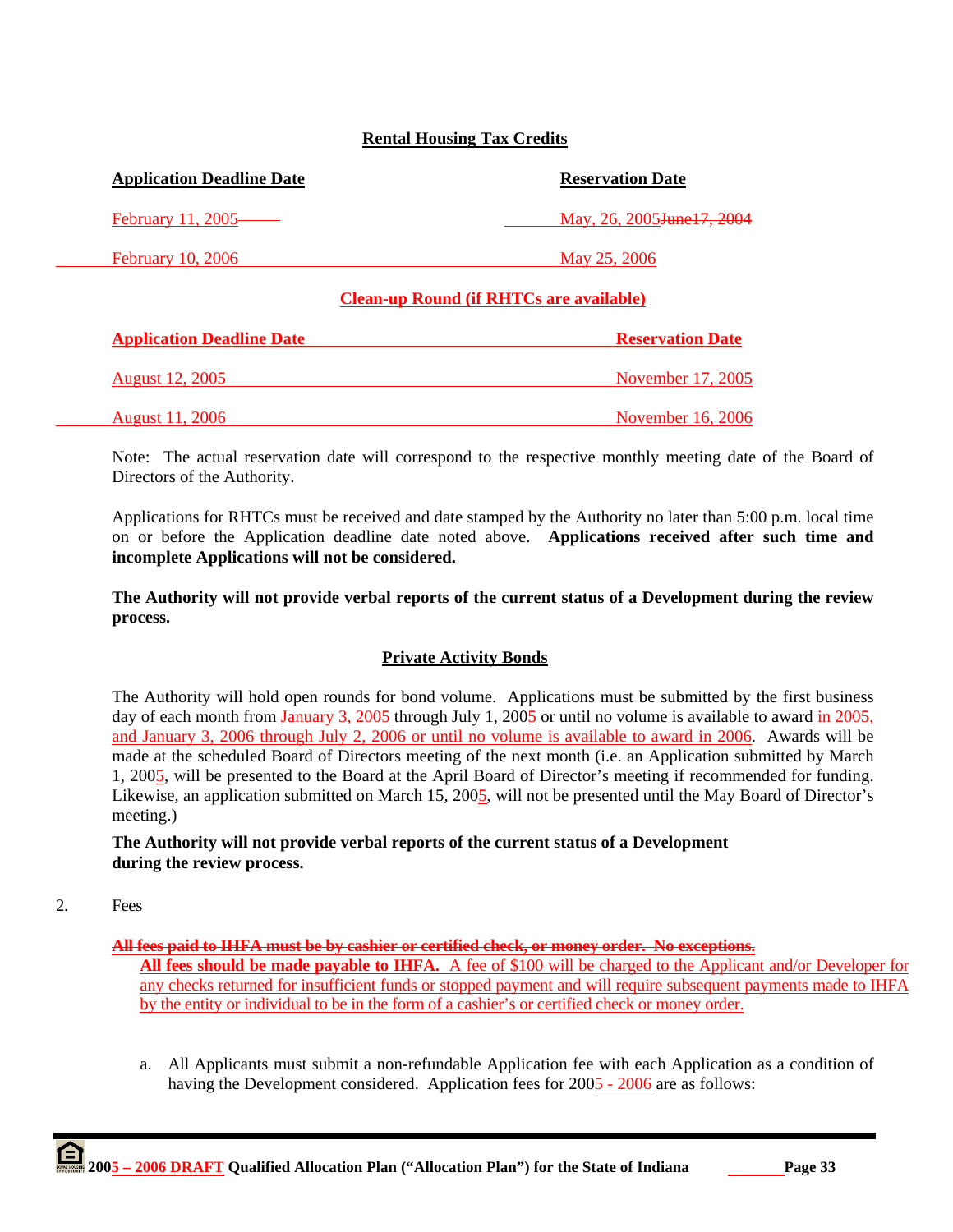**\$1,000** for Developments with 35 or fewer units **\$1,500** for Developments with more than 35 units **\$1,500** for all Developments with tax-exempt financing

b. Conditional Commitment Reservation Fee

Applicants receiving a reservation of RHTCs for a proposed Development from the Authority must pay a **non-refundable** reservation fee to the Authority within fifteen business (15) days after the date of a Conditional Commitment. **This fee is payable in addition to the Application fee and equals six percent (6%) of the annual amount of RHTCs for the Development.** For example, if a Development is to receive \$10,000 of RHTCs annually, then the Applicant must pay a reservation fee of \$600.

c. Additional Fee(s)

The Authority will assess the Development and/or Applicant the reasonable costs (including any costs and fees it may incur) for additional or extraordinary services requested by or required of any Applicant, owner or Development. All such assessments must be paid prior to any final allocation of RHTCs (i.e. the issuance of IRS Form 8609) or before any subsequent Application will be considered, whichever should first occur.

The following is a fee schedule for typical services, however, this schedule is not all inclusive:

- **\$500** to re-underwrite a Development at the time of Final Application due to an error in the submission of final Allocation documentation.
- \$500 for requests for changes in the characteristics of the Development, such as unit type, distribution, or targeting, or for changes to scoring criteria.
- **\$1,500** for requests for changes in the ownership structure; or for requests for extensions for meeting special conditions set forth in the Reservation/Conditional Commitment Letter.
- \$1,000 for requests for issuance of amended IRS Form(s) 8609 due to an error in the submission of final Allocation documentation.
- **\$1,000** for requests for an amended Carryover Allocation resulting from a change in the building identification numbers or other modification (i.e. legal description errors, etc.).
- From time to time IHFA may set deadlines for particular Developments to submit additional documentation during the IRS Form 8609 review process. A written warning will be given to the Applicant, Owner, and/or Developer once a deadline is missed with no response. However, a **\$10 per day** fee will be assessed to the Applicant, Owner, and/or Developer for any additional deadlines missed during the IRS Form 8609 review process for that Development.

The fee for these services should be included with the request and must be received before IHFA will proceed with its review/process.

2) Use of forms

The Authority **requires** the use of the forms included in the Forms section of this QAP. Any deviations from or changes to the language will revoke the Rental Housing Finance application and/or award. Owners who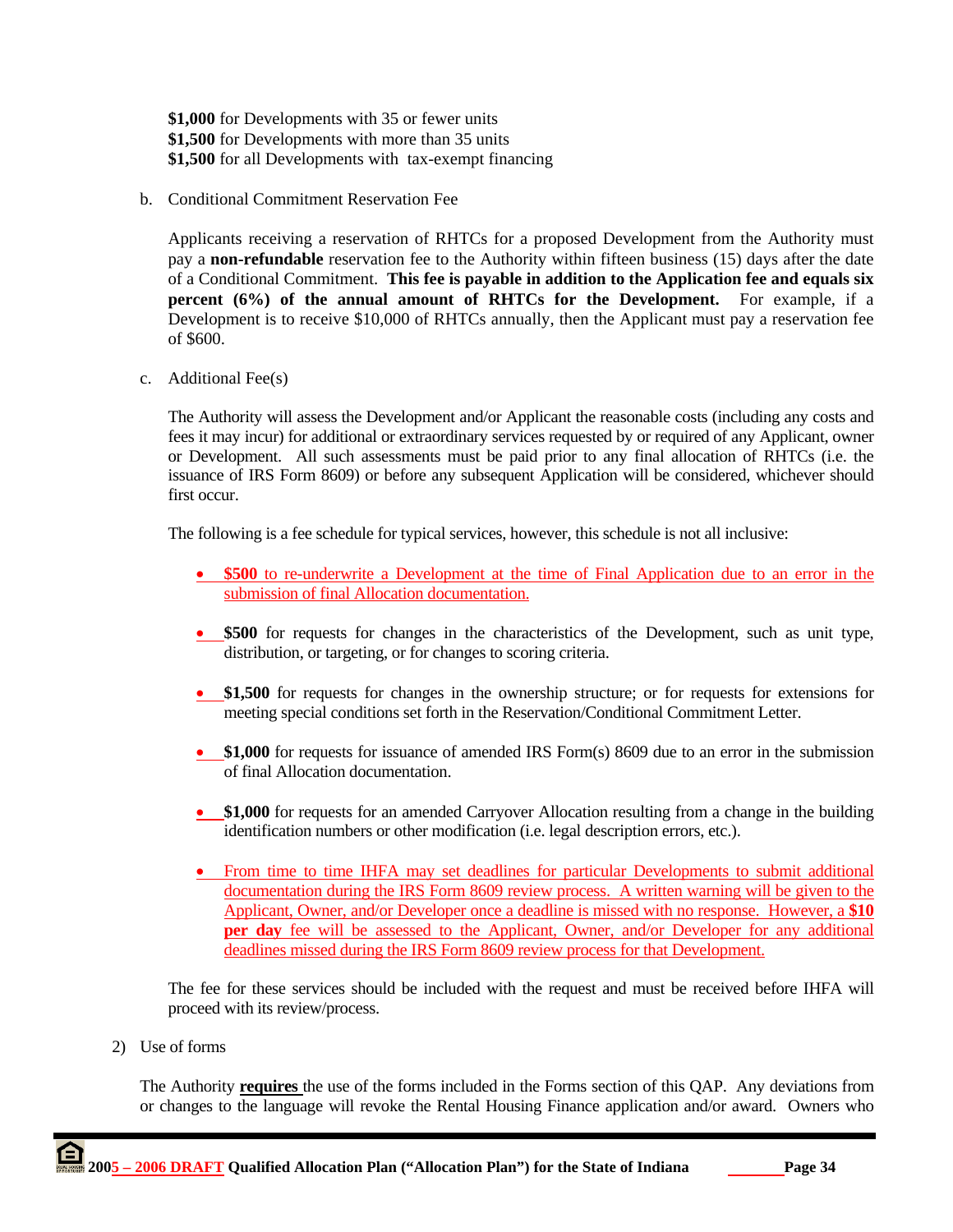have received an allocation in prior years must use the most recent forms, irrespective of the year the allocation was received.

3) Conditional Commitments

If an Applicant receives a reservation of Rental Housing Financing, the reservation is subject to the following conditions, which must be timely completed and satisfied:

- a. Payment to the Authority, in good funds, of the required **nonrefundable** reservation fee of 6% of the annual Credit amount reserved for the Development within 15 business days from the date of the Conditional Commitment.
- b. Pursuant to the Application, the items listed below must be timely submitted to and approved by the Authority within one hundred fifty (150) days after the letter notifying the Owner of conditional reservation:
	- An ALTA (or ILTA) survey;
	- Building Permit or Documentation of Status Approval;
	- Site Plan Approval by Locality;
	- Construction Contract:
	- Documentation as to the Percent Completion of Plans and Specifications;
	- State Approval of Plans & Specifications;
	- Federal I.D. Number of Ownership Entity;
	- Development Agreement with Fee Structure;
	- IHFA name and logo prominently displayed on funding source signage;
	- Monthly Development updates will be required as a condition of the Conditional Commitment;
	- The Owner must demonstrate that an adequate amount of funds which, together with your financing, will be sufficient to complete the construction and/or rehabilitation of the Development.
	- The Owner must demonstrate that the Development, Development Owner and all other members of the Development Team (including, without limitation, the construction contractor and management agent) are and shall continue to be in compliance with all federal, state and local laws, regulations, rules and other requirements applicable to the Development, Development Owner and the respective parties comprising the Development Team.
	- Other documentation as required by the Authority
- 4) Change in Ownership

IHFA Board of Directors must approve any change in ownership or transfer request if made prior to the issuance of IRS Form 8609 for any Development that has received an allocation of Rental Housing Financing and/or Bonds.

Failure to notify the Authority of changes in ownership for RHTCs and/or Bonds after the issuance of IRS Form 8609 could result in the allocation being rescinded and/or possible non-compliance issues.

See Schedule B for IHFA's Ownership Change procedures.

5) Development and/or Applicant/Owner Modifications

 Modifications to the Development that affect threshold requirements, and/or scoring items in the Allocation Plan in any way without prior written approval from the Authority may result in a reduction and/or rescission of the Authority funding (including private activity tax-exempt bonds).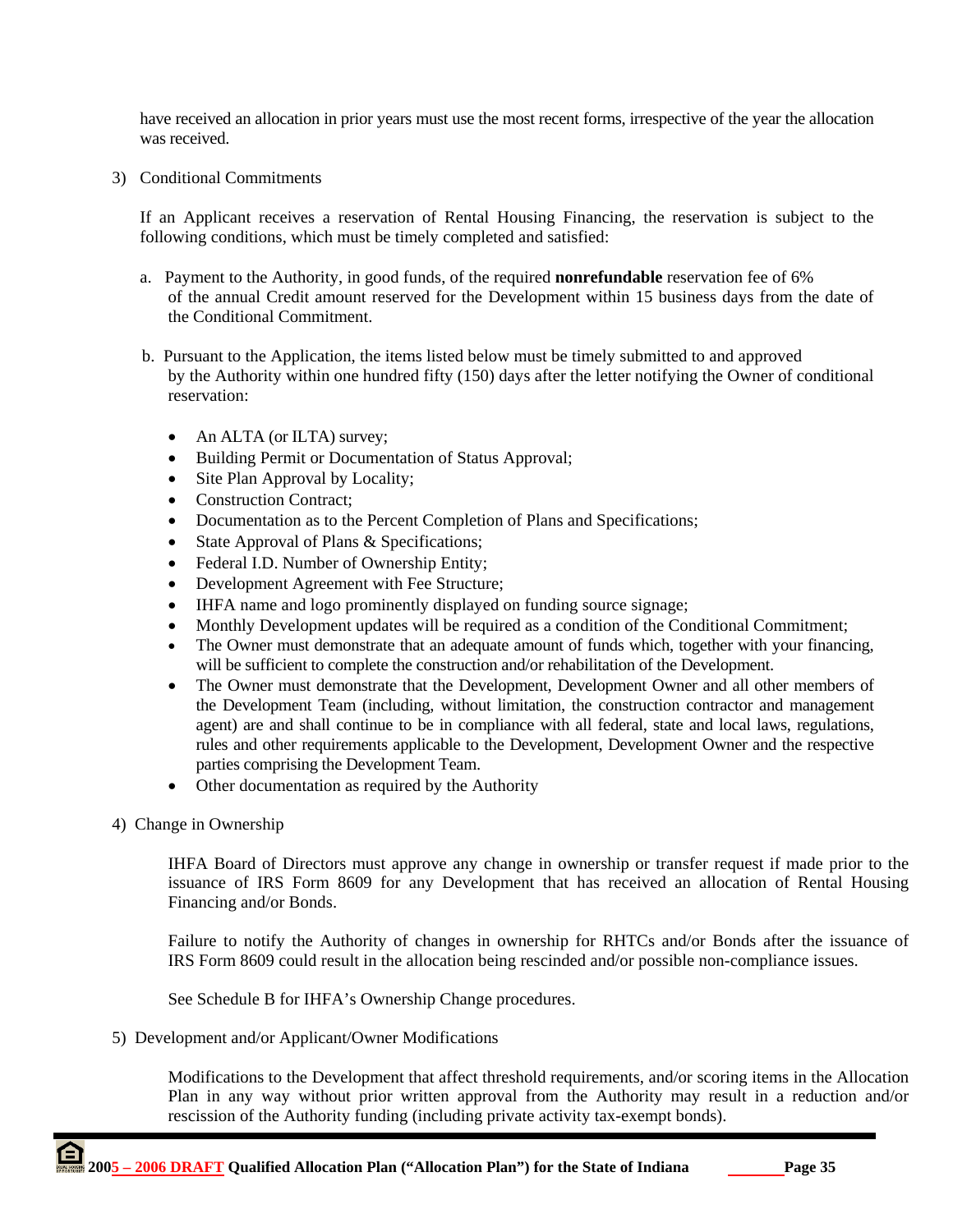6) Applying for RHTCs with other Rental Housing Financing

In the event that an Application is competitive for RHTCs but either (1) the Application fails the HOME and/or LIHTF threshold review; or (2) HOME and/or LIHTF funds are not available , IHFA will allow the Applicant to submit additional information to identify other means of filling the Development's financing gap. Upon timely receipt of satisfactory information, these applications will continue to be allowed to compete for an allocation of RHTCs.

7) Carryover Allocations

If the Applicant intends to request a carryforward allocation for 2005 or 20064 CreditsRHTCs, all necessary requirements of the Carryover election must be met and the documentation submitted to the Authority no later than November 11, 2005 for those awarded RHTCs in 2005 and November 10, 2006 respectively for those awarded RHTCs in 2006 respectively.

The Applicant must certify that the reasonable expected basis in the Development is more than 10% as of the later of the date, which is 6 months after the date the allocation was made or the close of the calendar year in which the allocation is made. The anticipated reasonably expected basis in the  $dD$ evelopment, which is more than 10% is required to be expended at the time the carryover election is made. See Carryover Agreement and Ten Percent (10% Letter), Form M.

# **The Authority requires the use of the Carryover and 10% Cost Certification forms provided with this QAP. Any deviations from or changes to the language will revoke the Rental Housing Finance Application and/or allocation.**

8) Issuance of IRS Form 8609 ("8609")

IRS Form 8609(s) will only be issued once. However, in exceptional circumstances the Authority may, in its sole discretion and upon receipt of additional fees (as determined by the Authority) elect to review additional circumstances that may allow for the issuance of amended IRS Form 8609(s). All documents requested shall be submitted to the Authority in a timely manner as defined by the Authority.

The entire Final Application and Final Cost Certification package to request IRS Form 8609 in a form acceptable to the Authority must be submitted as soon as possible after the Development has been placed in service but no later than six months following the issuance of the Certificate of Occupancy/Substantial Completion for the Development and/or the placed in service date. The Applicant may request an extension of this deadline, which will be reviewed by IHFA on a case by case basis. If this deadline is missed, one warning will be given for the Development. After the first warning, a fee of \$10 per day will be assessed for any additional missed deadlines associated with the Development during the IRS Form 8609 process.

Within one year prior to a request for and issuance of IRS Form 8609 the property management staff assigned to the Development and the owner of the Development must receive an IHFA Rental Housing Tax Credit Compliance Seminar completion certificate. The Management Agreement between the owner and the management company must be for a minimum of two (2) years effective at the "placed in service date", as evidenced in the management agreement. Upon notification to the Authority, a substitution of management agent prior to the expiration of the two (2) year period is permitted if the management agent is guilty of material nonperformance of its duties. However, if replacement of the management agent is warranted and the Development received points for Minority Owner Business Enterprise (MBE) or Woman Owned Business Enterprise (WBE), the new management must also satisfy these criteria.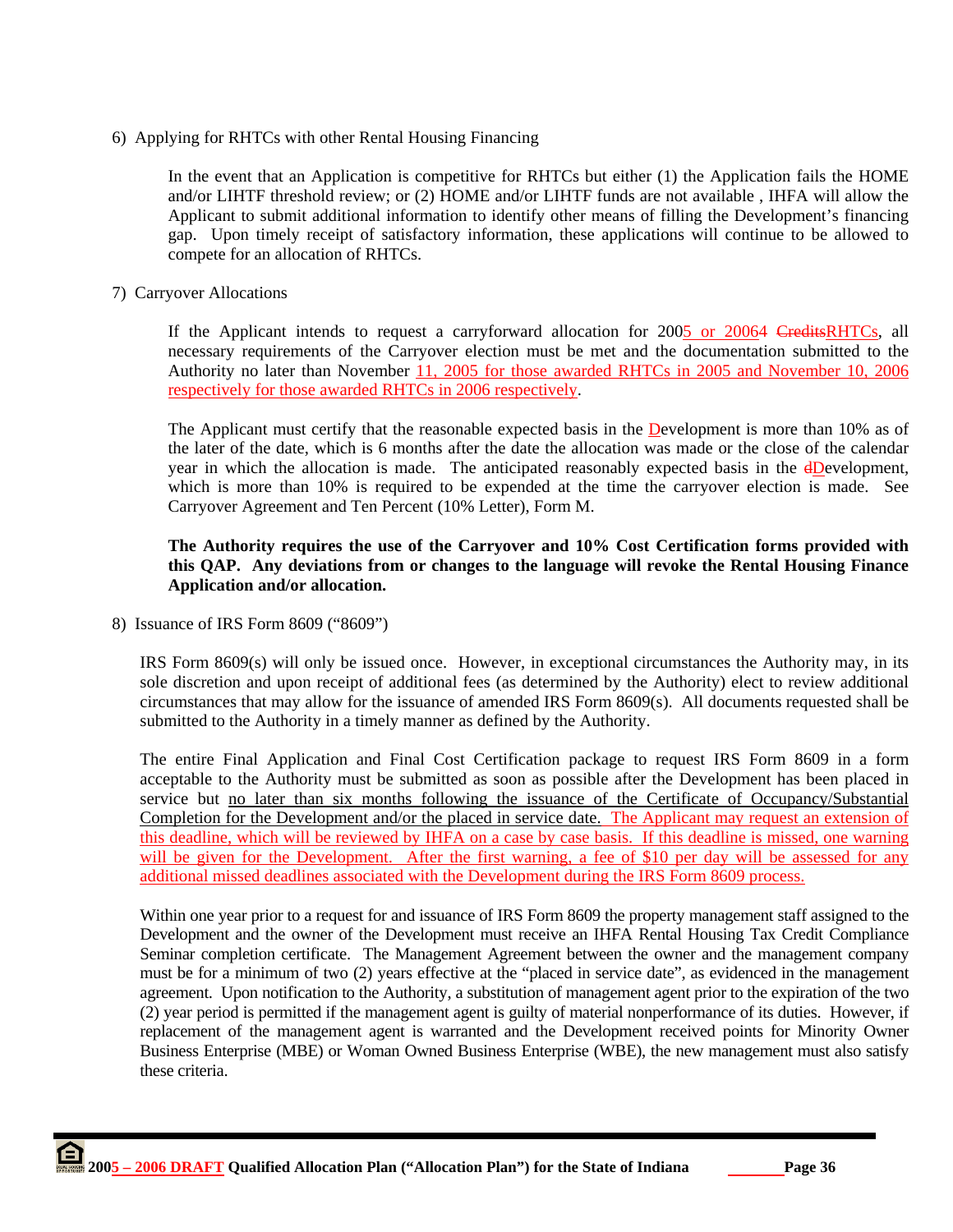The owner must submit at a minimum the following documentation to the Authority within six (6) months from the time the Development is placed in service:

- Pre-8609 Physical Inspection Request Form this form should be submitted as soon as possible after the entire Development is placed in service, even if the other documents for the 8609 package are not available. IHFA will then conduct a physical inspection of the property. All items from the physical inspection must be addressed before IHFA will issue IRS Form 8609. See Form L.
- Completed Final Rental Housing Finance Application and Cost Certification (Starting with allocations made in 2004, the Owner may provide the Final Application only on the forms from the year in which the Development was funded or the most current version. However, IHFA reserves the right to require an Applicant to submit the Final Application on the most current version if information in the submission is missing or is not accurate.);
- Certificate(s) of Occupancy for each building in the Development, or Certificate(s) of Substantial Completion for all rehabilitation Developments;
- All permanent (closing) financing documents;
- All construction financing documents;
- Current partnership agreement or limited liability company operating agreement, including all exhibits and schedules executed by the limited and general partners or managing member;
- Original executed recorded Declaration of Extended Low Income Housing Commitment, executed by owner, lender and the Authority. Before this document is recorded, IHFA must review and execute it. This process may be done before the Final Application is submitted and the IRS Form 8609 review process has begun;
- IHFA Rental Housing Tax Credit Compliance Seminar Certificate. Owner and management agent must have attended within the last year;
- Executed Development Agreement;
- Copy of deed showing partnership as owner;
- Executed Management Agreement;
- Photographs of the completed Development (exterior and interior); and
- Any other documents that the Authority may require in determining the final amount of RHTCs to be allocated to the Development and the Development's conformance with the requirements of Section 42.

The Authority anticipates mailing out IRS Form 8609(s) up to 90 working days after the requested materials have been submitted to the Authority. Incomplete or insufficient documentation will result in a delay of the 8609 issuance.

9) Dissemination of Information

Any Applications of Developments which received an allocation of Rental Housing Tax Credits or Private Activity Tax Exempt Bonds without attachments exhibits, are available for dissemination and publication to the general public.

To request a copy of a funded application for Rental Housing Tax Credits or Private Activity Tax Exempt bonds, you must:

- Submit your request in writing with a postage paid envelope for \$1.81 for each application request or your account number for FedEx or Airborne Express.
- The name(s) and location(s) (City) of each Development and the year the Development was funded.
- Include a check made payable to the Indiana Housing Finance Authority in the amount of \$4.40 (.10 per page) for each application. (If requesting multiple applications, multiply this amount times the number of applications you are requesting), to cover appropriate copying costs.
- Send your request to the IHFA ATTN: Tax Credit Assistant, 30 South Meridian St., Suite 1000, Indianapolis, IN 46204